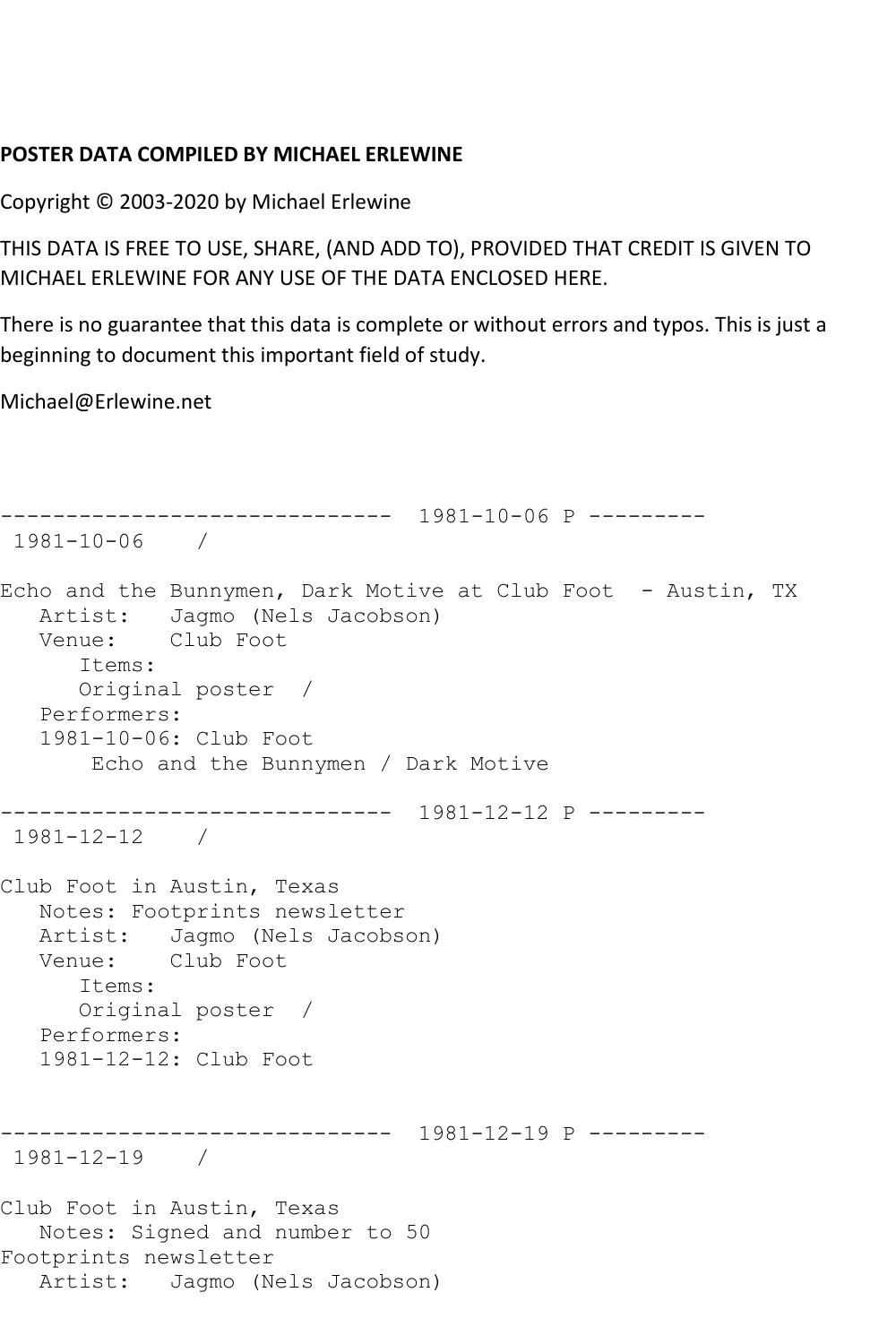Venue: Club Foot Items: Original poster / Performers: 1981-12-19: Club Foot ------------------------------ 1982-02-17 P --------- 1982-02-17 / Club Foot in Austin, Texas Notes: Signed and number to 50 Footprints newsletter Artist: Jagmo (Nels Jacobson) Venue: Club Foot Items: Original poster / Performers: 1982-02-17: Club Foot ------------------------------ 1982-07-02 P --------- 1982-07-02 / Club Foot in Austin, Texas Notes: Footprints newsletter Artist: Jagmo (Nels Jacobson) Venue: Club Foot Items: Original poster / Performers: 1982-07-02: Club Foot ------------------------------ 1982-07-18 P --------- 1982-07-18 / Club Foot in Austin, Texas Notes: Footprints newsletter Artist: Jagmo (Nels Jacobson) Venue: Club Foot Items: Original poster / Performers: 1982-07-18: Club Foot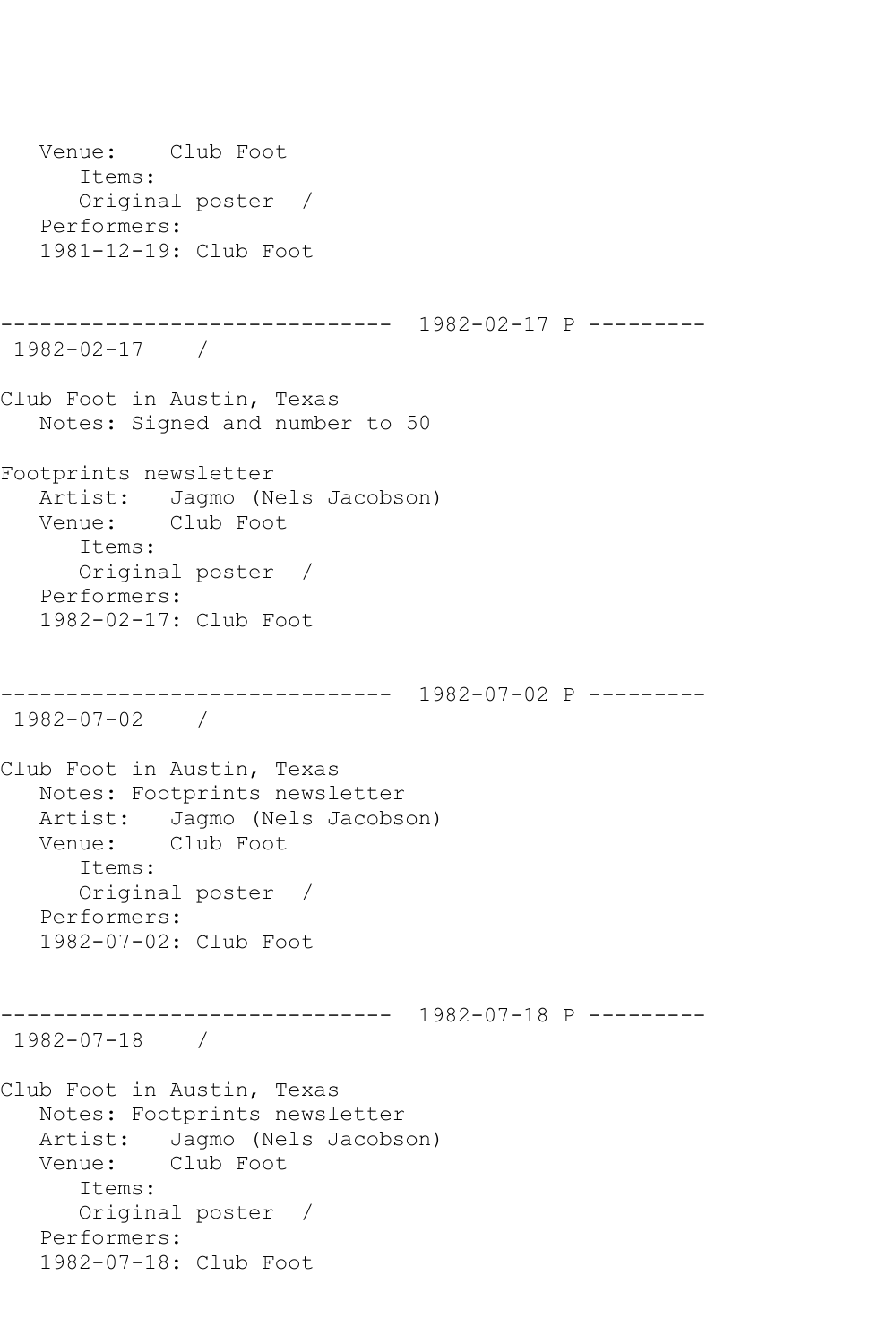------------------------------ 1982-08-01 P --------- 1982-08-01 / Club Foot in Austin, Texas Notes: Footprints newsletter Artist: Jagmo (Nels Jacobson)<br>Venue: Club Foot Club Foot Items: Original poster / Performers: 1982-08-01: Club Foot ------------------------------ 1982-09-06 P --------- 1982-09-06 / Club Foot in Austin, Texas Notes: Footprints newsletter Artist: Jagmo (Nels Jacobson)<br>Venue: Club Foot Club Foot Items: Original poster / Performers: 1982-09-06: Club Foot ------------------------------ CFT 1982-09-14 P-1 --------- 1982-09-14 / CFT CP009508 / CS04253 Producers, Stephen Doster Band at Club Foot - Austin, TX Event: You Make the Heat Artist: Jagmo (Nels Jacobson)<br>Venue: Club Foot Club Foot Items: Original poster CFT Edition 1 / CP009508 / CS04253 (11 x 15- 1/2) Performers: 1982-09-14: Club Foot Producers / Stephen Doster Band ------------------------------ CFT 1982-09-19 P-1 --------- 1982-09-19 / CFT CP009594 / CS04339 Translator at Club Foot - Austin, TX Artist: Jagmo (Nels Jacobson) Venue: Club Foot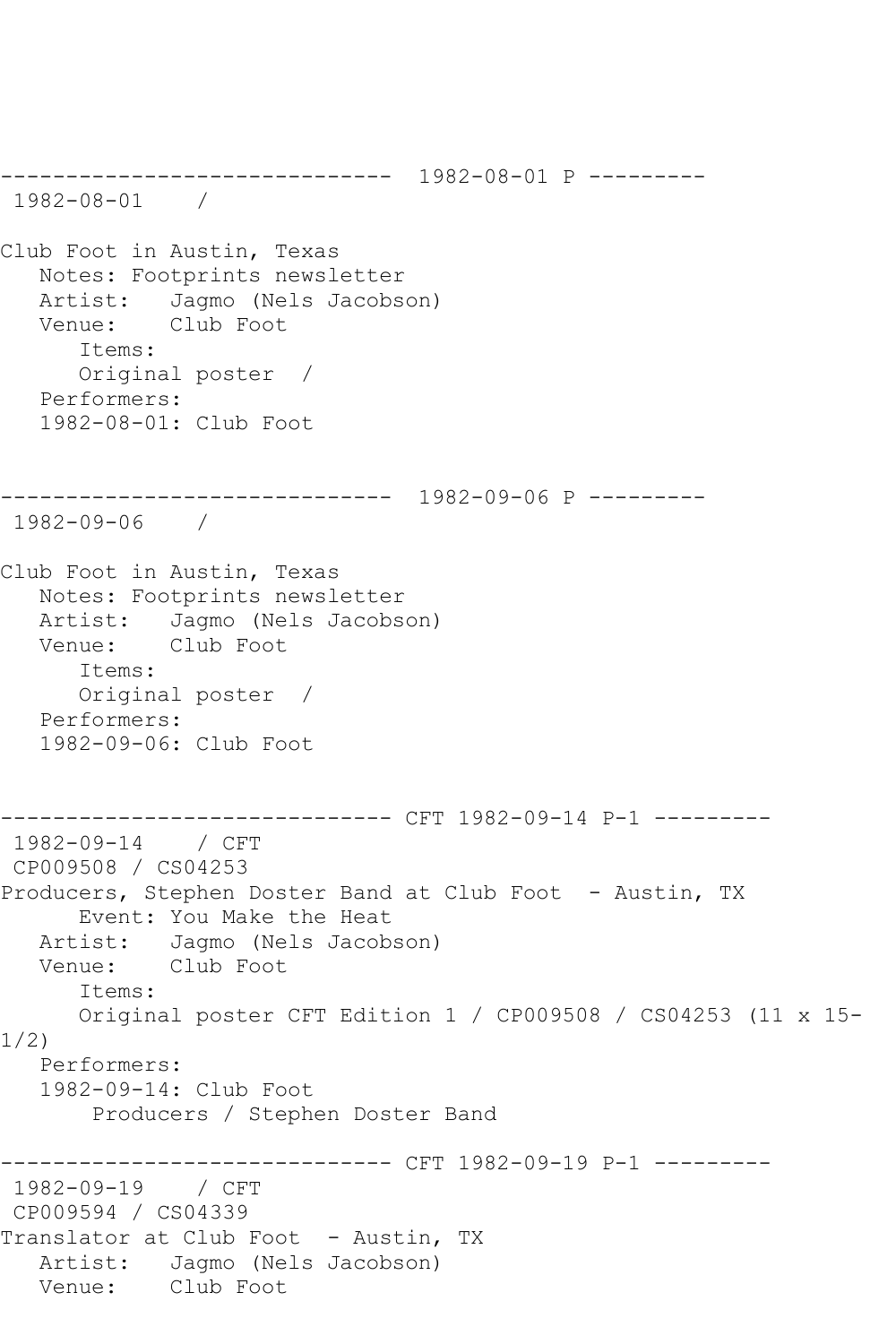Items: Original poster CFT Edition 1 / CP009594 / CS04339 (8-1/2 x 11) Performers: 1982-09-19: Club Foot Translator ------------------------------ 1983-03-02 P --------- 1983-03-02 / King Sunny Ade, Dan del Santo at Club Foot [Austin, TX] Notes: 4 color Artist: Jagmo (Nels Jacobson) Venue: Club Foot Items: Original poster / Performers: 1983-03-02: Club Foot King Sunny Ade / Dan del Santo ------------------------------ 1984-02-25 P --------- 1984-02-25 / Hut's Drive-in - Austin, TX Artist: Jagmo (Nels Jacobson)<br>Venue: Hut's Drive-in Hut's Drive-in Items: Original poster / Performers: 1984-02-25: Hut's Drive-in ------------------------------ 1984-03-01 P --------- 1984-03-01 / 1984 Austin Mardis Gras Artist: Jagmo (Nels Jacobson) Venue: Austin Mardi Gras Items: Original poster / Performers: 1984-03-01: Austin Mardi Gras ------------------------------ 1984-05-20 P --------- 1984-05-20 /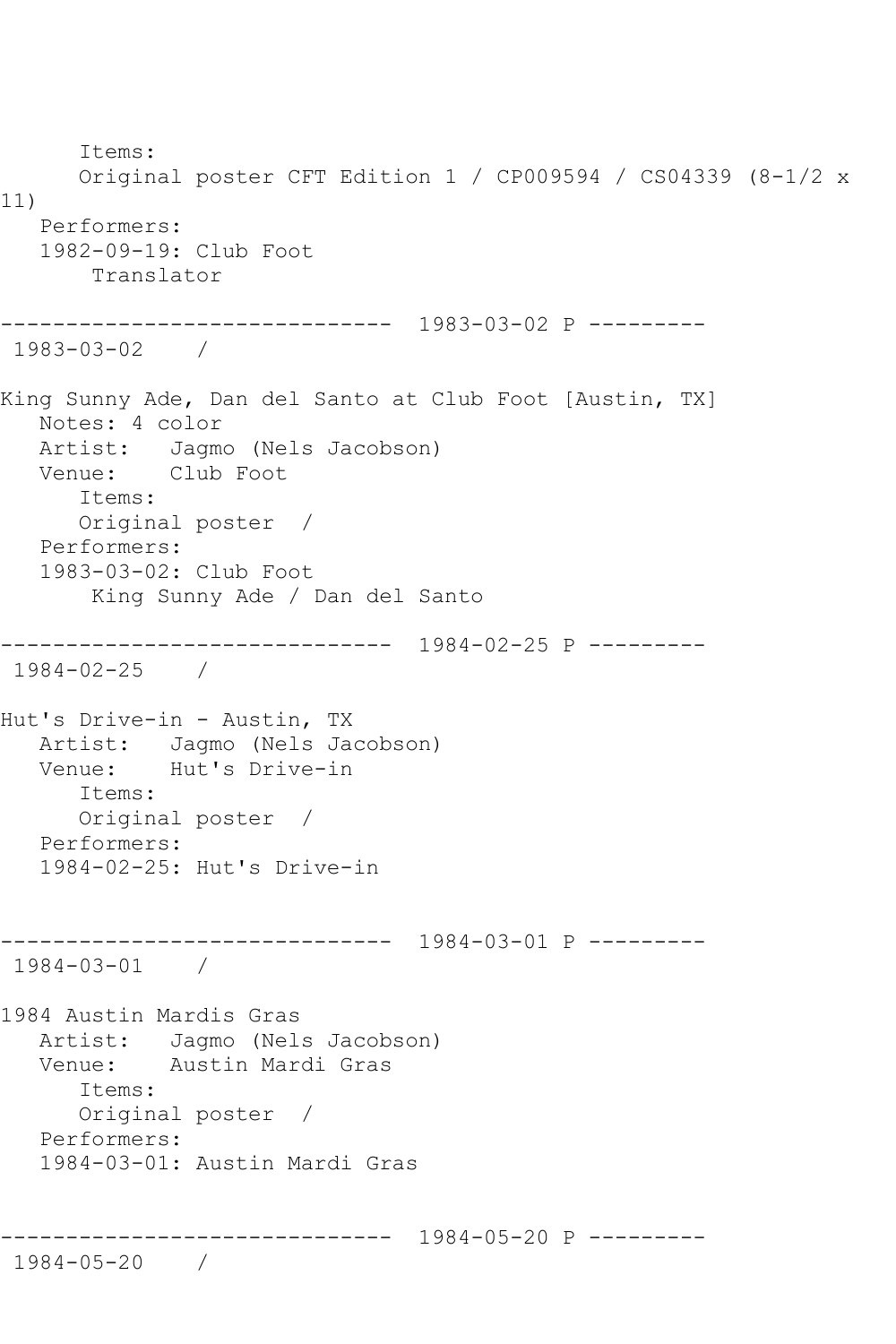Sonny Okosun at Liberty Lunch - Austin, TX Artist: Jagmo (Nels Jacobson) Venue: Liberty Lunch Items: Original poster / Performers: 1984-05-20: Liberty Lunch Sonny Okosun ------------------------------ 1984-06-08 P --------- 1984-06-08 / CP061446 / CP061446 Cramps at Austin Opera House [Austin, TX] Artist: Jagmo (Nels Jacobson) Venue: Austin Opera House Items: Original poster / CP061446 / CP061446 (11 x 17) Performers: 1984-06-08: Austin Opera House Cramps ------------------------------ 1984-07-12 P --------- 1984-07-12 / CP053261 Rain Parade, True Believers at Liberty Lunch - Austin, TX Artist: Jagmo (Nels Jacobson) Venue: Liberty Lunch Items: Original poster / CP053261 Performers: 1984-07-12: Liberty Lunch Rain Parade / True Believers / Zeitgeist ----------------------------- LIL 1984-08-10 P-1 ---------1984-08-10 / LIL CP009513 / CS04258 Dream Syndicate, Windows at Liberty Lunch - Austin, TX Artist: Jagmo (Nels Jacobson) Venue: Liberty Lunch Items: Original poster LIL Edition 1 / CP009513 / CS04258 (11 x 17) Performers: 1984-08-10: Liberty Lunch Dream Syndicate / Windows / Zeitgeist ------------------------------ LIL 1984-08-19 P-1 --------- 1984-08-19 / LIL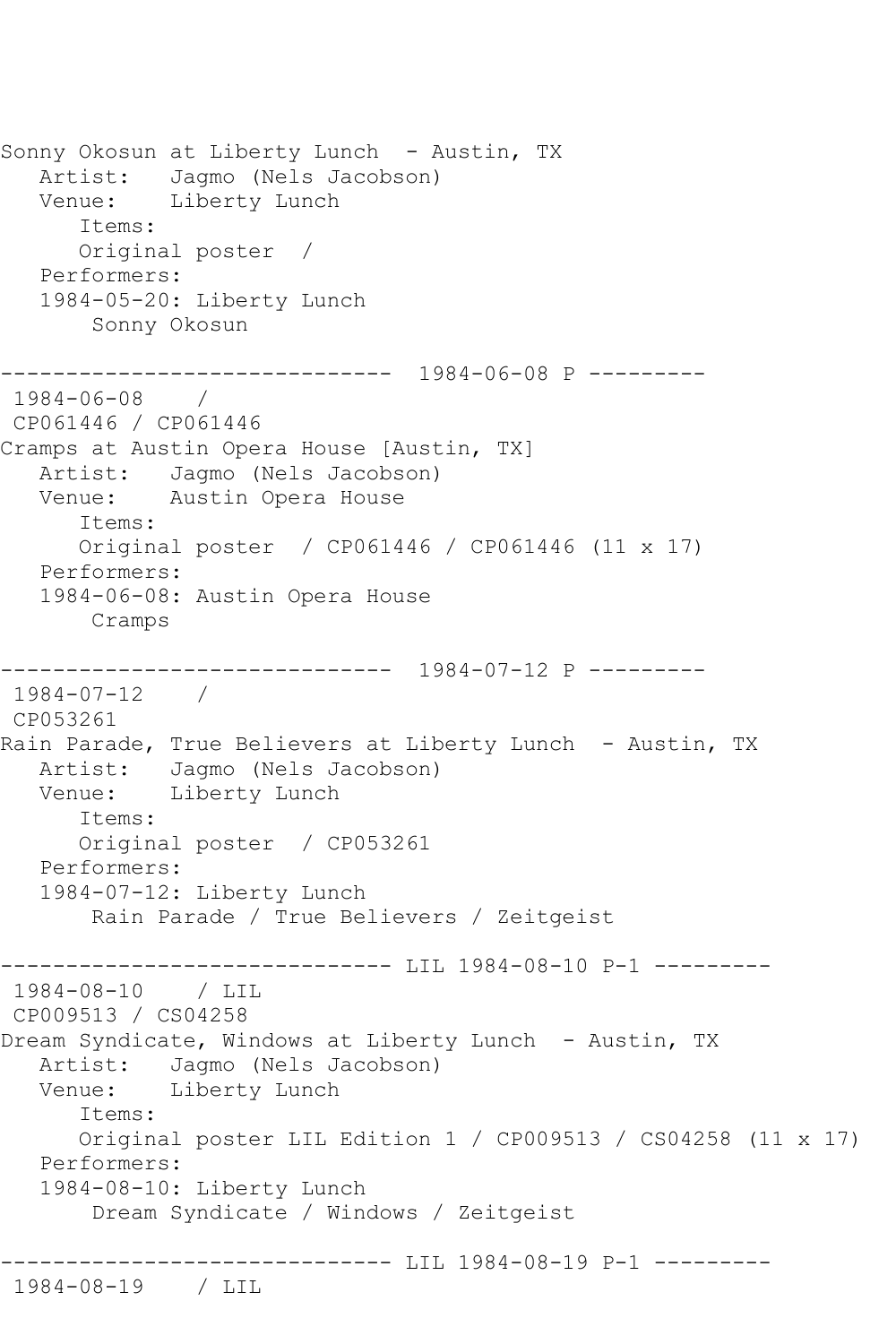```
CP009461 / CS04206
Dead Kennedys, B.G.K. at Liberty Lunch - Austin, TX
   Artist: Jagmo (Nels Jacobson)
   Venue: Liberty Lunch
       Items:
      Original poster LIL Edition 1 / CP009461 / CS04206 (11 x 17)
        LIL / CP008064 / CP03309
   Performers:
   1984-08-19: Liberty Lunch
        Dead Kennedys / B.G.K. / Offenders / Cause For Alarm
------------------------------ 1984-08-23 P ---------
1984-08-23 / 
Leon Redbone, Turk Pipkin at Liberty Lunch - Austin, TX
      Event: I wanna Be Seduced
   Artist: Jagmo (Nels Jacobson)
   Venue: Liberty Lunch
      Items:
      Original poster / 
   Performers:
   1984-08-23: Liberty Lunch
       Leon Redbone / Turk Pipkin
                   ------------------------------ LIL 1984-09-05 P-1 ---------
1984-09-05 / LIL 
CP009485 / CS04230
Obo Addy, Brave Combo at Liberty Lunch - Austin, TX
   Artist: Jagmo (Nels Jacobson)
   Venue: Liberty Lunch
       Items:
       Original poster LIL Edition 1 / CP009485 / CS04230 (11 x 17)
   Performers:
   1984-09-05 1984-09-09: Liberty Lunch
        Obo Addy / Brave Combo / Joe King Carrasco / Charlie Sexton / 
Chronicle Party / Dino Lee / Optimystics / Watchtower
        ------------------------------ LIL 1984-09-16 P-1 ---------
1984-09-16 / LIL 
CP009500 / CS04245
Yellowman, Sagittarius at Liberty Lunch - Austin, TX
   Artist: Jagmo (Nels Jacobson)
   Venue: Liberty Lunch
       Items:
      Original poster LIL Edition 1 / CP009500 / CS04245 (11 x 17)
   Performers:
   1984-09-16: Liberty Lunch
```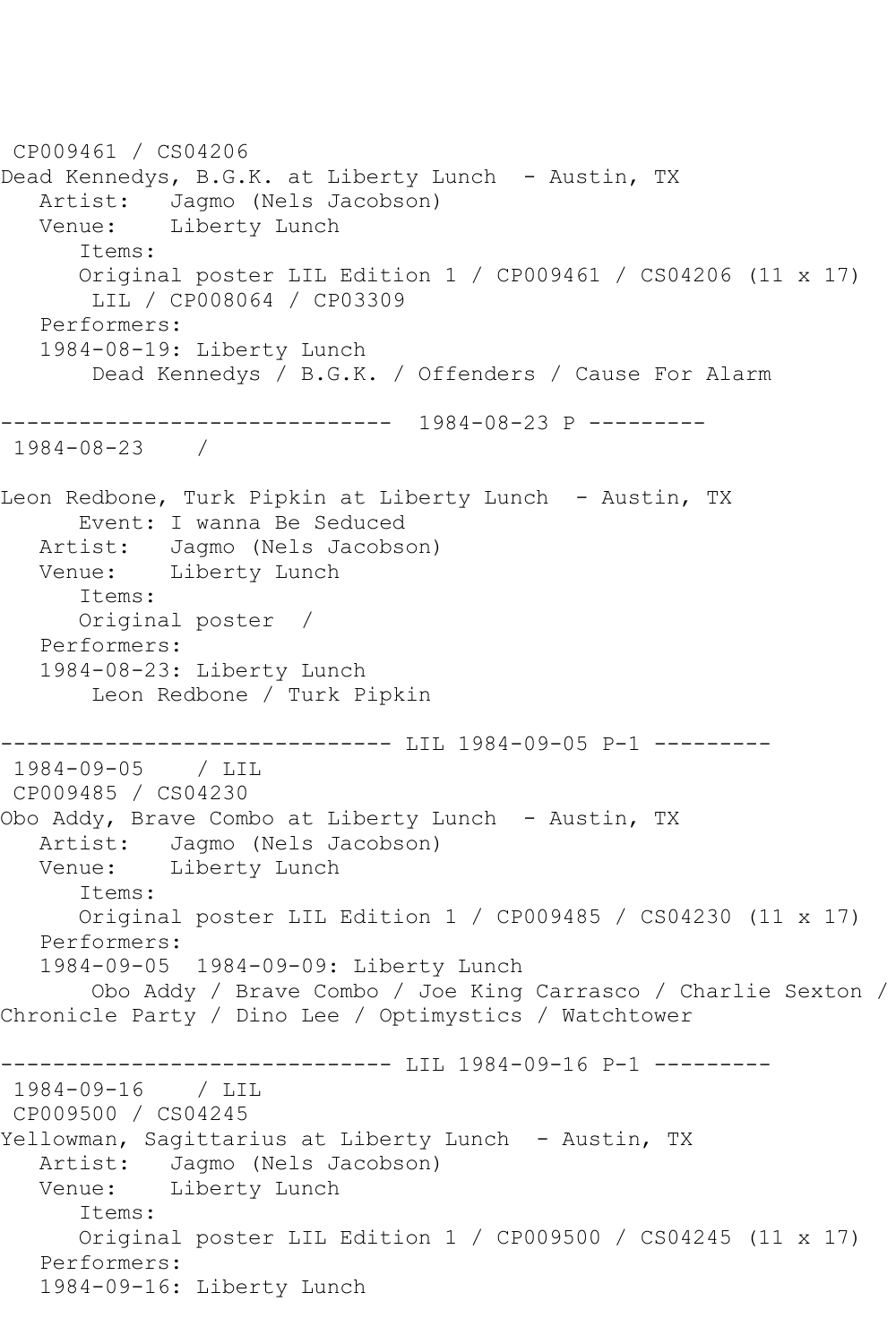Yellowman / Sagittarius / Killer Bees / I-Tex / Frontier Dub Boys ------------------------------ 1984-09-29 P --------- 1984-09-29 / CP053260 Mighty Diamonds, Wendy O. Williams at Liberty Lunch - Austin, TX Artist: Jagmo (Nels Jacobson) Venue: Liberty Lunch Items: Original poster / CP053260 Performers: 1984-09-29 1984-09-30: Liberty Lunch Mighty Diamonds / Wendy O. Williams ------------------------------ 1984-10-01 P --------- 1984-10-01 / Elouise Burrell, Trickle Down at Continental Club - Austin, TX Artist: Jagmo (Nels Jacobson) Venue: Continental Club Items: Original poster / Performers: 1984-10-01: Continental Club Elouise Burrell / Trickle Down ----------------------------- LIL 1984-10-07 P-1 ----------1984-10-07 / LIL CP009501 / CS04246 Jesse Winchester at Liberty Lunch - Austin, TX Artist: Jagmo (Nels Jacobson) Venue: Liberty Lunch Items: Original poster LIL Edition 1 / CP009501 / CS04246 (11 x 17) Performers: 1984-10-07: Liberty Lunch Jesse Winchester ------------------------------ 1984-10-12 P --------- 1984-10-12 / CP053259 Bubble Puppy, Dennis Keller at Liberty Lunch - Austin, TX Artist: Jagmo (Nels Jacobson) Venue: Liberty Lunch Items: Original poster / CP053259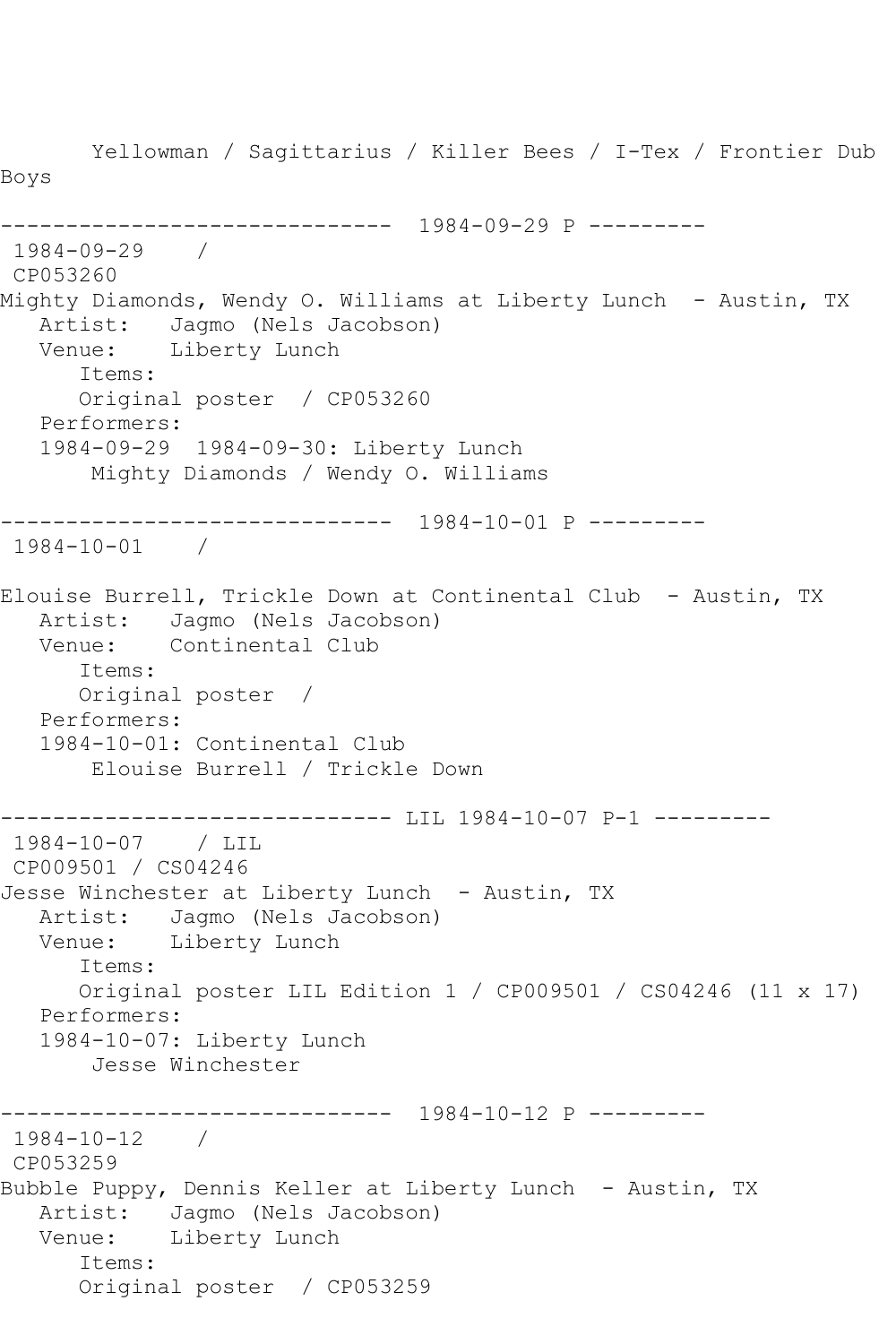Performers: 1984-10-12: Liberty Lunch Bubble Puppy / Dennis Keller / Vice Versa / Arthur Brown / Jimmy Carl Black / Shiva's Head Band ------------------------------ 1984-10-14 P --------- 1984-10-14 / Spirit, Allan Holdsworth at Liberty Lunch - Austin, TX Artist: Jagmo (Nels Jacobson) Venue: Liberty Lunch Items: Original poster / Performers: 1984-10-14 1984-10-18: Liberty Lunch Spirit / Allan Holdsworth / Dharma Bums / Bobby Mack ------------------------------ 1984-10-19 P --------- 1984-10-19 / CP053258 Eek-A-Mouse, Jah Malla at Cain's Ballroom - Tulsa, OK Artist: Jagmo (Nels Jacobson) Venue: Cain's Ballroom Items: Original poster / CP053258 Performers: 1984-10-19: Cain's Ballroom Eek-A-Mouse / Jah Malla ------------------------------ 1984-10-30 P-1 --------- 1984-10-30 / CP009440 / CS04185 Andreas Vollenweider at Majestic Theater, Dallas, TX Artist: Jagmo (Nels Jacobson) Venue: Majestic Theater, Dallas, TX Items: Original poster Edition 1 / CP009440 / CS04185 (17 x 22) Performers: 1984-10-30 1984-11-01: Majestic Theater, Dallas, TX Andreas Vollenweider ------------------------------ 1984-11-03 P --------- 1984-11-03 / Sonny Okosun at Texas Money - Austin, TX Artist: Jagmo (Nels Jacobson) Venue: Texas Money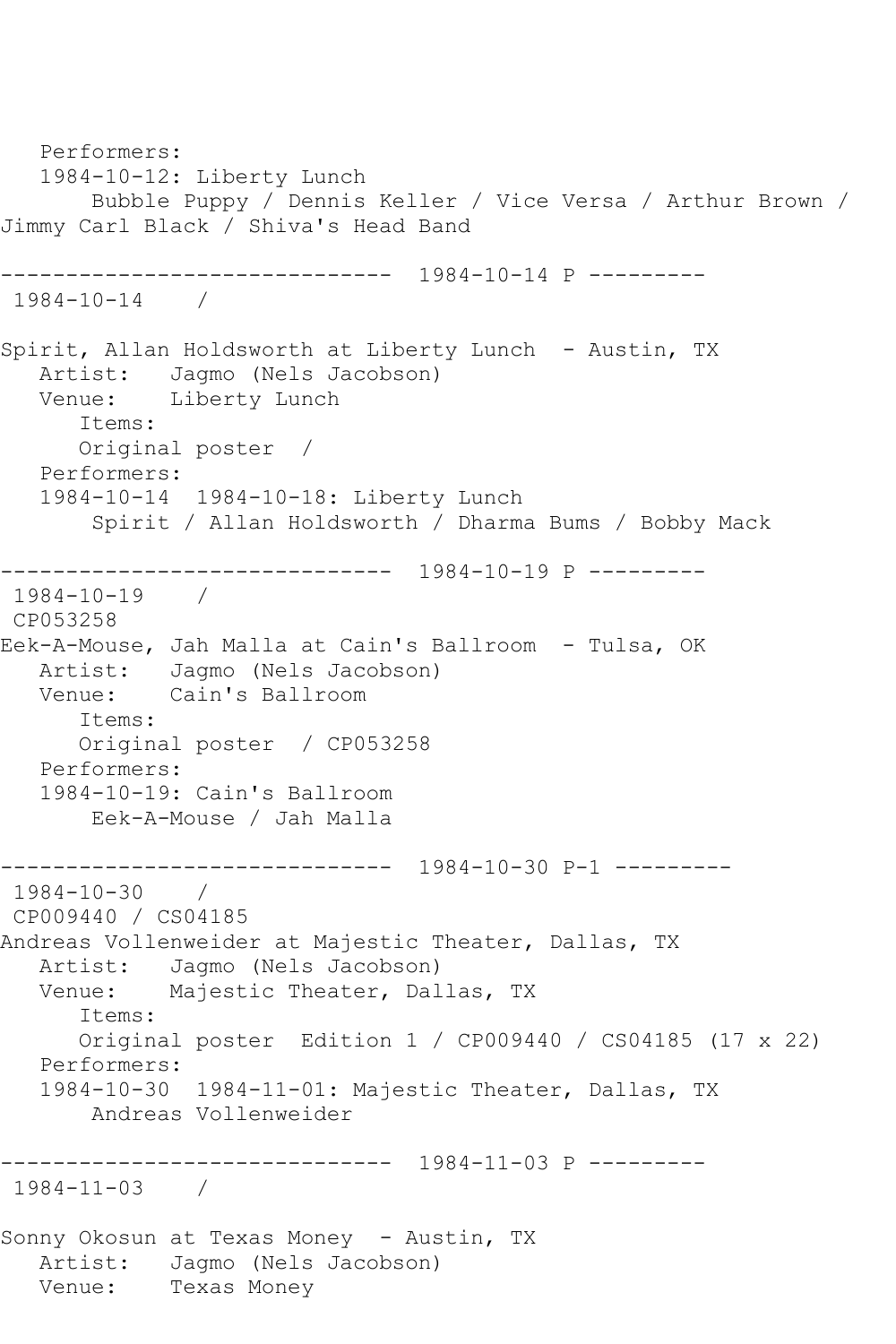```
 Items:
       Original poster / 
    Performers:
    1984-11-03: Texas Money
        Sonny Okosun
    ------------------------------ HUT 1984-11-15 P-1 ---------
1984-11-15 / HUT 
CP009521 / CS04266
Angela Strehli at Hut's Drive-in - Austin, TX
       Series: 3rd Anniversary
   Artist: Jagmo (Nels Jacobson)<br>Venue: Hut's Drive-in
            Hut's Drive-in
       Items:
       Original poster HUT Edition 1 / CP009521 / CS04266 (11 x 17)
    Performers:
    1984-11-15: Hut's Drive-in
        Angela Strehli
------------------------------ TEXM 1984-11-18 P-1 ---------
1984-11-18 / TEXM 
CP009582 / CS04327
David Bromberg, Steve Fromholz at Texas Money - Austin, TX
   Notes: Printer with Guy Clark 1984-12-16
  Artist: Jagmo (Nels Jacobson)<br>Venue: Texas Monev
            Texas Money
       Items:
       Original poster TEXM Edition 1 / CP009582 / CS04327 (5-1/2 x 
17)
   Performers:
    1984-11-18: Texas Money
        David Bromberg / Steve Fromholz
       ------------------------------ 1984-12-16 P ---------
1984-12-16 / 
CP053257
Tex Thomas at Hut's Drive-in - Austin, TX
       Event: Earliest New Year's Eve Party
   Artist: Jagmo (Nels Jacobson)<br>Venue: Hut's Drive-in
            Hut's Drive-in
       Items:
       Original poster / CP053257
   Performers:
    1984-12-16: Hut's Drive-in
        Tex Thomas
         ------------------------------ 1984-12-16 P-1 ---------
```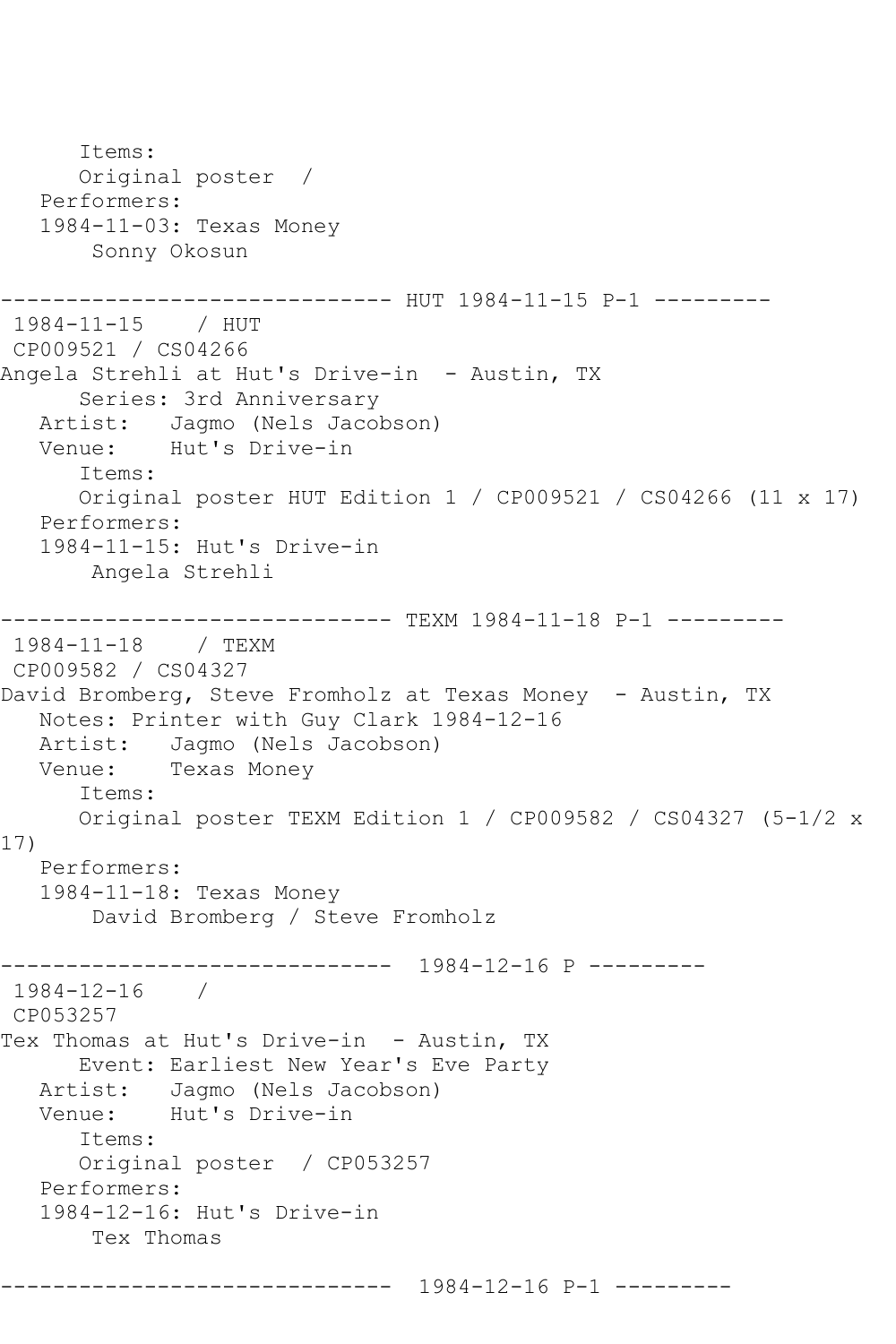```
1984-12-16 / 
CP009584 / CS04329
Guy Clark, Steve Fromholz From Lunch Money
    Notes: Printed next to David Bromberg 1984-11-18
   Artist: Jagmo (Nels Jacobson)
   Venue: Texas Money
       Items:
       Original poster Edition 1 / CP009584 / CS04329 (5-1/2 x 17)
         / CP008046 / CP03291
   Performers:
   1984-12-16: Texas Money
        Guy Clark / Steve Fromholz
------------------------------- RITZ 1985-01-20 P-1 ---------<br>1985-01-20   / RITZ
1985 - 01 - 20CP009586 / CS04331
John Hartford at Ritz
   Notes: Printed next to John Cale posters, 1985-02-04
  Artist: Jagmo (Nels Jacobson)<br>Venue: Ritz Theater in Austi
            Ritz Theater in Austin
       Items:
       Original poster RITZ Edition 1 / CP009586 / CS04331 (5 x 17)
   Performers:
   1985-01-20: Ritz Theater in Austin
        John Hartford
------------------------------ RITZ 1985-02-04 P-1 ---------
1985-02-04 / RITZ 
CP009583 / CS04328
John Cale at Ritz Theater - Austin, TX
   Notes: Printed next to John Hartford posters, 1985-01-20
  Artist: Jagmo (Nels Jacobson)<br>Venue: Ritz Theater in Austi
            Ritz Theater in Austin
       Items:
       Original poster RITZ Edition 1 / CP009583 / CS04328 (5-1/2 x 
17)
        RITZ / CP008061 / CP03306
        RITZ / CP019935 / XK004
   Performers:
    1985-02-04: Ritz Theater in Austin
        John Cale
                 -------------- HUT 1985-02-06 P-1 ---------
1985-02-06 / HUT 
CP009534 / CS04279
Tex Thomas at Hut's Drive-in - Austin, TX
       Event: Each Sunday, The Rawhide Messiah
```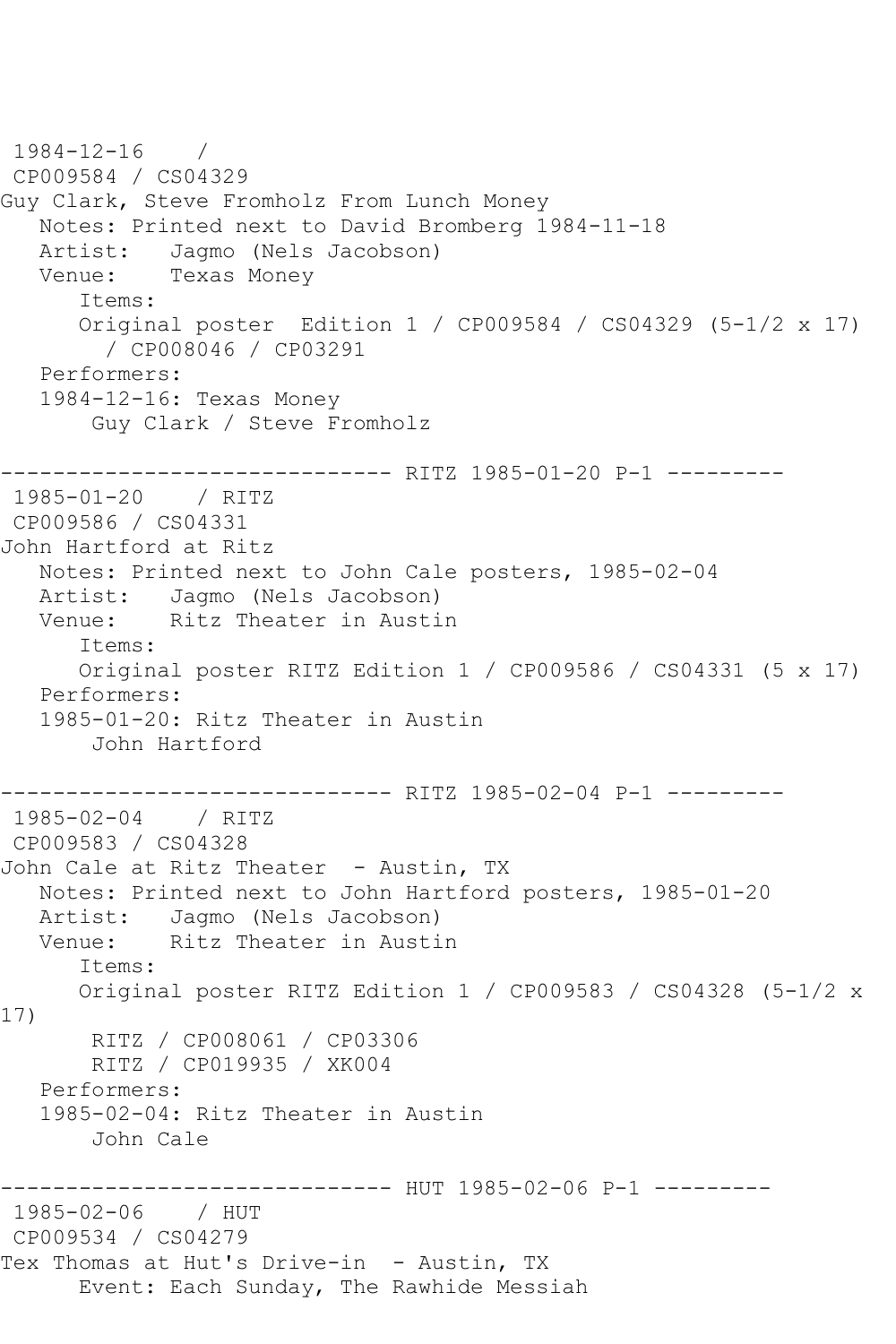Artist: Jagmo (Nels Jacobson) Venue: Hut's Drive-in Items: Original poster HUT Edition 1 / CP009534 / CS04279 (11 x 17) Performers: 1985-02-06: Hut's Drive-in Tex Thomas ------------------------------ LIL 1985-04-04 P-1 --------- 1985-04-04 / LIL CP009585 / CS04330 John Sebastian, Al Sayle at Liberty Lunch - Austin, TX Notes: Printed next to Jesse Colin Young poster, 1985-01-20 Artist: Jagmo (Nels Jacobson) Venue: Liberty Lunch Items: Original poster LIL Edition 1 / CP009585 / CS04330 (5-1/2 x 17) Performers: 1985-04-04: Liberty Lunch John Sebastian / Al Sayle / Toshiro Hirano ------------------------------ 1985-04-27 P --------- 1985-04-27 / Third World Band, Dennis Brown at Auditorium Shores - Austin, TX Artist: Jagmo (Nels Jacobson) Venue: Auditorium Shores Items: Original poster / Performers: 1985-04-27: Auditorium Shores Third World / Dennis Brown / Gregory Isaacs ------------------------------ LIL 1985-05-11 P-1 --------- 1985-05-11 / LIL CP009581 / CS04326 Lords of the New Church, Offenders at Liberty Lunch - Austin, TX Notes: printed next to Katrina and the Waves poster, 1985-06-14 Artist: Jagmo (Nels Jacobson)<br>Venue: Liberty Lunch Liberty Lunch Items: Original poster LIL Edition 1 / CP009581 / CS04326 (5-1/2 x 17) Performers: 1985-05-11: Liberty Lunch Lords of the New Church / Offenders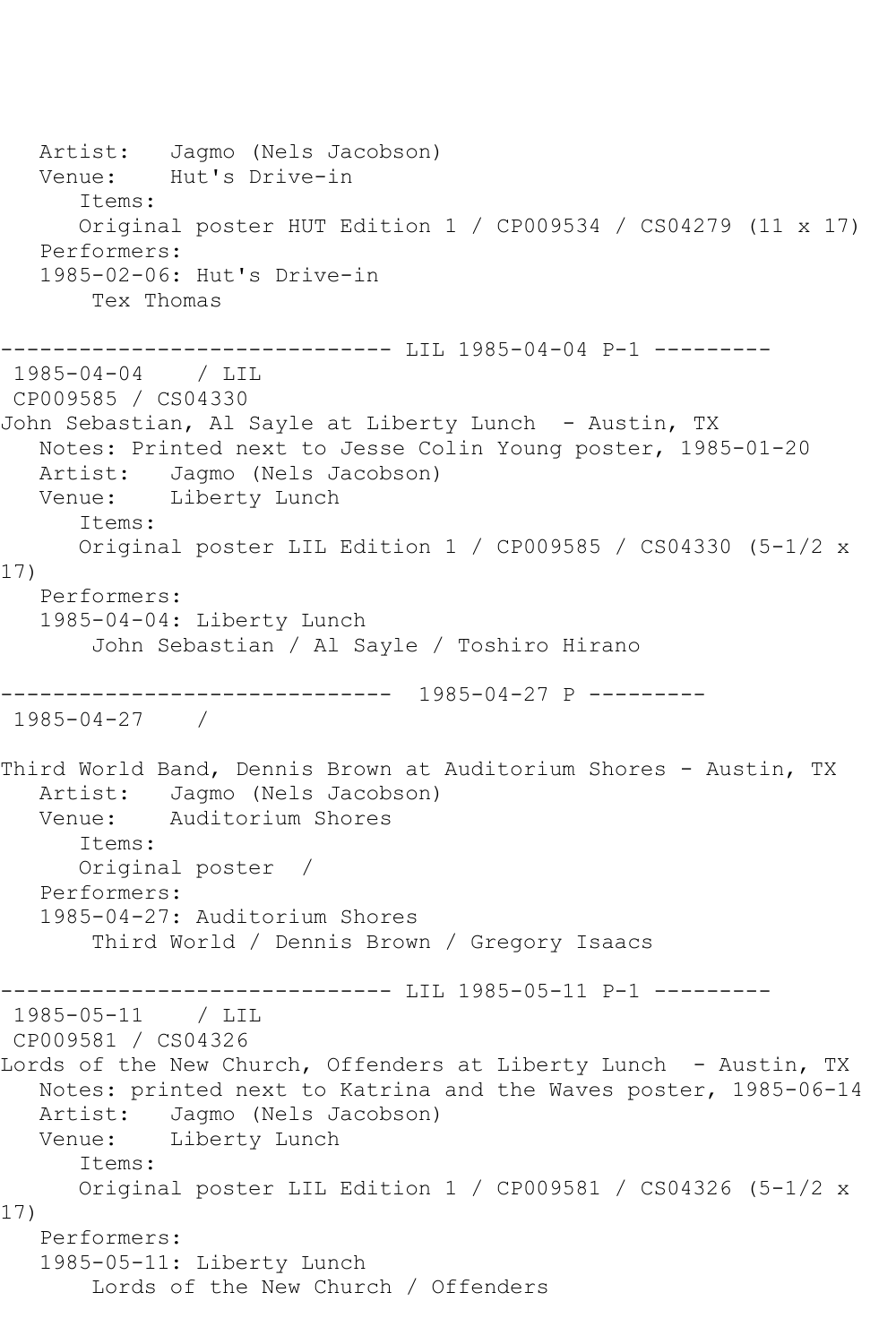------------------------------ LIL 1985-05-17 P-1 --------- 1985-05-17 / LIL CP009587 / CS04332 Jesse Colin Young at Liberty Lunch - Austin, TX Notes: Printed next to John Sebastian posters, 1985-04-04 Artist: Jagmo (Nels Jacobson) Venue: Liberty Lunch Items: Original poster LIL Edition 1 / CP009587 / CS04332 (5-1/2 x 17) Performers: 1985-05-17: Liberty Lunch Jesse Colin Young ------------------------------ 1985-06-07 P --------- 1985-06-07 / CP053256 Billy Bragg at Liberty Lunch - Austin, TX Artist: Jagmo (Nels Jacobson) Venue: Liberty Lunch Items: Original poster / CP053256 Performers: 1985-06-07: Liberty Lunch Billy Bragg ------------------------------ LIL 1985-06-14 P-1 --------- 1985-06-14 / LIL CP009566 / CS04311 Katrina, Waves at Liberty Lunch - Austin, TX Notes: Printed next to Lords of the New Church, 1985-05-11 Artist: Jagmo (Nels Jacobson)<br>Venue: Liberty Lunch Liberty Lunch Items: Original poster LIL Edition 1 / CP009566 / CS04311 (5-1/2 x 17) Performers: 1985-06-14: Liberty Lunch Katrina / Waves / Commandos ------------------------------ 1985-06-20 P --------- 1985-06-20 / Neville Brothers, Killer Bees at Liberty Lunch - Austin, TX Artist: Jagmo (Nels Jacobson) Venue: Liberty Lunch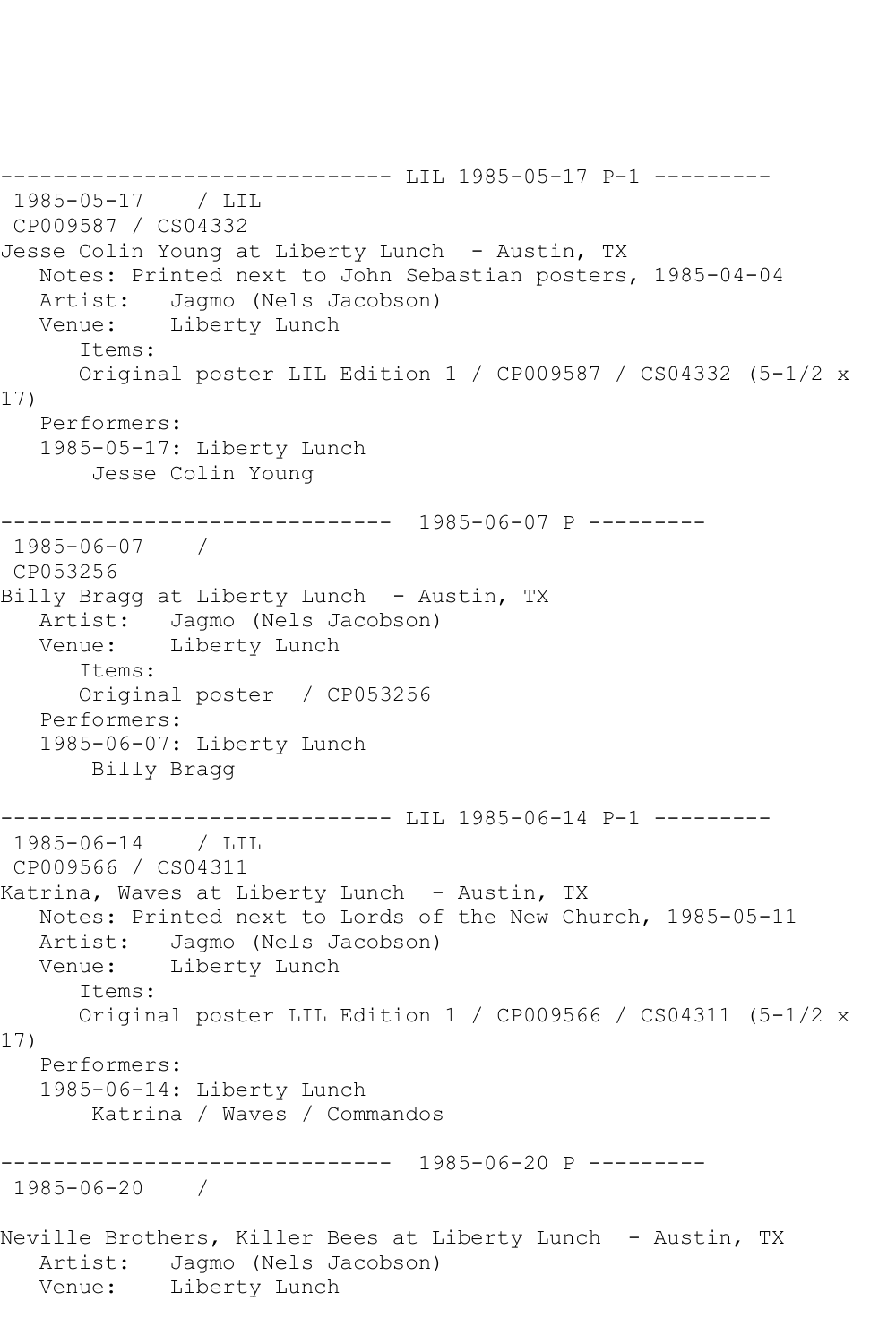Items: Original poster / Performers: 1985-06-20: Liberty Lunch Neville Brothers / Killer Bees ------------------------------ LIL 1985-06-30 P-1 --------- 1985-06-30 / LIL CP009541 / CS04286 Joe Ely at Liberty Lunch - Austin, TX Artist: Jagmo (Nels Jacobson) Venue: Liberty Lunch Items: Original poster LIL Edition 1 / CP009541 / CS04286 (11 x 17) Performers: 1985-06-30: Liberty Lunch Joe Ely ------------------------------ 1985-07-18 P-1 --------- 1985-07-18 / CP009499 / CS04244 Scratch the Surface. Reggae" Event: Scratch the Surface. Reggae"<br>Artist: Jaqmo (Nels Jacobson) Jagmo (Nels Jacobson) Items: Original poster Edition 1 / CP009499 / CS04244 (11 x 17) Performers: 1985-07-18: Killer Bees ------------------------------ 1985-07-19 P --------- 1985-07-19 / CP053255 Sister Carol, Burning Spear at Liberty Lunch - Austin, TX Artist: Jagmo (Nels Jacobson) Venue: Liberty Lunch Items: Original poster / CP053255 Performers: 1985-07-19 1985-07-20: Liberty Lunch Sister Carol / Burning Spear / Killer Bees ------------------------------ 1985-07-24 P --------- 1985-07-24 / Fleshtones, Screamin' Jay Hawkins at Liberty Lunch - Austin, TX Artist: Jagmo (Nels Jacobson) Venue: Liberty Lunch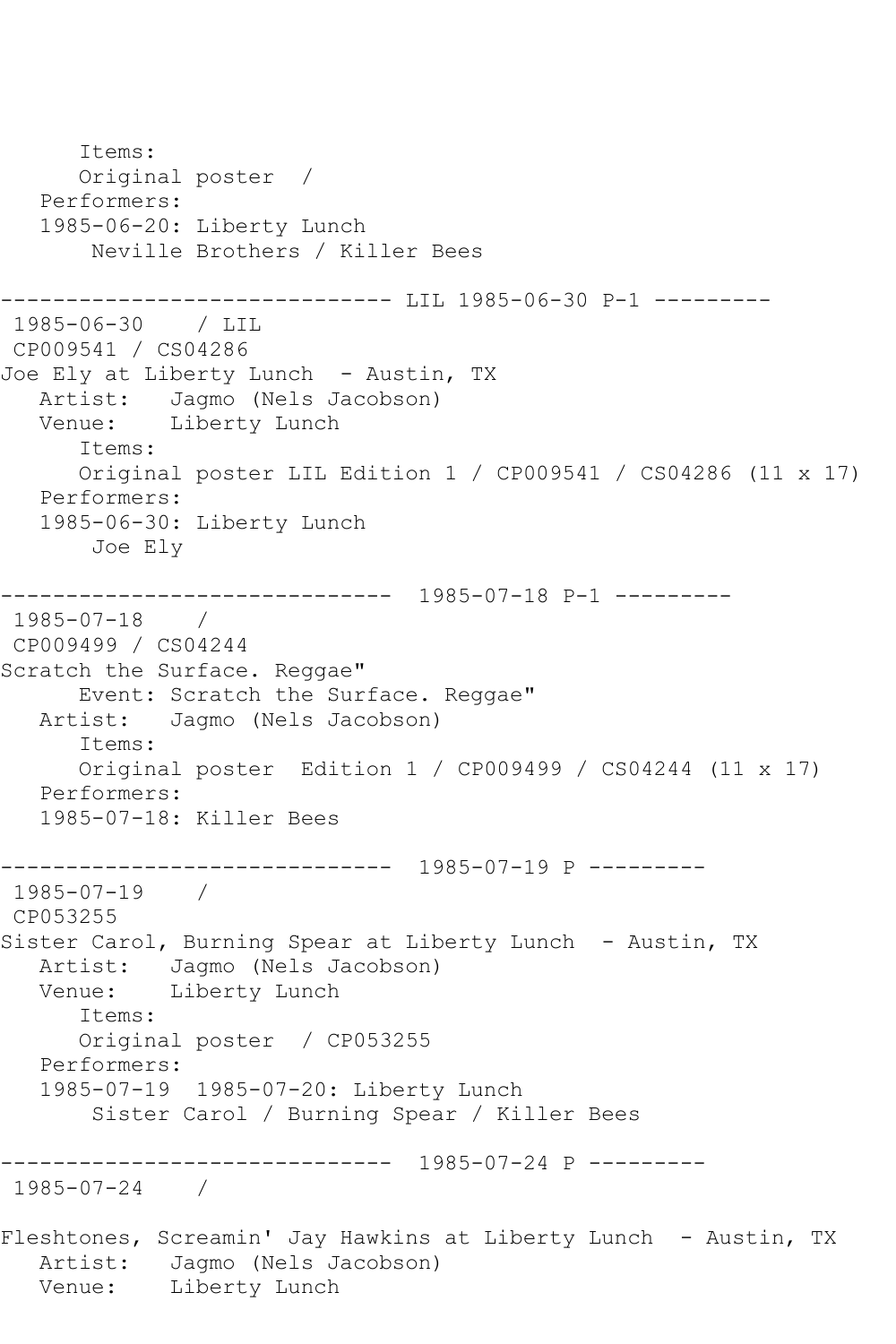Items: Original poster / Performers: 1985-07-24 1985-07-25: Liberty Lunch Fleshtones / Screamin' Jay Hawkins / Poison 13 / Dharma Bums ------------------------------ LIL 1985-08-07 P-1 --------- 1985-08-07 / LIL CP009571 / CS04316 Mutabaruka, High Times Players at Liberty Lunch - Austin, TX Artist: Jagmo (Nels Jacobson) Venue: Liberty Lunch Items: Original poster LIL Edition 1 / CP009571 / CS04316 (11 x 17) Performers: 1985-08-07: Liberty Lunch Mutabaruka / High Times Players / Chalice / Killer Bees ------------------------------ LIL 1985-08-11 P-1 --------- 1985-08-11 / LIL CP053254 / XK19850811 Jesse Winchester, Al Fayle at Liberty Lunch - Austin, TX Artist: Jagmo (Nels Jacobson)<br>Venue: Liberty Lunch Liberty Lunch Items: Original poster LIL Edition 1 / CP053254 / XK19850811 Performers: 1985-08-11: Liberty Lunch Jesse Winchester / Al Fayle ------------------------------ 1985-08-14 P-1 --------- 1985-08-14 / CP009439 / CS04184 New Order at Austin City Coliseum - Austin, TX Artist: Jagmo (Nels Jacobson) Venue: Austin City Coliseum Items: Original poster Edition 1 / CP009439 / CS04184 (17 x 22-1/2) Edition 1 / Edition 1 / Edition 1 / Performers: 1985-08-14: Austin City Coliseum New Order ---------------- LIL 1985-08-16 P-1 ---------1985-08-16 / LIL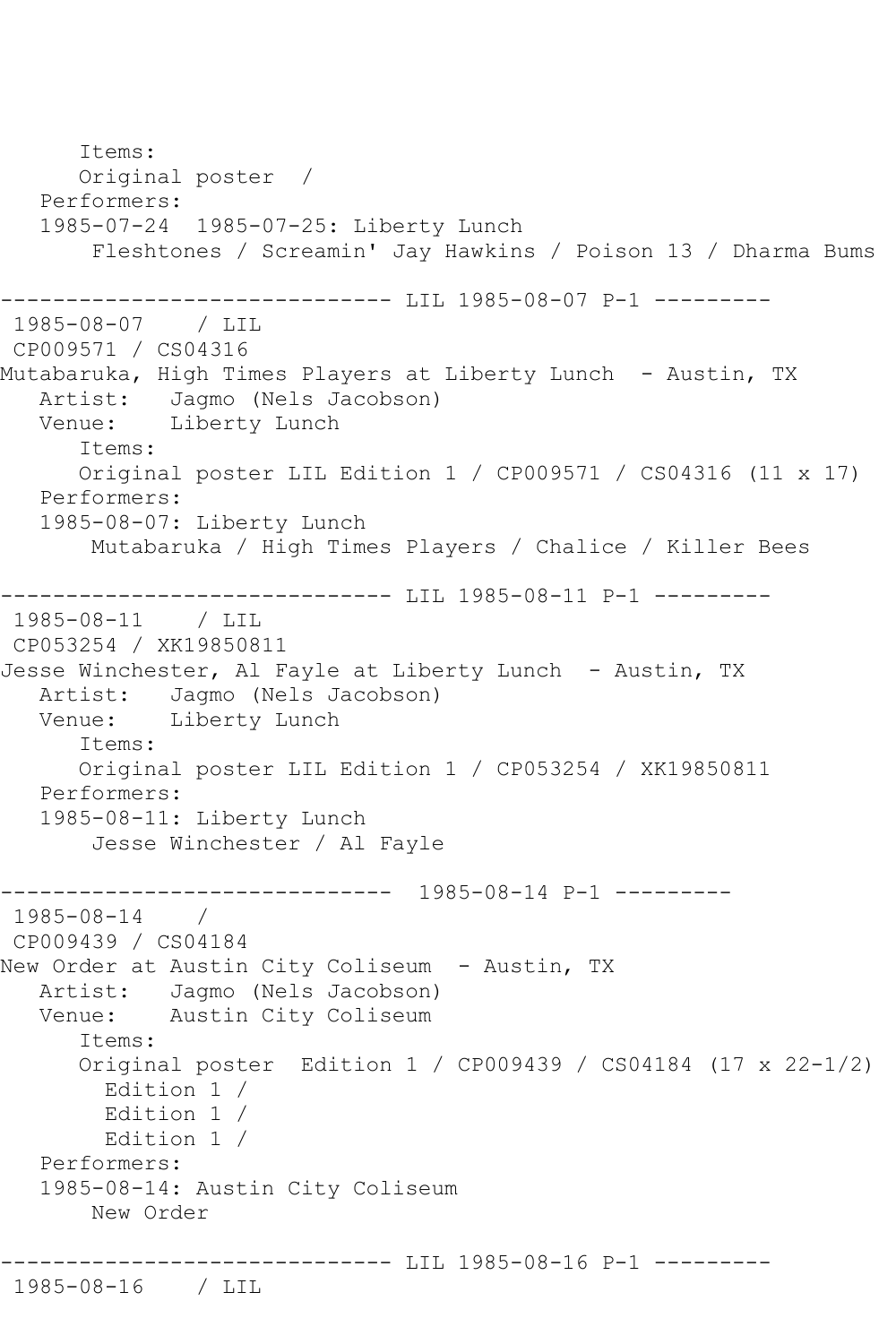CP009555 / CS04300 Neville Brothers, Malopoets at Liberty Lunch - Austin, TX Artist: Jagmo (Nels Jacobson) Venue: Liberty Lunch Items: Original poster LIL Edition 1 / CP009555 / CS04300 (11 x 17) Performers: 1985-08-16 1985-08-17: Liberty Lunch Neville Brothers / Malopoets / Coupe De Ville ----------------------------- LIL 1985-08-30 P-1 ---------1985-08-30 / LIL CP009549 / CS04294 Sonny Okosun, Dan del Santo at Liberty Lunch - Austin, TX Artist: Jagmo (Nels Jacobson) Venue: Liberty Lunch Items: Original poster LIL Edition 1 / CP009549 / CS04294 (11 x 17) Performers: 1985-08-30: Liberty Lunch Sonny Okosun / Dan del Santo / Professors of Pleasure ------------------------------ LIL 1985-09-01 P-1 --------- 1985-09-01 / LIL CP009535 / CS04280 Jonathan Richman, Modern Lovers at Liberty Lunch - Austin, TX Artist: Jagmo (Nels Jacobson) Venue: Liberty Lunch Items: Original poster LIL Edition 1 / CP009535 / CS04280 (11 x 17) Performers: 1985-09-01: Liberty Lunch Jonathan Richman / Modern Lovers ------------------------------ 1985-09-14 P --------- 1985-09-14 / CP053253 Ras Michael, One Vibration Band at Liberty Lunch - Austin, TX Artist: Jagmo (Nels Jacobson)<br>Venue: Liberty Lunch Liberty Lunch Items: Original poster / CP053253 Performers: 1985-09-14: Liberty Lunch Ras Michael / One Vibration Band ------------------------------ 1985-09-19 P-1 ---------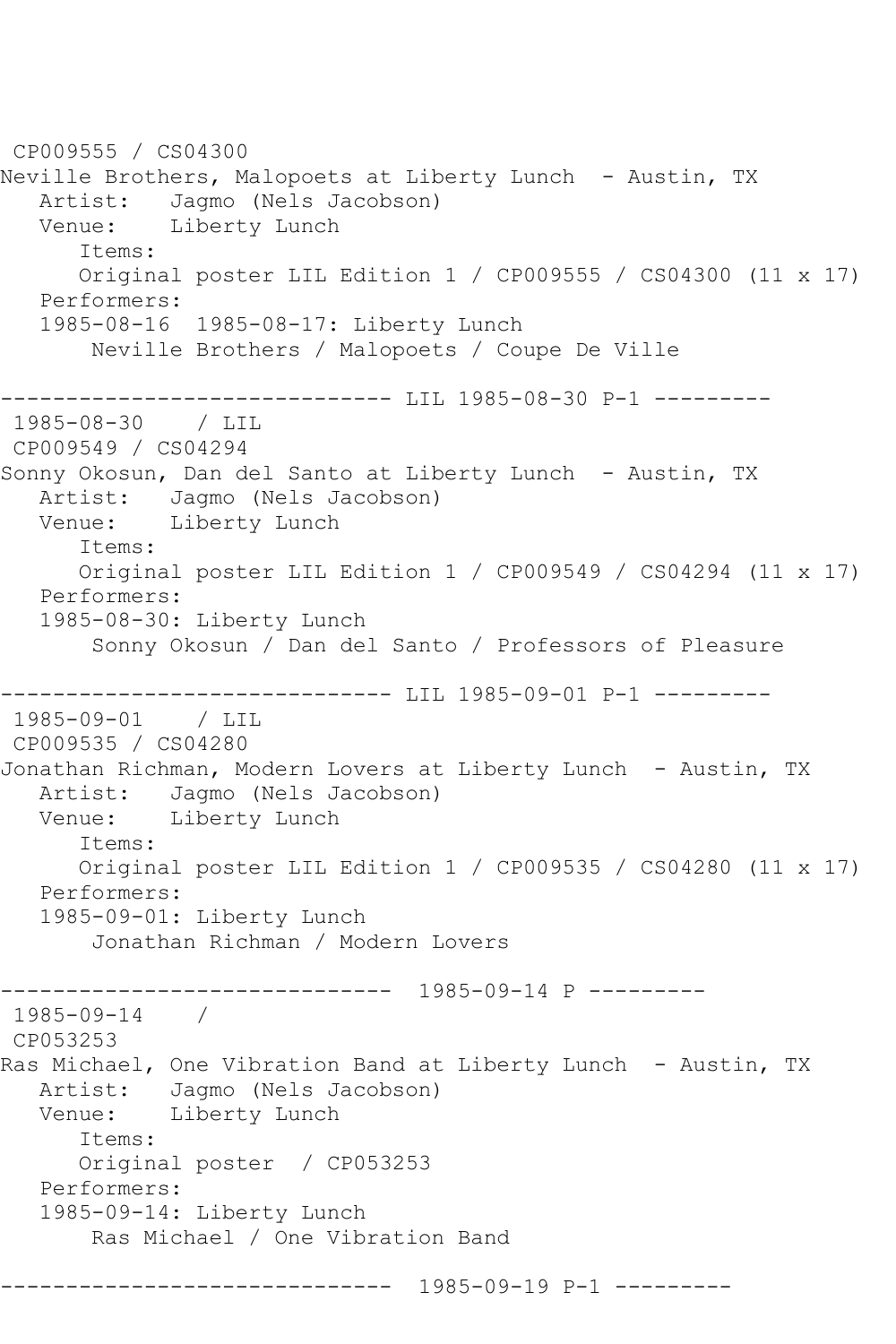1985-09-19 / CP009459 / CS04204 Squeeze, Hooters at Austin City Coliseum - Austin, TX Artist: Jagmo (Nels Jacobson)<br>Venue: Austin City Coliseum Austin City Coliseum Items: Original poster Edition 1 / CP009459 / CS04204 (11 x 17) Performers: 1985-09-19: Austin City Coliseum Squeeze / Hooters / Truth ------------------------------ LIL 1985-09-20 P-1 --------- 1985-09-20 / LIL CP009544 / CS04289 Roy Buchanan, Omar and the Howlers at Liberty Lunch - Austin, TX Artist: Jagmo (Nels Jacobson) Venue: Liberty Lunch Items: Original poster LIL Edition 1 / CP009544 / CS04289 (11 x 17) Performers: 1985-09-20: Liberty Lunch Roy Buchanan / Omar and the Howlers ------------------------------ LIL 1985-09-22 P-1 --------- 1985-09-22 / LIL CP009552 / CS04297 NRBG, Commandos at Liberty Lunch - Austin, TX Artist: Jagmo (Nels Jacobson) Venue: Liberty Lunch Items: Original poster LIL Edition 1 / CP009552 / CS04297 (11 x 17) Performers: 1985-09-22: Liberty Lunch NRBG / Commandos / Evan Johns / Free Fly Te / H Bombs ------------------------------ LIL 1985-09-27 P-1 --------- 1985-09-27 / LIL CP009542 / CS04287 Ebenezer Obey, Del Santo at Liberty Lunch - Austin, TX Artist: Jagmo (Nels Jacobson)<br>Venue: Liberty Lunch Liberty Lunch Items: Original poster LIL Edition 1 / CP009542 / CS04287 (11 x 17) Performers: 1985-09-27: Liberty Lunch Ebenezer Obey / Del Santo / Professors of Pleasure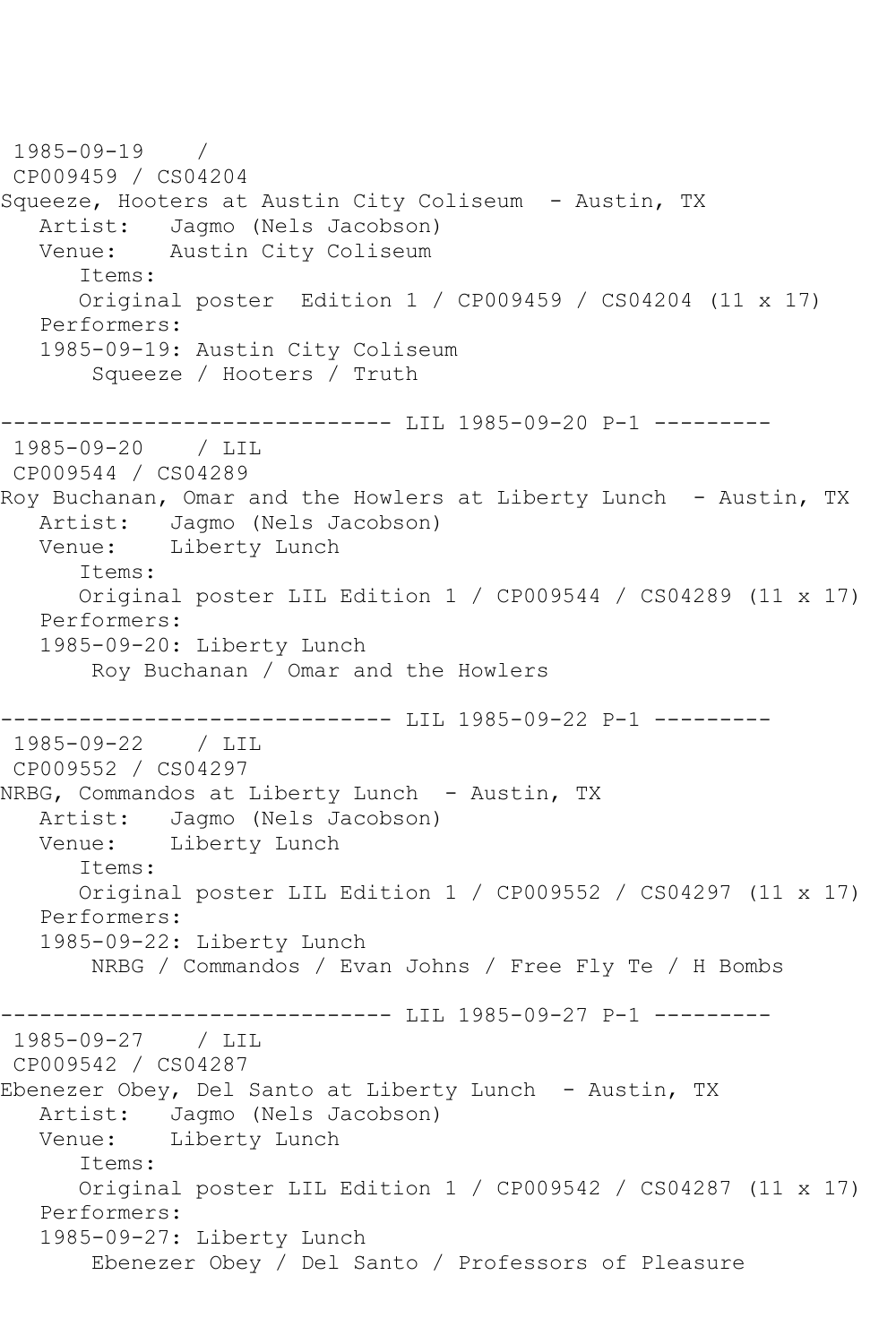------------------------------ LIL 1985-09-29 P-1 --------- 1985-09-29 / LIL CP009554 / CS04299 Violent Femmes, Marty Atkins at Liberty Lunch - Austin, TX Artist: Jagmo (Nels Jacobson) Venue: Liberty Lunch Items: Original poster LIL Edition 1 / CP009554 / CS04299 (11 x 17) Performers: 1985-09-29: Liberty Lunch Violent Femmes / Marty Atkins / Brian Brain / Dharma Bums ------------------------------ 1985-10-01 P --------- 1985-10-01 / Steve Fromholz, X-Ray Orchestra at Southbank. Austin, TX Artist: Jagmo (Nels Jacobson)<br>Venue: Southbank. Austin, TX Southbank. Austin, TX Items: Original poster / Performers: 1985-10-01: Southbank. Austin, TX Steve Fromholz / X-Ray Orchestra ------------------------------ 1985-10-01 P --------- 1985-10-01 / True Believers at Continental Club - Austin, TX Artist: Jagmo (Nels Jacobson) Venue: Continental Club Items: Original poster / Performers: 1985-10-01: Continental Club True Believers ------------------------------ AOH 1985-10-04 P-1 --------- 1985-10-04 / AOH CP009474 / CS04219 Steel Pulse, Killer Bees at Austin Opera House - Austin, TX Notes: 8.5x11 color handbills with a similar graphic were printed for a 1988-09-27 Artist: Jagmo (Nels Jacobson) Venue: Austin Opera House Items: Original poster AOH Edition 1 / CP009474 / CS04219 (11 x 17) Performers: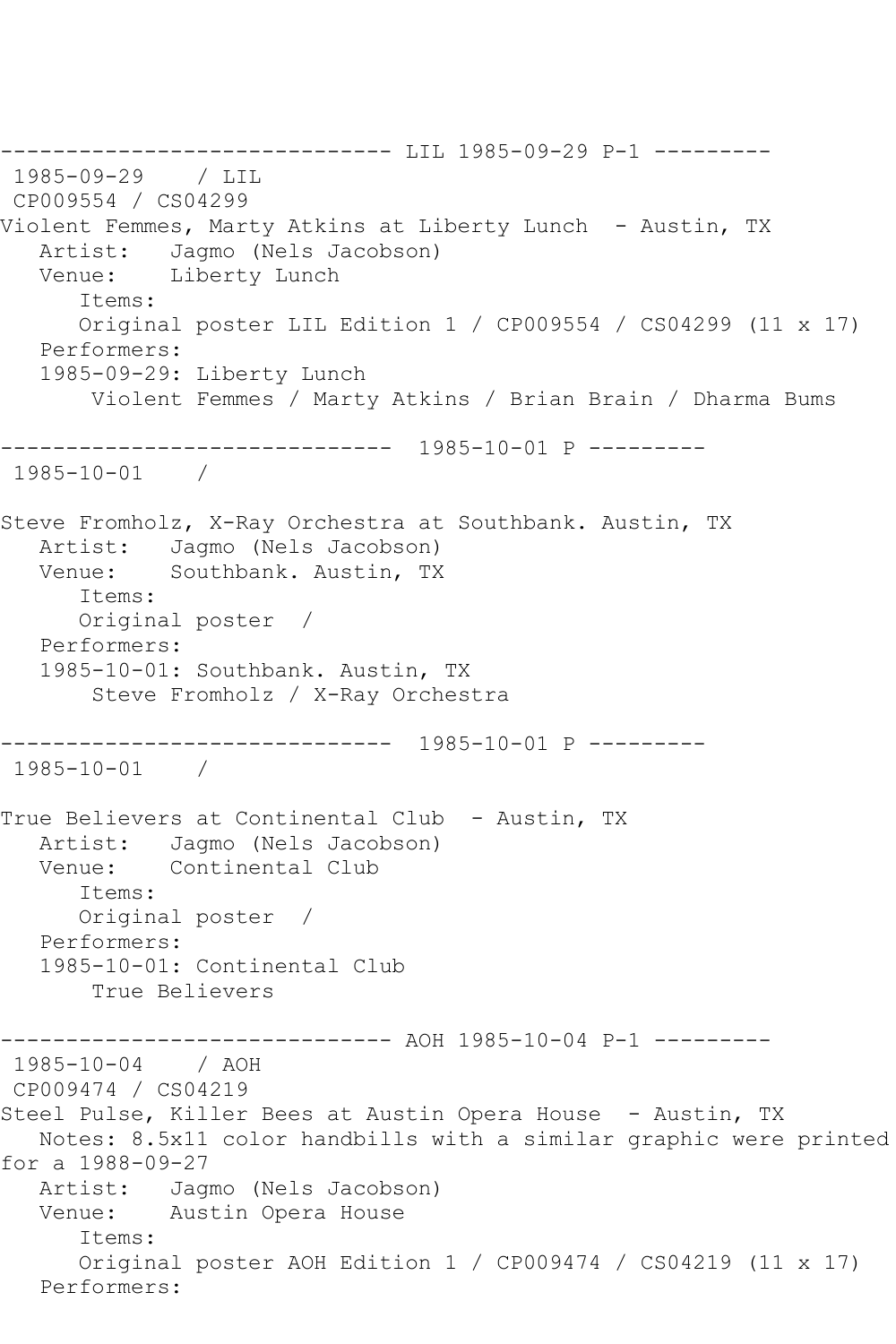```
 1985-10-04: Austin Opera House
        Steel Pulse / Killer Bees
               ------------------------------ CNC 1985-10-06 P-1 ---------
1985 - 10 - 06CP009572 / CS04317
Joe King Carrasco, Joe Ely at Continental Club - Austin, TX
    Artist: Jagmo (Nels Jacobson)
    Venue: Continental Club
       Items:
       Original poster CNC Edition 1 / CP009572 / CS04317 (11 x 17)
    Performers:
    1985-10-06: Continental Club
        Joe King Carrasco / Joe Ely / Ray Benson / Leroi Brothers / 
Butch Hancock / Kill / Commandos / Wild Seeds / Tex Thomas / 
Danglin' Wranglers / Blame / Taigators / Bubble Puppy / Ponty / Bone 
/ Micael Priest
                     ------------------------------ LIL 1985-10-16 P-1 ---------
1985-10-16 / LIL 
CP009574 / CS04319
John Mayall, Bluesbreakers at Liberty Lunch - Austin, TX
   Artist: Jagmo (Nels Jacobson)<br>Venue: Liberty Lunch
           Liberty Lunch
       Items:
       Original poster LIL Edition 1 / CP009574 / CS04319 (11 x 17)
        LIL / CP020296 / XK19851016
        LIL / NONE / XK1985101
    Performers:
    1985-10-16: Liberty Lunch
        John Mayall / Bluesbreakers
------------------------------- LIL 1985-10-18 P-1 ----------<br>1985-10-18 / LIL
1985 - 10 - 18CP009575 / CS04320
Neville Brothers at Liberty Lunch - Austin, TX
    Artist: Jagmo (Nels Jacobson)
    Venue: Liberty Lunch
       Items:
       Original poster LIL Edition 1 / CP009575 / CS04320 (11 x 17)
    Performers:
    1985-10-18: Liberty Lunch
        Neville Brothers
                    ------------------------------ LIL 1985-10-19 P-1 ---------
1985-10-19 / LIL 
CP009576 / CS04321
```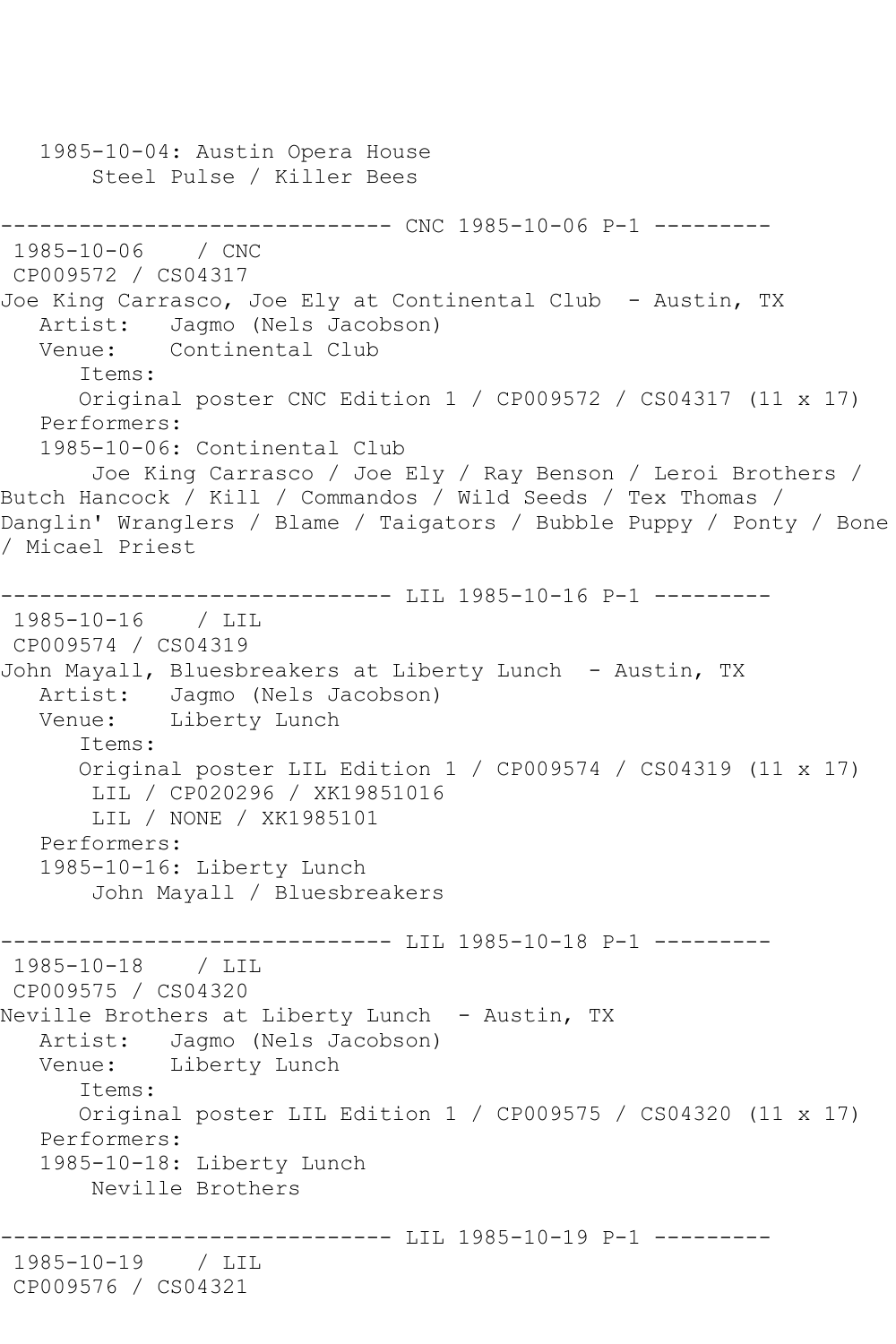Billy Bragg at Liberty Lunch - Austin, TX Artist: Jagmo (Nels Jacobson) Venue: Liberty Lunch Items: Original poster LIL Edition 1 / CP009576 / CS04321 (11 x 17) Performers: 1985-10-19: Liberty Lunch Billy Bragg ------------------------------ 1985-10-25 P --------- 1985-10-25 / CP053252 John Prine at Cameo Theater - San Antonio, TX Artist: Jagmo (Nels Jacobson) Venue: Cameo Theater Items: Original poster / CP053252 Performers: 1985-10-25: Cameo Theater John Prine ------------------------------ 1985-11-08 P --------- 1985-11-08 / Yellowman, Toots and the Maytals at Liberty Lunch - Austin, TX Artist: Jagmo (Nels Jacobson)<br>Venue: Liberty Lunch Liberty Lunch Items: Original poster / Performers: 1985-11-08: Liberty Lunch Yellowman / Toots and the Maytals ------------------------------ AOH 1985-11-09 P-1 --------- 1985-11-09 / AOH CP009532 / CS04277 Randy Newman at Opera House - Austin, TX Artist: Jagmo (Nels Jacobson) Venue: Austin Opera House Items: Original poster AOH Edition 1 / CP009532 / CS04277 (11 x 17) Performers: 1985-11-09: Austin Opera House Randy Newman ------------------------------ LIL 1985-11-10 P-1 --------- 1985-11-10 / LIL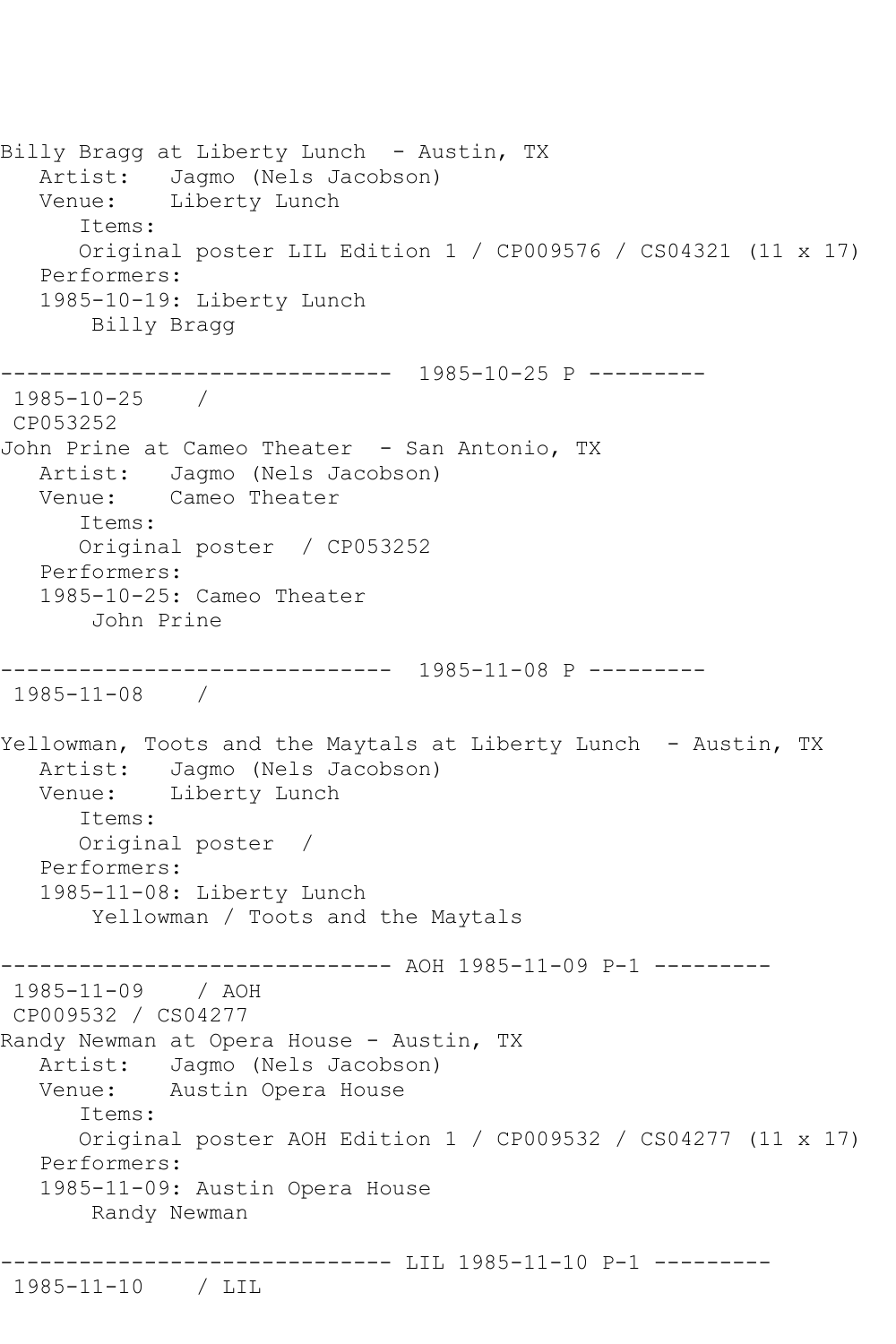```
CP009568 / CS04313
Replacements, Alex Chilton at Liberty Lunch - Austin, TX
   Artist: Jagmo (Nels Jacobson)
   Venue: Liberty Lunch
       Items:
       Original poster LIL Edition 1 / CP009568 / CS04313 (11 x 17)
   Performers:
    1985-11-10: Liberty Lunch
        Replacements / Alex Chilton
------------------------------ BRA 1985-11-19 P-1 ---------
1985-11-19 / BRA 
CP009524 / CS04269
Pat Travers, Saga at Back Room
   Artist: Jagmo (Nels Jacobson)
   Venue: Back Room, Austin
       Items:
       Original poster BRA Edition 1 / CP009524 / CS04269 (11 x 17)
   Performers:
    1985-11-19 1985-11-21:
    1985-12-01 1985-12-02: Back Room, Austin
        Pat Travers / Saga / Johnny Winter / Ronnie Montrose
------------------------------ 1985-11-22 P ---------
1985-11-22 / 
Shiva's Head Band at Liberty Lunch - Austin, TX
   Artist: Jagmo (Nels Jacobson)
   Venue: Liberty Lunch
       Items:
      Original poster / 
    Performers:
   1985-11-22: Liberty Lunch
        Shiva's Head Band
------------------------------ 1985-12-01 P ---------
1985-12-01 / 
The Austin Challendger Kicks Ass<br>Artist: Jagmo (Nels Jacobso
            Jagmo (Nels Jacobson)
       Items:
       Original poster / 
   Performers:
   1985-12-01:
              ------------------------------ FCC 1985-12-08 P-1 ---------
1985-12-08 / FCC
```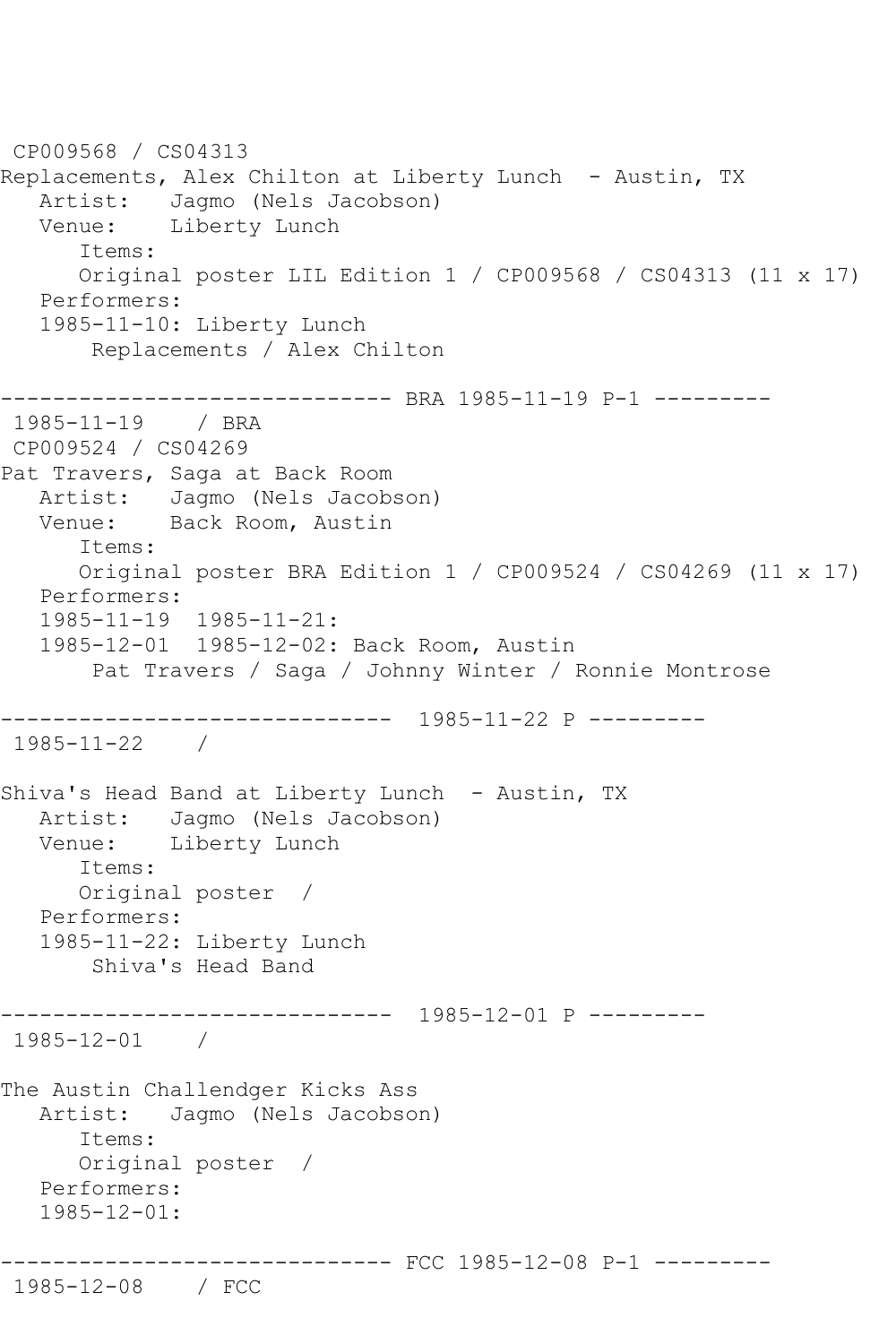CP009553 / CS04298 X, True Believers at Fast and Cool Club - Austin, TX Artist: Jagmo (Nels Jacobson) Venue: Fast and Cool Club Items: Original poster FCC Edition 1 / CP009553 / CS04298 (11 x 17) Performers: 1985-12-08 1985-12-09: Fast and Cool Club X / True Believers / Nelsons ------------------------------ 1986-01-16 P --------- 1986-01-16 / Book of Love at Halls - Austin, TX Artist: Jagmo (Nels Jacobson) Venue: Halls Items: Original poster / Performers: 1986-01-16: Halls Book of Love ------------------------------ 1986-02-12 P --------- 1986-02-12 / CP053251 B.B. King at Fast and Cool Club - Austin, TX Artist: Jagmo (Nels Jacobson) Venue: Fast and Cool Club Items: Original poster / CP053251 Performers: 1986-02-12: Fast and Cool Club B.B. King ------------------------------ 1986-02-24 P-1 --------- 1986-02-24 / CP009563 / CS04308 Stephen Stills at Coliseum [Philadelphia, PA] Artist: Jagmo (Nels Jacobson)<br>Venue: Austin City Coliseum Austin City Coliseum Items: Original poster Edition 1 / CP009563 / CS04308 (11 x 17) Performers: 1986-02-24: Austin City Coliseum Stephen Stills ------------------------------ 1986-03-02 P ---------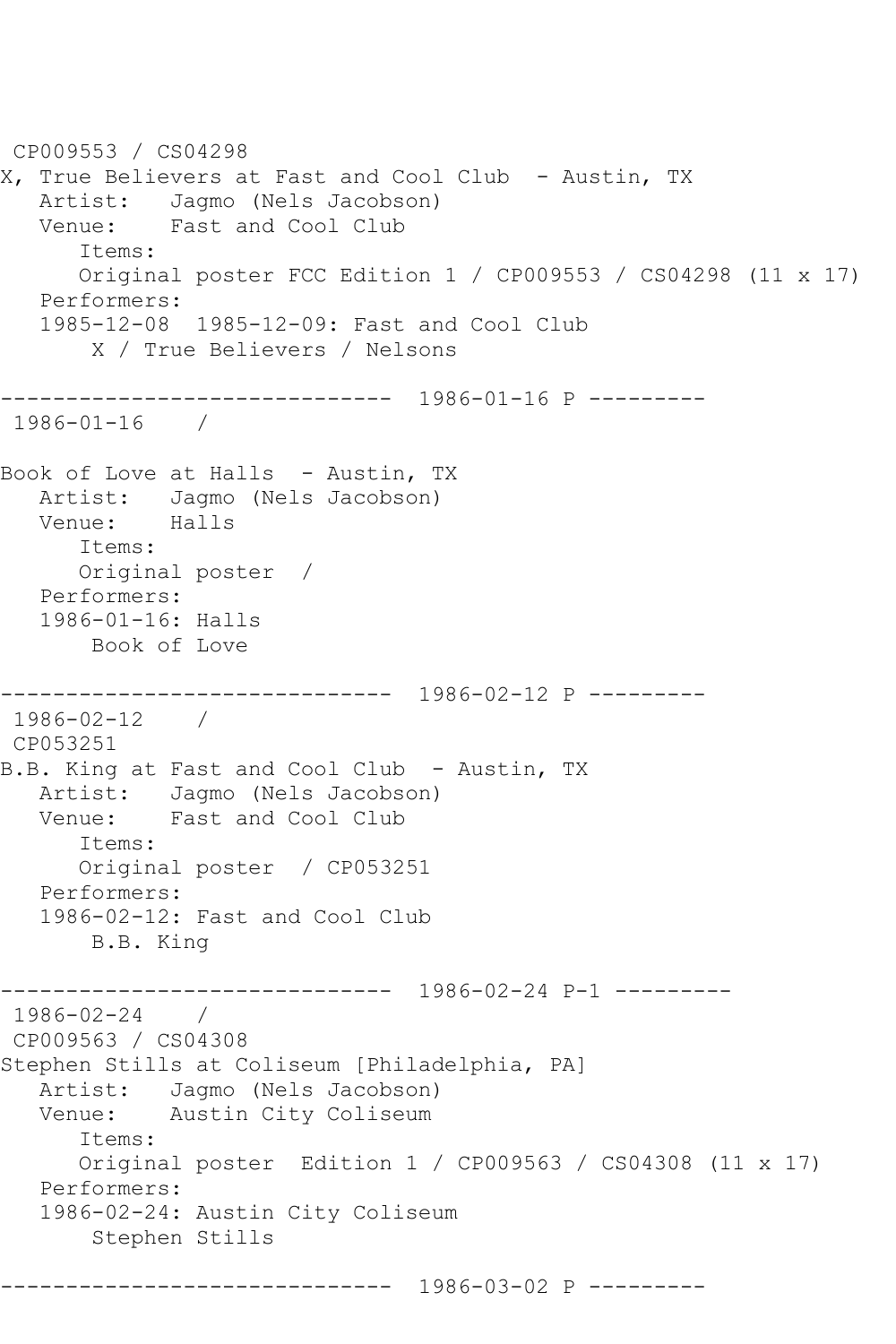```
1986-03-02 / 
Neville Brothers at Fast and Cool Club - Austin, TX
  Artist: Jagmo (Nels Jacobson)<br>Venue: Fast and Cool Club
            Fast and Cool Club
       Items:
       Original poster / 
   Performers:
    1986-03-02: Fast and Cool Club
        Neville Brothers
------------------------------ HAL 1986-03-04 P-1 ---------
1986-03-04 / HAL 
CP009546 / CS04291
Divine at Halls - Austin, TX
   Artist: Jagmo (Nels Jacobson)
   Venue: Halls
       Items:
       Original poster HAL Edition 1 / CP009546 / CS04291 (11 x 17)
        HAL / CP008062 / CP03307
   Performers:
    1986-03-04: Halls
       Divine
                  ------------------------------ 1986-03-06 P ---------
1986-03-06 / 
CP053250
Blasters, Joe Ely at Fast and Cool Club - Austin, TX
   Artist: Jagmo (Nels Jacobson)
   Venue: Fast and Cool Club
       Items:
       Original poster / CP053250
   Performers:
    1986-03-06: Fast and Cool Club
        Blasters / Joe Ely
------------------------------ 1986-03-20 P ---------
1986-03-20 / 
CP053249
Starship, Outfield at Coliseum [Philadelphia, PA]
   Artist: Jagmo (Nels Jacobson)
   Venue: Austin City Coliseum
       Items:
       Original poster / CP053249
    Performers:
    1986-03-20: Austin City Coliseum
        Starship / Outfield
```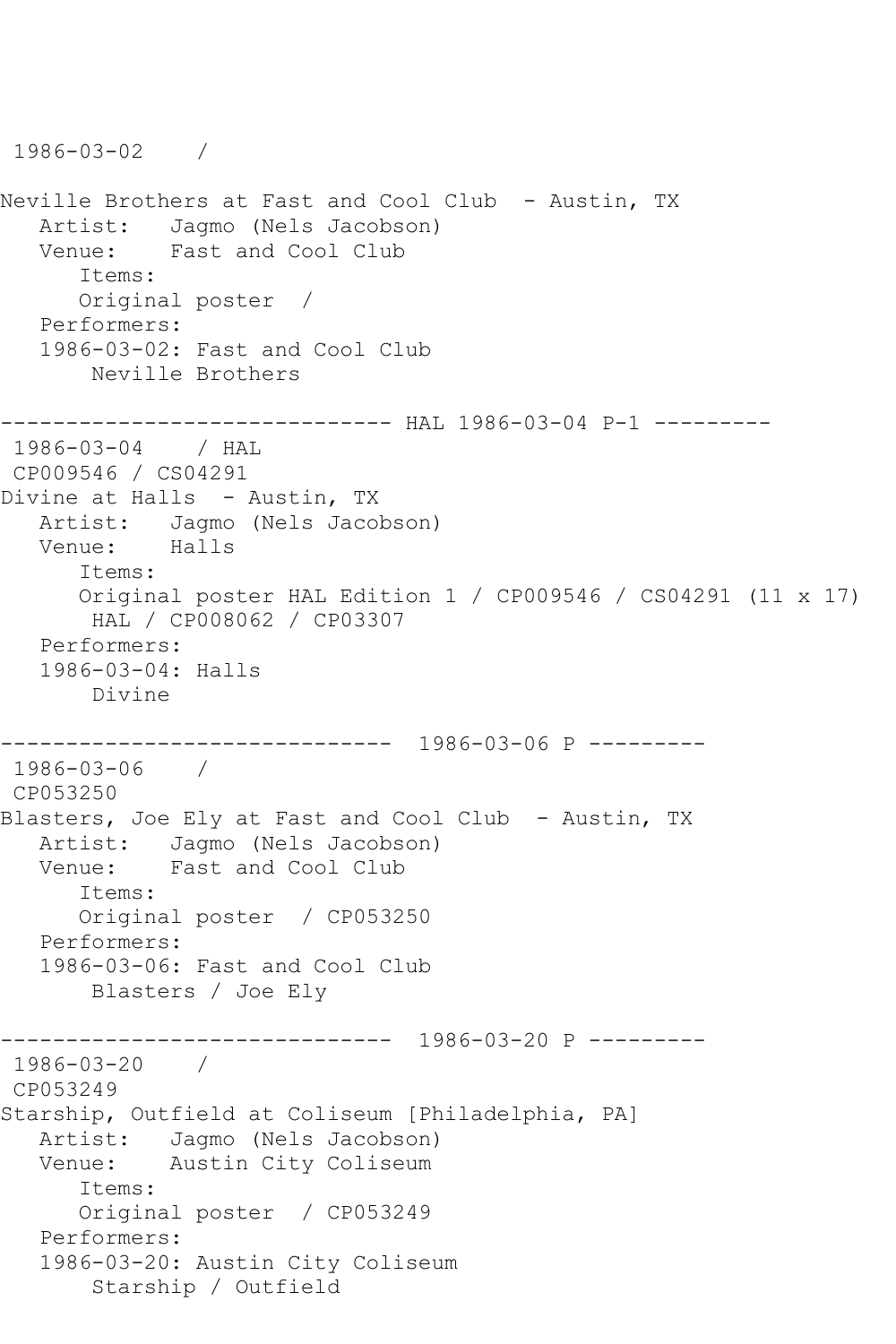------------------------------ 1986-03-27 P --------- 1986-03-27 / CP053248 JR. Walker and the All Stars at The Fast and Cool Club - Austin, TX<br>Artist: Jagmo (Nels Jacobson) Artist: Jagmo (Nels Jacobson)<br>Venue: Fast and Cool Club Fast and Cool Club Items: Original poster / CP053248 Performers: 1986-03-27: Fast and Cool Club Jr. Walker and the All Stars ------------------------------ 1986-04-01 P-1 --------- 1986-04-01 / CP009573 / CS04318 John Emory, Strappados at Beach Cabaret, Austin, TX Artist: Jagmo (Nels Jacobson) Venue: Beach Cabaret, Austin, TX Items: Original poster Edition 1 / CP009573 / CS04318 (11 x 17) Performers: 1986-04-01: Beach Cabaret, Austin, TX John Emory / Strappados / Year Zero / Lounge Lizards / Blaze Foley / Do Dat / One Bad Pig / Fallout ------------------------------ 1986-04-01 P --------- 1986-04-01 / Green On Red, Queen Ida at Irie's Artist: Jagmo (Nels Jacobson) Venue: Irie's Items: Original poster / Performers: 1986-04-01: Irie's Green on Red / Queen Ida / Beat Farmers ------------------------------ 1986-04-06 P --------- 1986-04-06 / How to Kiss, Ecoute at Steamboat - Austin, TX Artist: Jagmo (Nels Jacobson) Venue: Steamboat Items: Original poster / Performers: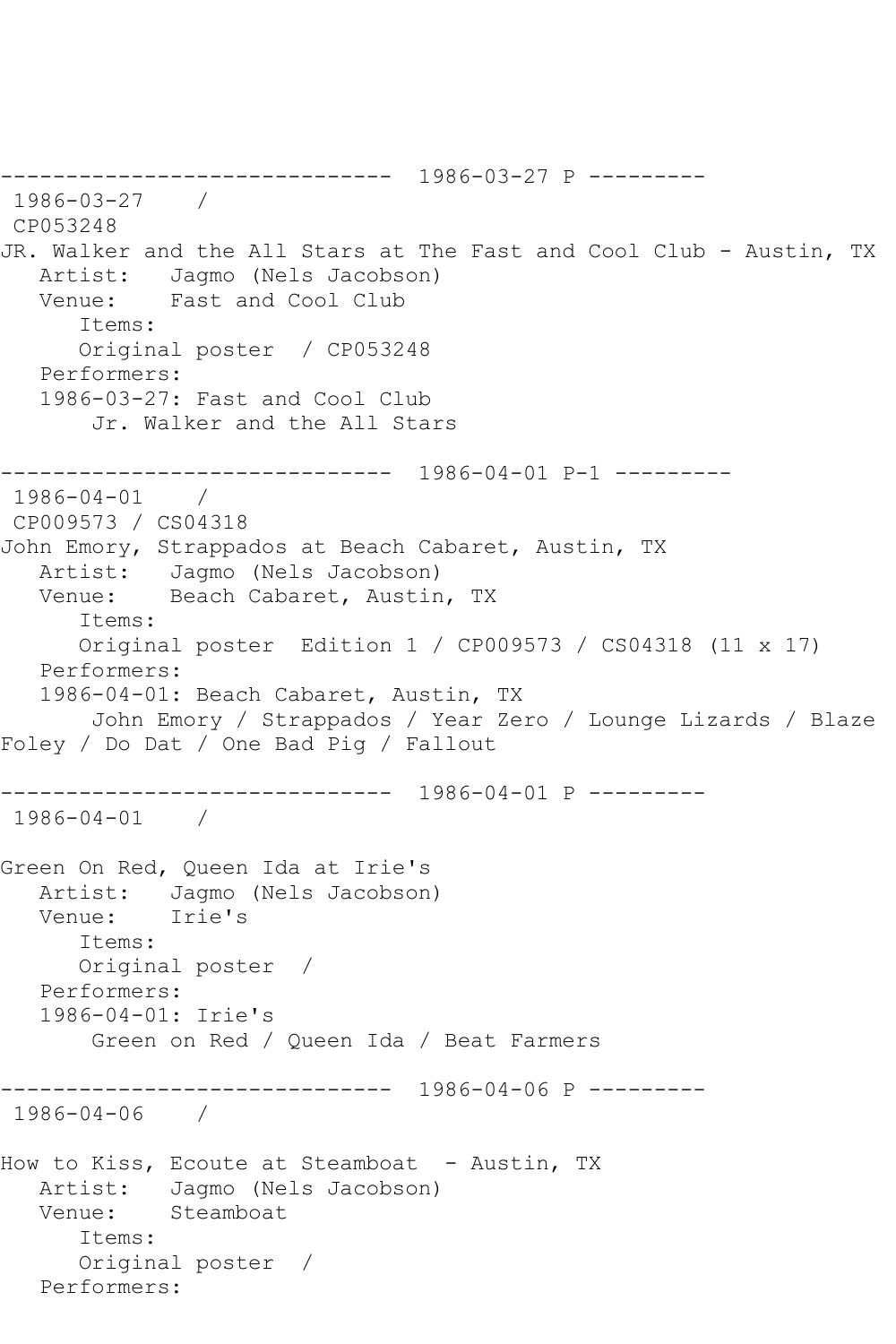1986-04-06: Steamboat How to Kiss / Ecoute / Year Zero ------------------------------ 1986-04-15 P --------- 1986-04-15 / Larry Bud Melman at Fast and Cool Club - Austin, TX Event: And You Know I love to Party Artist: Jagmo (Nels Jacobson) Venue: Fast and Cool Club Items: Original poster / Performers: 1986-04-15: Fast and Cool Club Larry Bud Melman ------------------------------ FCC 1986-04-16 P-1 --------- 1986-04-16 / FCC CP009560 / CS04305 Larry Bud Melman, Calvert De Forest at Fast and Cool Club - Austin, TX Artist: Jagmo (Nels Jacobson) Venue: Fast and Cool Club Items: Original poster FCC Edition 1 / CP009560 / CS04305 (11 x 17) Performers: 1986-04-16: Fast and Cool Club Larry Bud Melman / Calvert De Forest ------------------------------ FCC 1986-04-18 P-1 --------- 1986-04-18 / FCC CP020317 / XK19860418 Cult Divinyls at Fast and Cool Club - Austin, TX Artist: Jagmo (Nels Jacobson) Venue: Fast and Cool Club Items: Original poster FCC Edition 1 / CP020317 / XK19860418 (11 x 17) FCC / NONE / XK1986041 Performers: 1986-04-18: Fast and Cool Club Cult Divinyls ------------------------------ FCC 1986-04-20 P-1 --------- 1986-04-20 / FCC CP009565 / CS04310 Roches at Fast and Cool Club - Austin, TX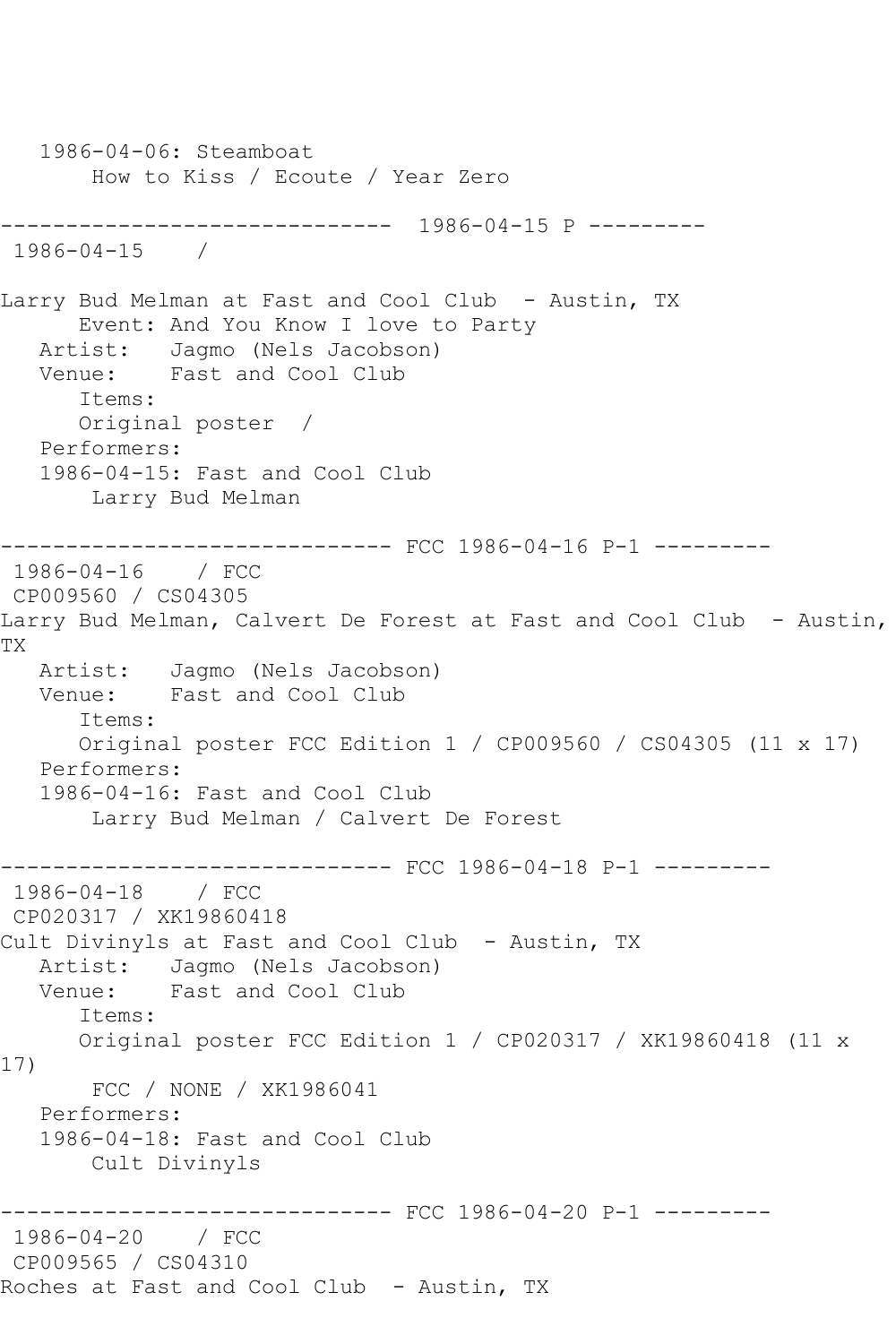Artist: Jagmo (Nels Jacobson) Venue: Fast and Cool Club Items: Original poster FCC Edition 1 / CP009565 / CS04310 (11 x 17) Performers: 1986-04-20: Fast and Cool Club Roches ------------------------------ 1986-04-27 P --------- 1986-04-27 / Church at Fast and Cool Club - Austin, TX Artist: Jagmo (Nels Jacobson) Venue: Fast and Cool Club Items: Original poster / Performers: 1986-04-27: Fast and Cool Club Church ------------------------------ FCC 1986-04-29 P-1 --------- 1986-04-29 / FCC CP009537 / CS04282 Church at Fast and Cool Club - Austin, TX Artist: Jagmo (Nels Jacobson)<br>Venue: Fast and Cool Club Fast and Cool Club Items: Original poster FCC Edition 1 / CP009537 / CS04282 (11 x 17) Performers: 1986-04-29: Fast and Cool Club Church ------------------------------ 1986-05-08 P --------- 1986-05-08 / Spring Party-High Style at Halls - Austin, TX Artist: Jagmo (Nels Jacobson) Venue: Halls Items: Original poster / Performers: 1986-05-08: Halls Spring Party-High Style ------------------------------ 1986-05-11 P --------- 1986-05-11 /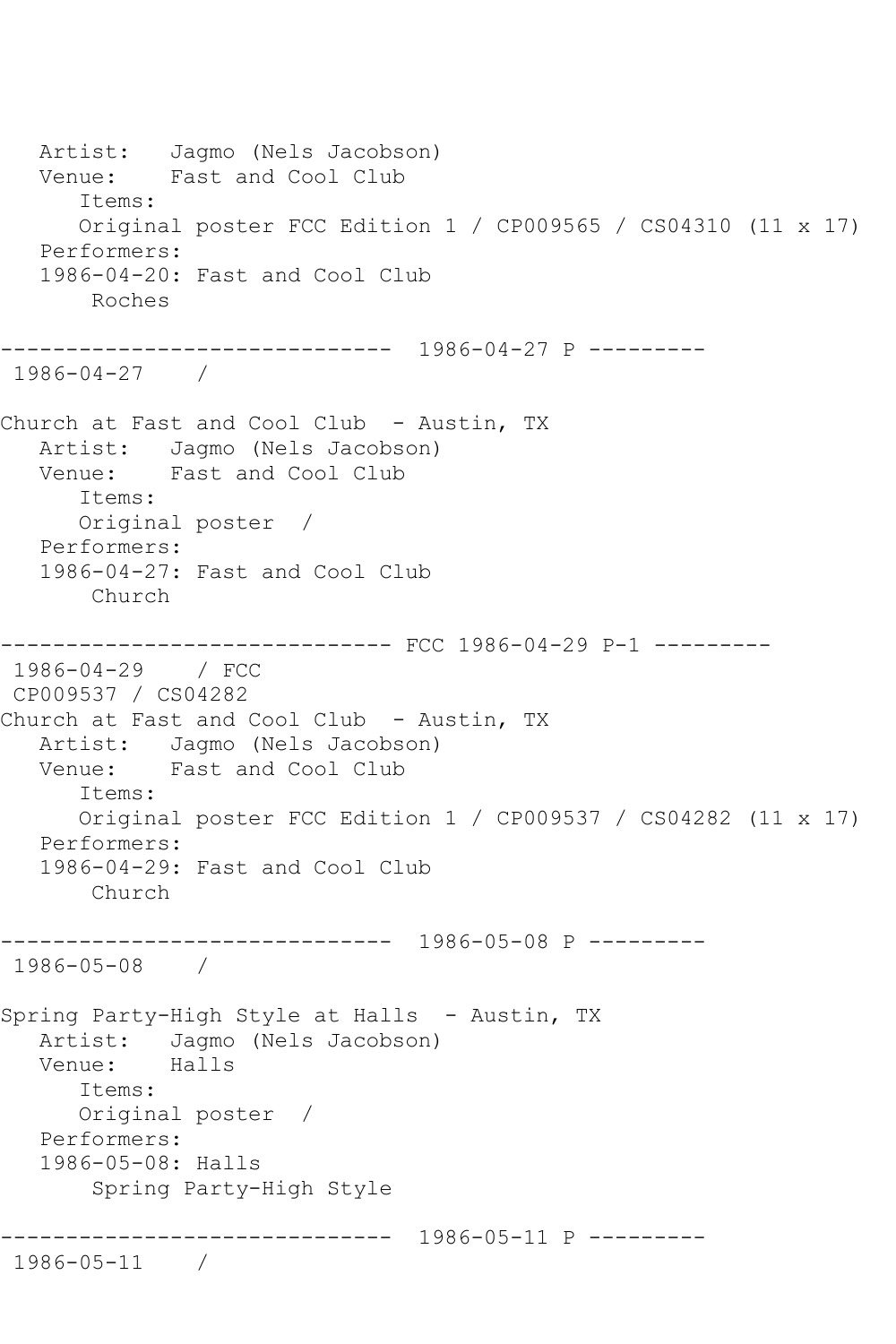How to Kiss, Timbuk 3 at Steamboat - Austin, TX Artist: Jagmo (Nels Jacobson) Venue: Steamboat Items: Original poster / Performers: 1986-05-11: Steamboat How to Kiss / Timbuk 3 / Lifes Eyes ------------------------------ 1986-05-15 P --------- 1986-05-15 / Jerry Lee Lewis at Fast and Cool Club - Austin, TX Artist: Jagmo (Nels Jacobson) Venue: Fast and Cool Club Items: Original poster / Performers: 1986-05-15: Fast and Cool Club Jerry Lee Lewis ------------------------------ 1986-05-19 P --------- 1986-05-19 / Southside Johnny, Asbury Jukes at Fast and Cool Club - Austin, TX Artist: Jagmo (Nels Jacobson) Venue: Fast and Cool Club Items: Original poster / Performers: 1986-05-19: Fast and Cool Club Southside Johnny / Asbury Jukes ------------------------------ FCC 1986-05-20 P-1 --------- 1986-05-20 / FCC CP004332 / CD04778 Southside Johnny, Asbury Jukes at Fast and Cool Club - Austin, TX<br>Artist: Jaqmo (Nels Jacobson) Jagmo (Nels Jacobson) Venue: Fast and Cool Club Items: Original poster FCC Edition 1 / CP004332 / CD04778 (11 x 17) Performers: 1986-05-20: Fast and Cool Club Southside Johnny / Asbury Jukes ------------------------------ LIL 1986-06-04 P-1 --------- 1986-06-04 / LIL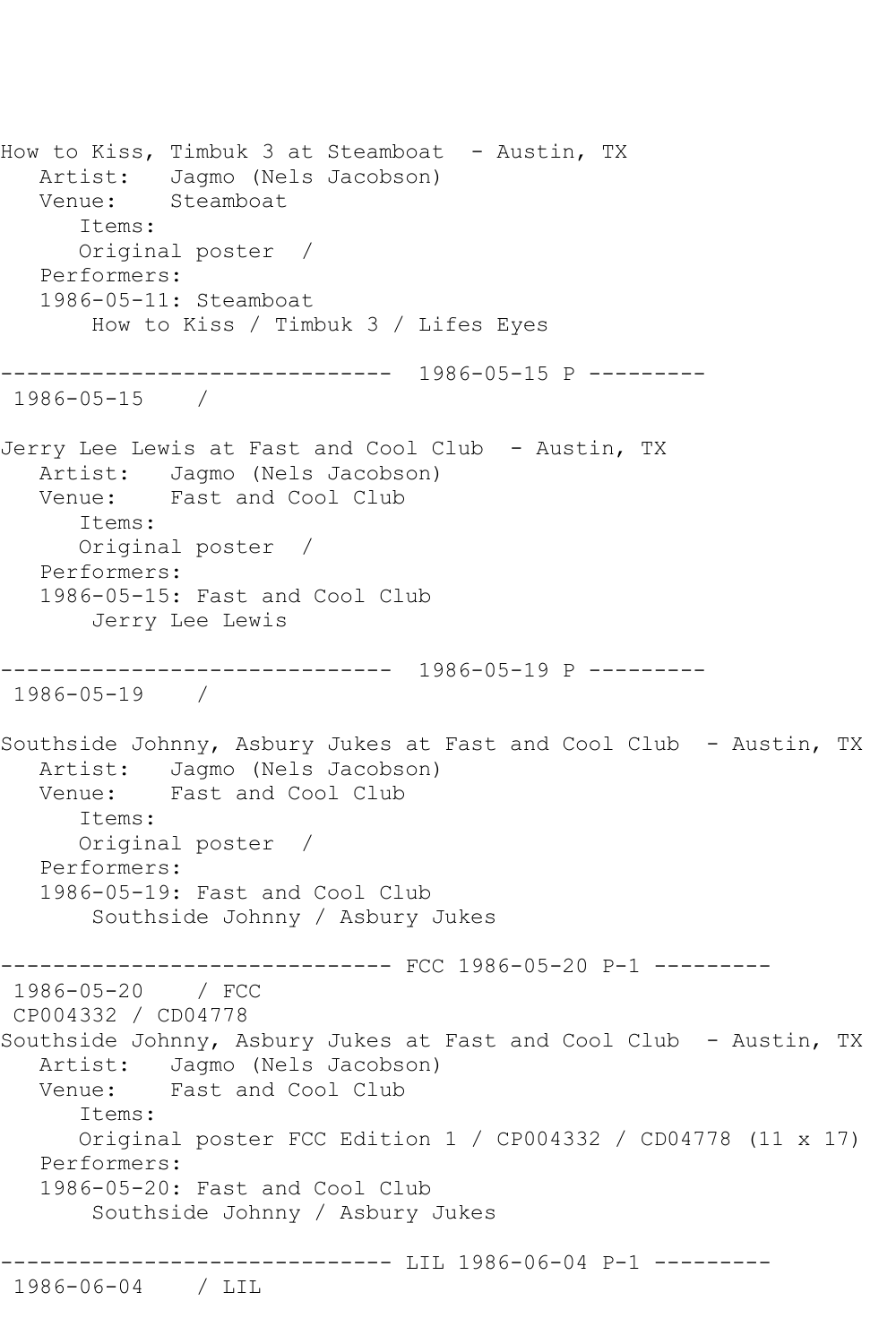```
CP009589 / CS04334
Dwight Yoakam at Liberty Lunch - Austin, TX
   Notes: Printed 2-up next to the Milton Nascimento poster of 1986-
06-11<br>Artist:
           Jagmo (Nels Jacobson)
   Venue: Liberty Lunch
      Items:
      Original poster LIL Edition 1 / CP009589 / CS04334 (5-1/2- x 
8-1/2)
   Performers:
   1986-06-04: Liberty Lunch
       Dwight Yoakam
------------------------------ 1986-06-11 P-1 ---------
1986-06-11 / 
CP053247
Milton Nascimento, Paco De Lucia at Paramount Theater Austin
   Notes: Printed 2-up next to the Dwight Yoakam poster of 1986-06-
04 Artist: Jagmo (Nels Jacobson)
   Venue: Paramount Theater Austin
       Items:
      Original poster Edition 1 / CP053247
 / 
   Performers:
   1986-06-11: Paramount Theater Austin
        Milton Nascimento / Paco De Lucia
      ------------------------------ 1986-06-13 P ---------
1986-06-13 / 
CP053246
Kid Creole at Fast and Cool Club - Austin, TX
  Artist: Jagmo (Nels Jacobson)<br>Venue: Fast and Cool Club
            Fast and Cool Club
       Items:
      Original poster / CP053246
   Performers:
   1986-06-13 1986-06-14: Fast and Cool Club
       Kid Creole
                  --------------1986-06-17 P------1986-06-17 / 
Warren Zevon at Fast and Cool Club - Austin, TX
   Artist: Jagmo (Nels Jacobson)
   Venue: Fast and Cool Club
       Items:
```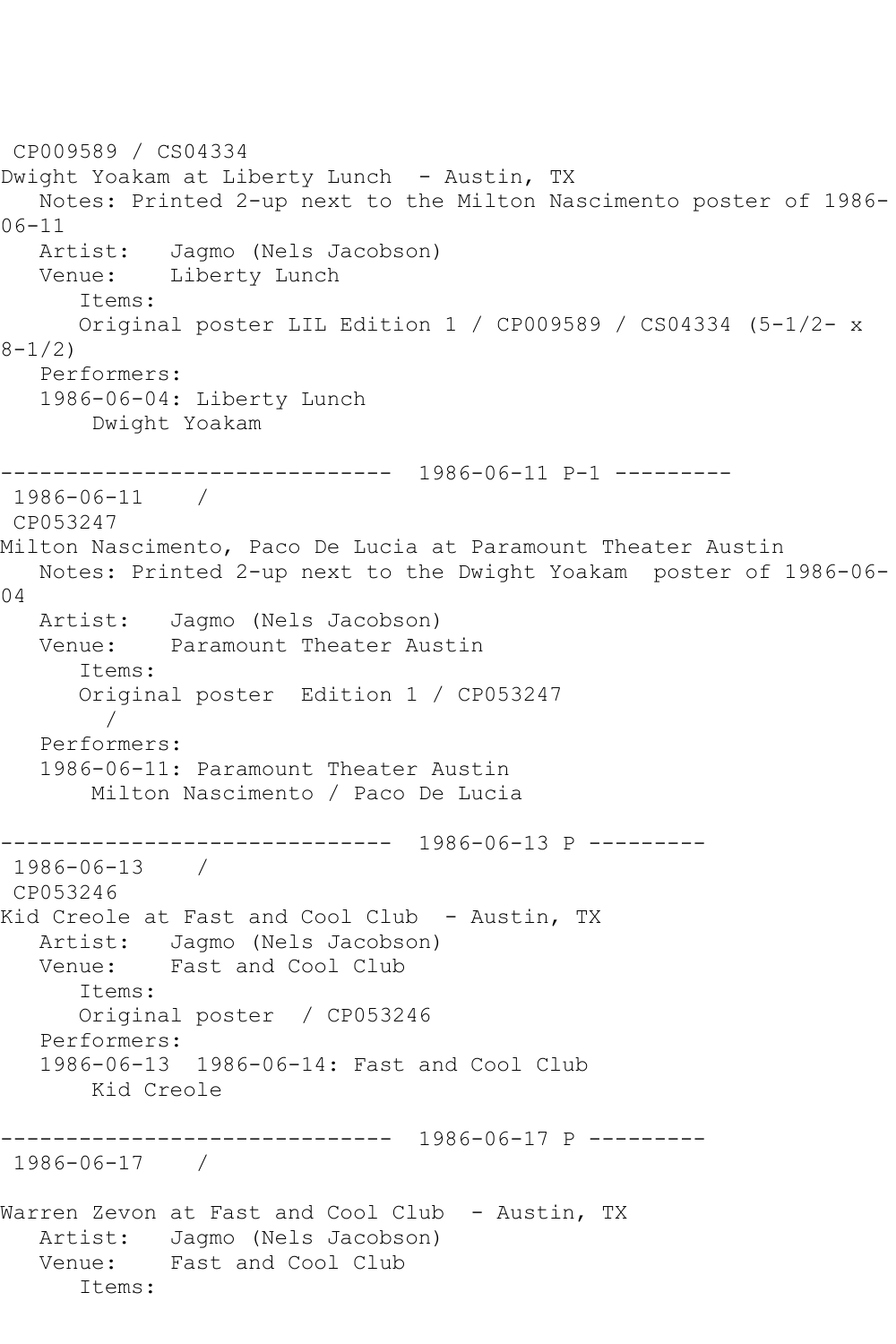Original poster / Performers: 1986-06-17: Fast and Cool Club Warren Zevon ------------------------------ 1986-06-18 P-1 --------- 1986-06-18 / CP009489 / CS04234 N. York Ion at Capitol City Playhouse, Austin, TX Artist: Jagmo (Nels Jacobson)<br>Venue: Capitol City Playhous Capitol City Playhouse Items: Original poster Edition 1 / CP009489 / CS04234 (11 x 17) Performers: 1986-06-18: Capitol City Playhouse N. York Ion ------------------------------ 1986-06-19 P --------- 1986-06-19 / CP053236 Warren Zevon at Fast and Cool Club - Austin, TX Artist: Jagmo (Nels Jacobson) Venue: Fast and Cool Club Items: Original poster / CP053236 Performers: 1986-06-19: Fast and Cool Club Warren Zevon ------------------------------ FCC 1986-07-02 P-1 --------- 1986-07-02 / FCC CP009570 / CS04315 Nils Lofgren at Fast and Cool Club - Austin, TX Artist: Jagmo (Nels Jacobson) Venue: Fast and Cool Club Items: Original poster FCC Edition 1 / CP009570 / CS04315 (11 x 17) Performers: 1986-07-02: Fast and Cool Club Nils Lofgren ------------------------------ 1986-07-12 P-1 --------- 1986-07-12 / CP053244 Public Image Limited, Flesh For Lulu at Coliseum Artist: Jagmo (Nels Jacobson) Venue: Austin City Coliseum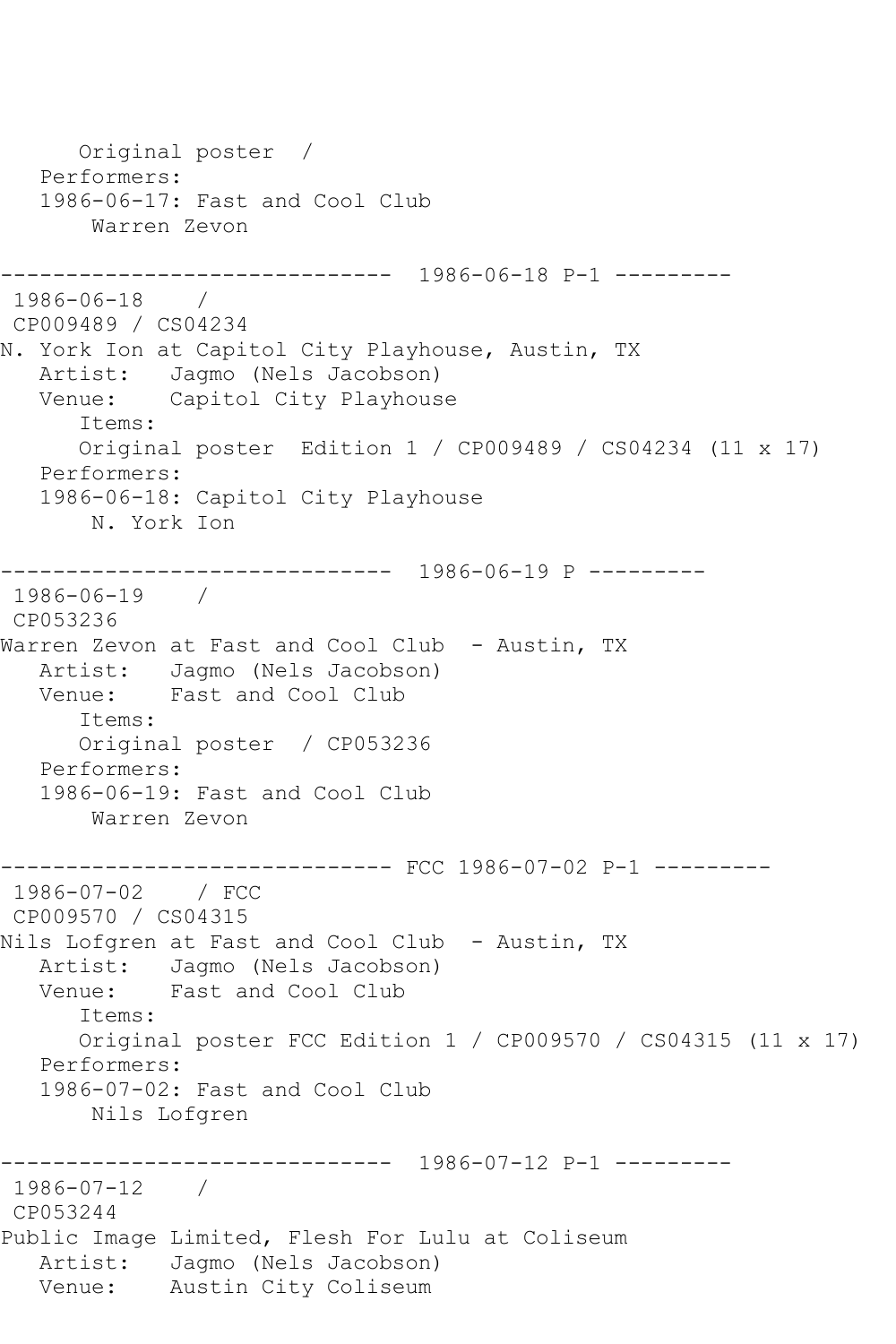Items: Original poster Edition 1 / CP053244 (11 x 17) Performers: 1986-07-12: Austin City Coliseum Public Image Limited / Flesh For Lulu ------------------------------ 1986-07-18 P-1 --------- 1986-07-18 / CP009516 / CS04261 Free Nelson Mandela, Abolish Apartheid<br>Artist: Jagmo (Nels Jacobson) Jagmo (Nels Jacobson) Items: Original poster Edition 1 / CP009516 / CS04261 (11 x 17) / CP008068 / CP03313 Performers: 1986-07-18: Nelson Mandela ------------------------------ FCC 1986-07-29 P-1 --------- 1986-07-29 / FCC CP009557 / CS04302 Joe Ely at Fast and Cool Club Artist: Jagmo (Nels Jacobson) Venue: Fast and Cool Club Items: Original poster FCC Edition 1 / CP009557 / CS04302 (11 x 17) Performers: 1986-07-29: Fast and Cool Club Joe Ely ------------------------------ 1986-08-01 P --------- 1986-08-01 / Ultimate Force at Fast and Cool Club - Austin, TX Artist: Jagmo (Nels Jacobson) Venue: Fast and Cool Club Items: Original poster / Performers: 1986-08-01: Fast and Cool Club Ultimate Force ------------------------------ 1986-08-06 P --------- 1986-08-06 / Boys Don't Cry at Fast and Cool Club - Austin, TX Artist: Jagmo (Nels Jacobson) Venue: Fast and Cool Club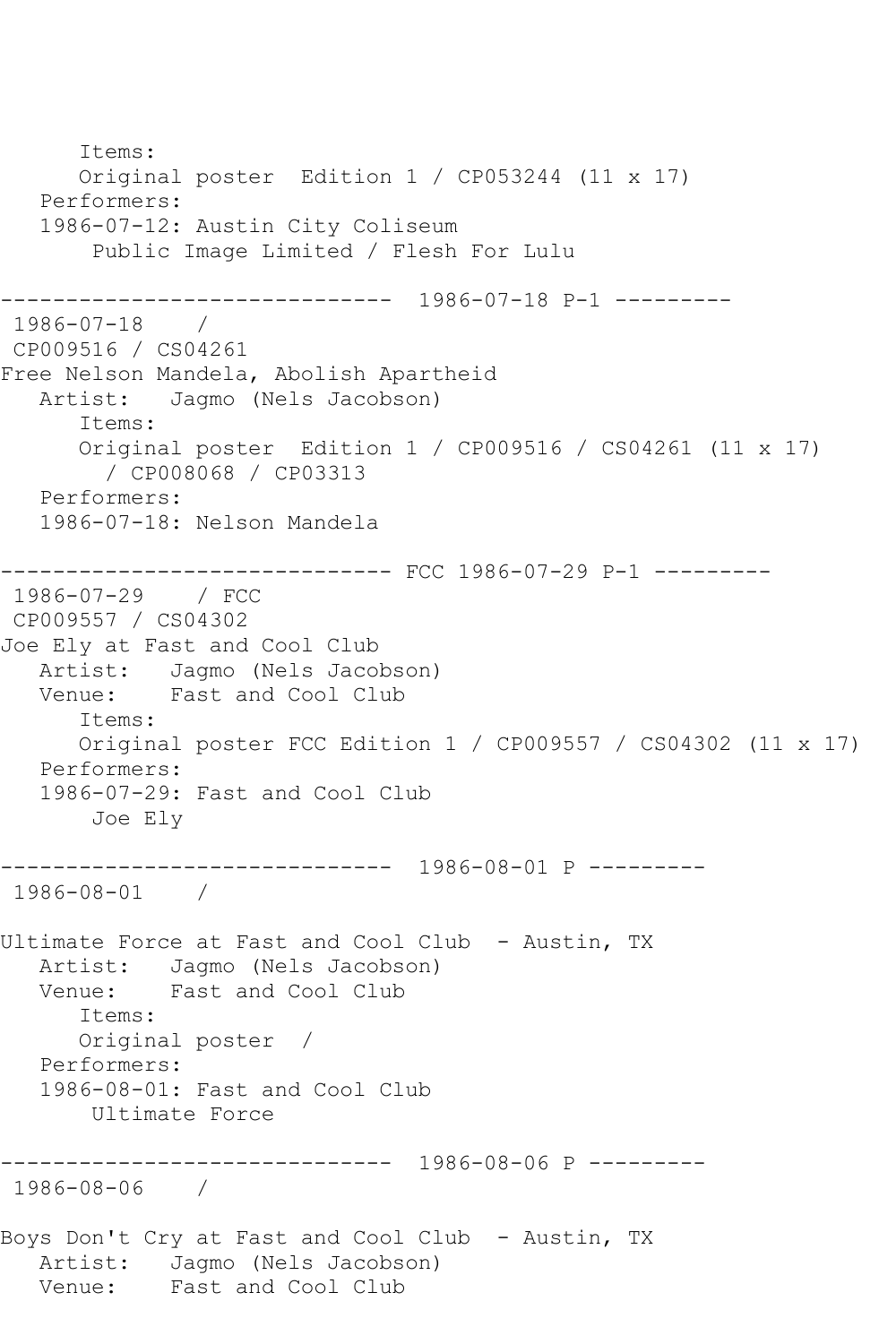Items: Original poster / Performers: 1986-08-06: Fast and Cool Club Boys Don't Cry ------------------------------ 1986-08-15 P --------- 1986-08-15 / How to Kiss, Great Guns at Liberty Lunch - Austin, TX Artist: Jagmo (Nels Jacobson) Venue: Liberty Lunch Items: Original poster / Performers: 1986-08-15: Liberty Lunch How to Kiss / Great Guns ------------------------------ 1986-08-23 P --------- 1986-08-23 / How to Kiss, Great Guns at Liberty Lunch - Austin, TX Artist: Jagmo (Nels Jacobson)<br>Venue: Liberty Lunch Liberty Lunch Items: Original poster / Performers: 1986-08-23: Liberty Lunch How to Kiss / Great Guns ------------ FCC 1986-08-28 P-1 ---------1986-08-28 / FCC CP009569 / CS04314 Book of Love at Fast and Cool Club - Austin, TX Artist: Jagmo (Nels Jacobson) Venue: Fast and Cool Club Items: Original poster FCC Edition 1 / CP009569 / CS04314 (11 x 17) Performers: 1986-08-28: Fast and Cool Club Book of Love ------------------------------ 1986-09-01 P --------- 1986-09-01 / Zeitgeist, Tailgators at Auditorium Shores - Austin, TX Benefit: P.A.R.D. Labor Day Benefit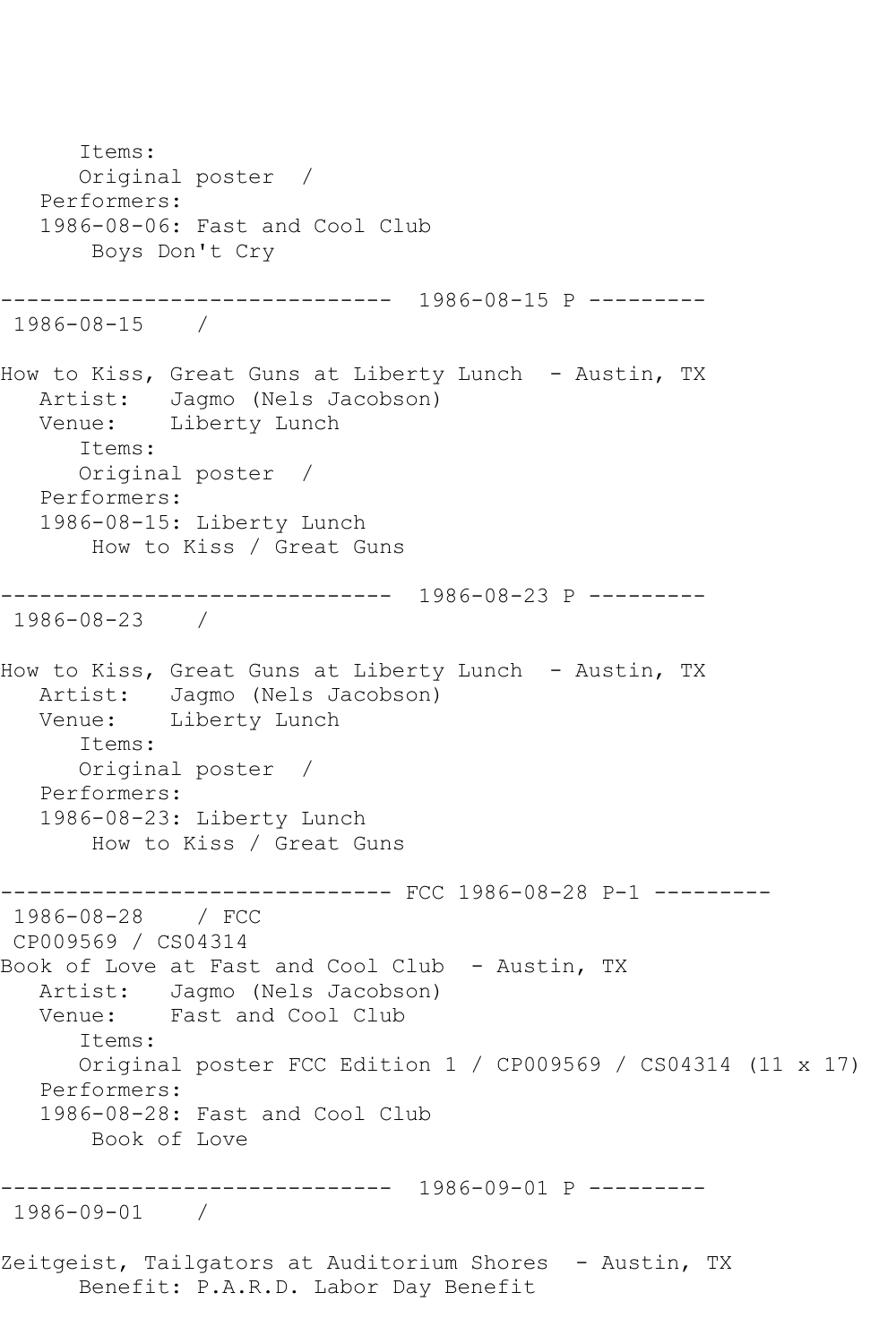```
 Artist: Jagmo (Nels Jacobson)
   Venue: Auditorium Shores
       Items:
       Original poster / 
    Performers:
    1986-09-01: Auditorium Shores
        Zeitgeist / Tailgators / Uranium Savages / Mason Ruffner / 
Doctor's Mob / Omar and the Howlers
         ------------------------------ 1986-09-01 P ---------
1986-09-01 / 
Club Soda at Halls - Austin, TX
  Artist: Jagmo (Nels Jacobson)<br>Venue: Halls
  Venue:
       Items:
       Original poster / 
   Performers:
    1986-09-01: Halls
       Club Soda
                   ------------------------------ 1986-09-05 P ---------
1986-09-05 / 
CP053243
Man 2 Man at Hall's - Austin, TX
   Artist: Jagmo (Nels Jacobson)
   Venue: Hall's
       Items:
       Original poster / CP053243
   Performers:
   1986-09-05: Hall's
       Man 2 Man
----------------------------- LIL 1986-09-05 P-1 ---------
1986-09-05 / LIL 
CP009559 / CS04304
Sandra Bernhard, Natalie
   Artist: Jagmo (Nels Jacobson)
   Venue: Liberty Lunch
       Items:
       Original poster LIL Edition 1 / CP009559 / CS04304 (11 x 17)
   Performers:
    1986-09-05: Liberty Lunch
        Sandra Bernhard / Natalie
              ------------------------------ 1986-09-15 P ---------
1986-09-15 /
```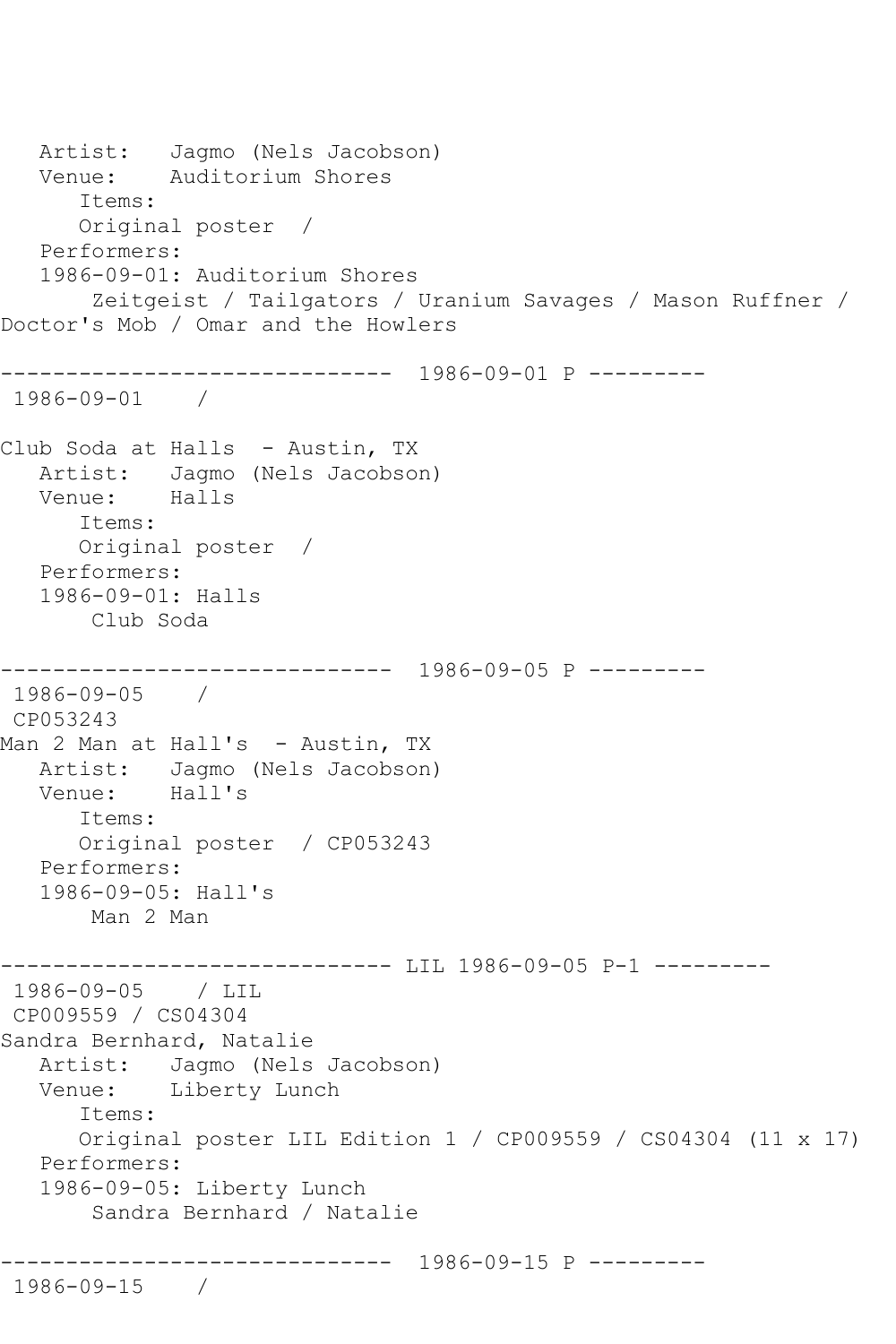```
Fast and Cool Club
   Notes: color handbills with a similar graphic printed for 1988-
09-27
   Artist: Jagmo (Nels Jacobson)
   Venue: Fast and Cool Club
       Items:
       Original poster / 
   Performers:
    1986-09-15: Fast and Cool Club
       ------------------------------ 1986-09-21 P ---------
1986-09-21 / 
CP053242
Regina at Hall's - Austin, TX
   Artist: Jagmo (Nels Jacobson)
   Venue: Hall's
       Items:
       Original poster / CP053242
   Performers:
   1986-09-21: Hall's
       Regina
                  ------------------------------ 1986-09-23 P ---------
1986-09-23 / 
Dirty Dozen Brass Band, Afrika Bambaata at Liberty Lunch - Austin, 
TX
   Artist: Jagmo (Nels Jacobson)
   Venue: Liberty Lunch
       Items:
       Original poster / 
   Performers:
   1986-09-23: Liberty Lunch
        Dirty Dozen Brass Band / Afrika Bambaata
      ------------------------------ 1986-10-02 P ---------
1986-10-02 / 
Come an' take It
   Artist: Jagmo (Nels Jacobson)
       Items:
       Original poster / 
    Performers:
    1986-10-02:
```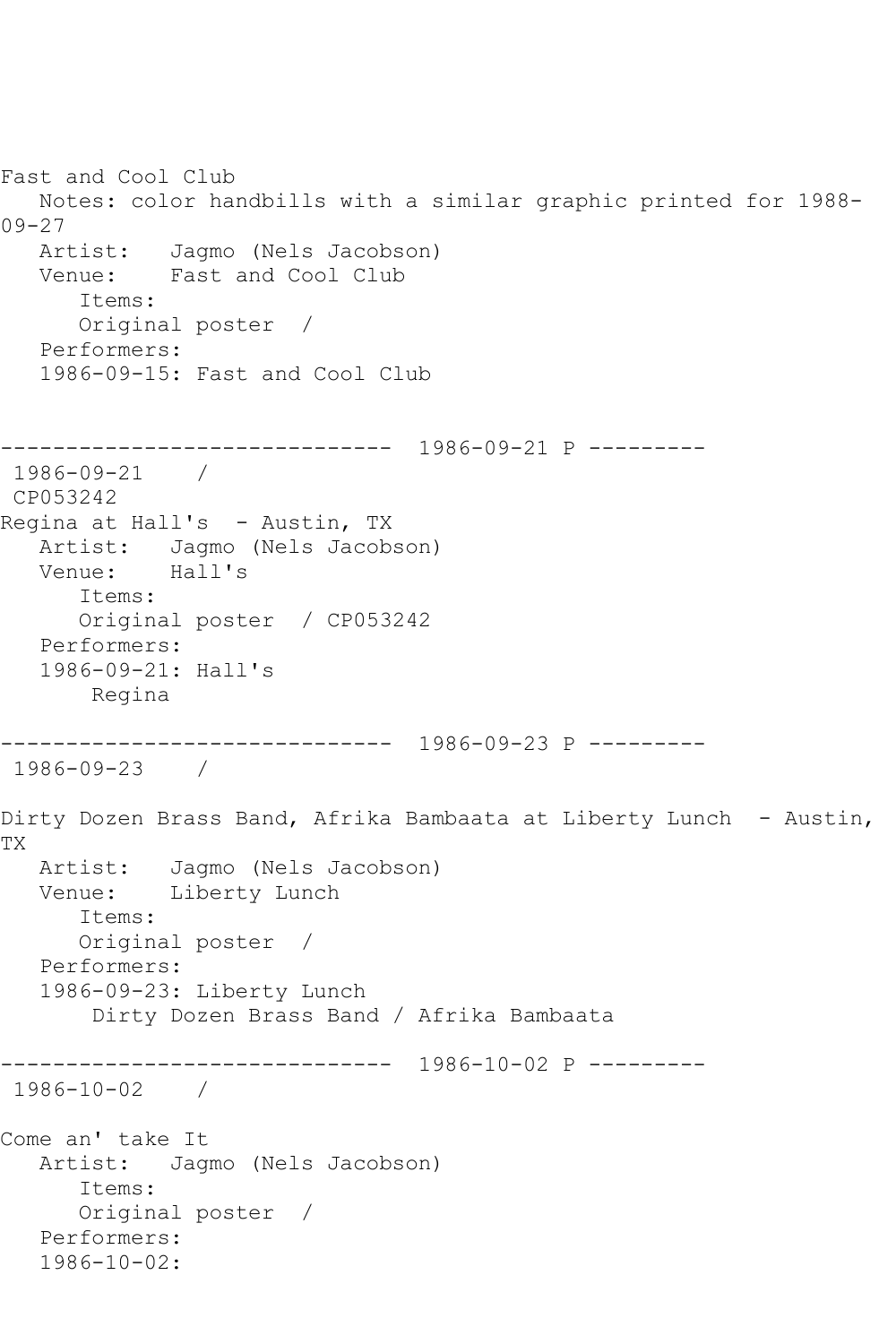------------------------------ 1986-10-04 P --------- 1986-10-04 / Killer Bees at Universe Artist: Jagmo (Nels Jacobson) Venue: Universe Items: Original poster / Performers: 1986-10-04: Universe Killer Bees ------------------------------ 1986-10-15 P --------- 1986-10-15 / Bodeans, Rodney Crowell at Fast and Cool Club - Austin, TX Artist: Jagmo (Nels Jacobson)<br>Venue: Fast and Cool Club Fast and Cool Club Items: Original poster / Performers: 1986-10-15: Fast and Cool Club Bodeans / Rodney Crowell ------------------------------ 1986-10-16 P --------- 1986-10-16 / CP053241 Bodeans, Rodney Crowell at Fast and Cool Club - Austin, TX Artist: Jagmo (Nels Jacobson) Venue: Fast and Cool Club Items: Original poster / CP053241 Performers: 1986-10-16: Fast and Cool Club Bodeans / Rodney Crowell ------------------------------ 1986-10-17 P --------- 1986-10-17 / Identity Crisis at Stephanies Artist: Jagmo (Nels Jacobson) Venue: Stephanies Items: Original poster / Performers: 1986-10-17: Stephanies Identity Crisis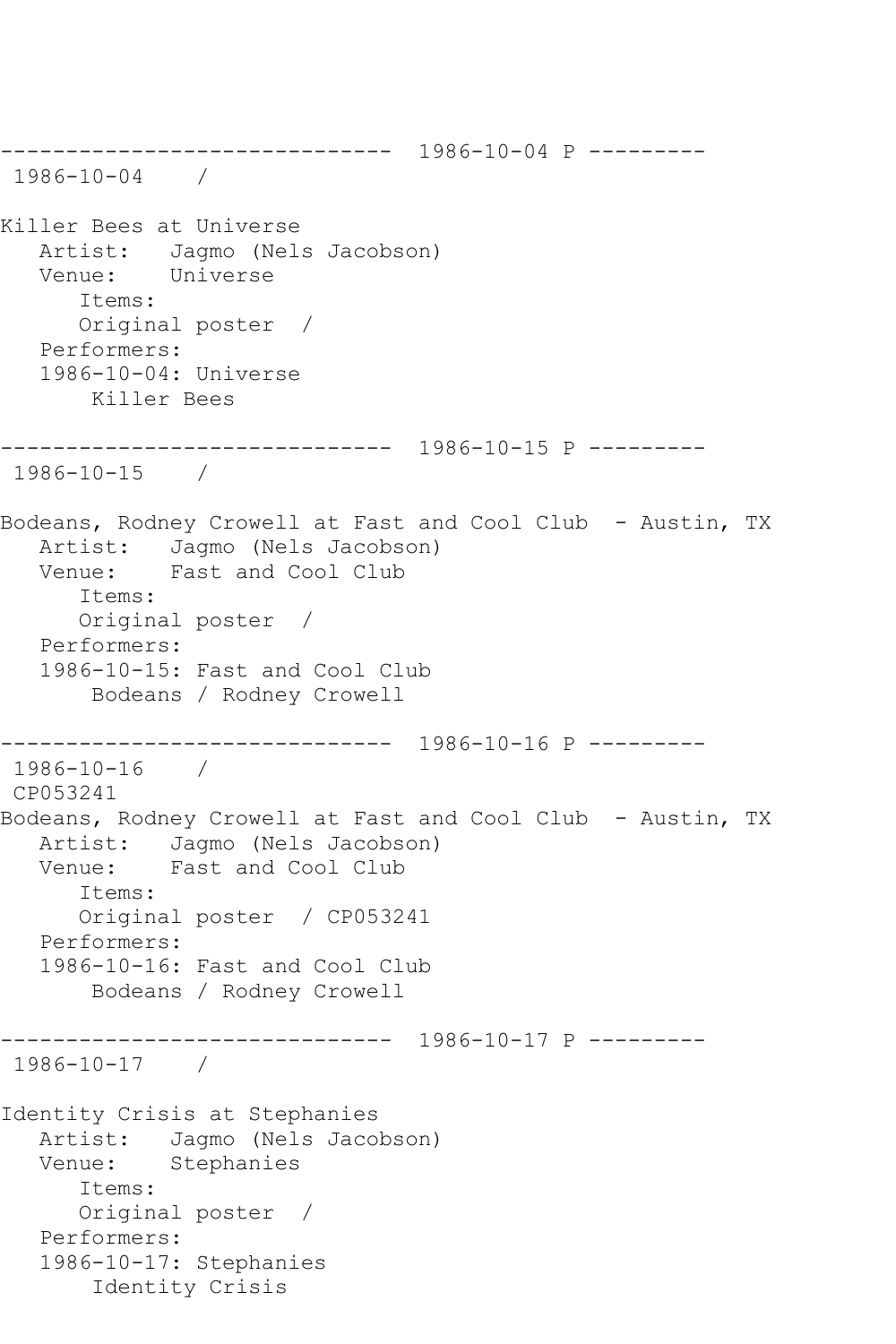------------------------------ 1986-10-25 P --------- 1986-10-25 / How to Kiss, Do Dat at Liberty Lunch - Austin, TX Artist: Jagmo (Nels Jacobson)<br>Venue: Liberty Lunch Liberty Lunch Items: Original poster / Performers: 1986-10-25: Liberty Lunch How to Kiss / Do Dat ------------------------------ 1986-10-31 P --------- 1986-10-31 / Identity Crisis at Stephanies Artist: Jagmo (Nels Jacobson) Venue: Stephanies Items: Original poster / Performers: 1986-10-31: Stephanies Identity Crisis ------------------------------ BRA 1986-11-01 P-1 --------- 1986-11-01 / BRA CP020340 / XK19861115 Leon Redbone, Arthur Brown at Back Room Artist: Jagmo (Nels Jacobson) Venue: Back Room, Austin Items: Original poster BRA Edition 1 / CP020340 / XK19861115 Performers: 1986-11-01 1986-11-28: Back Room, Austin Leon Redbone / Arthur Brown / Wishbone Ash / Gene Loves Jezebel / Alcatrazz / Alcatrazz / Broken Homes / Blackfoot / Head East ------------------------------ 1986-11-02 P --------- 1986-11-02 / Berlin, Rainmakers at Opera House - Austin, TX Artist: Jagmo (Nels Jacobson) Venue: Austin Opera House Items: Original poster /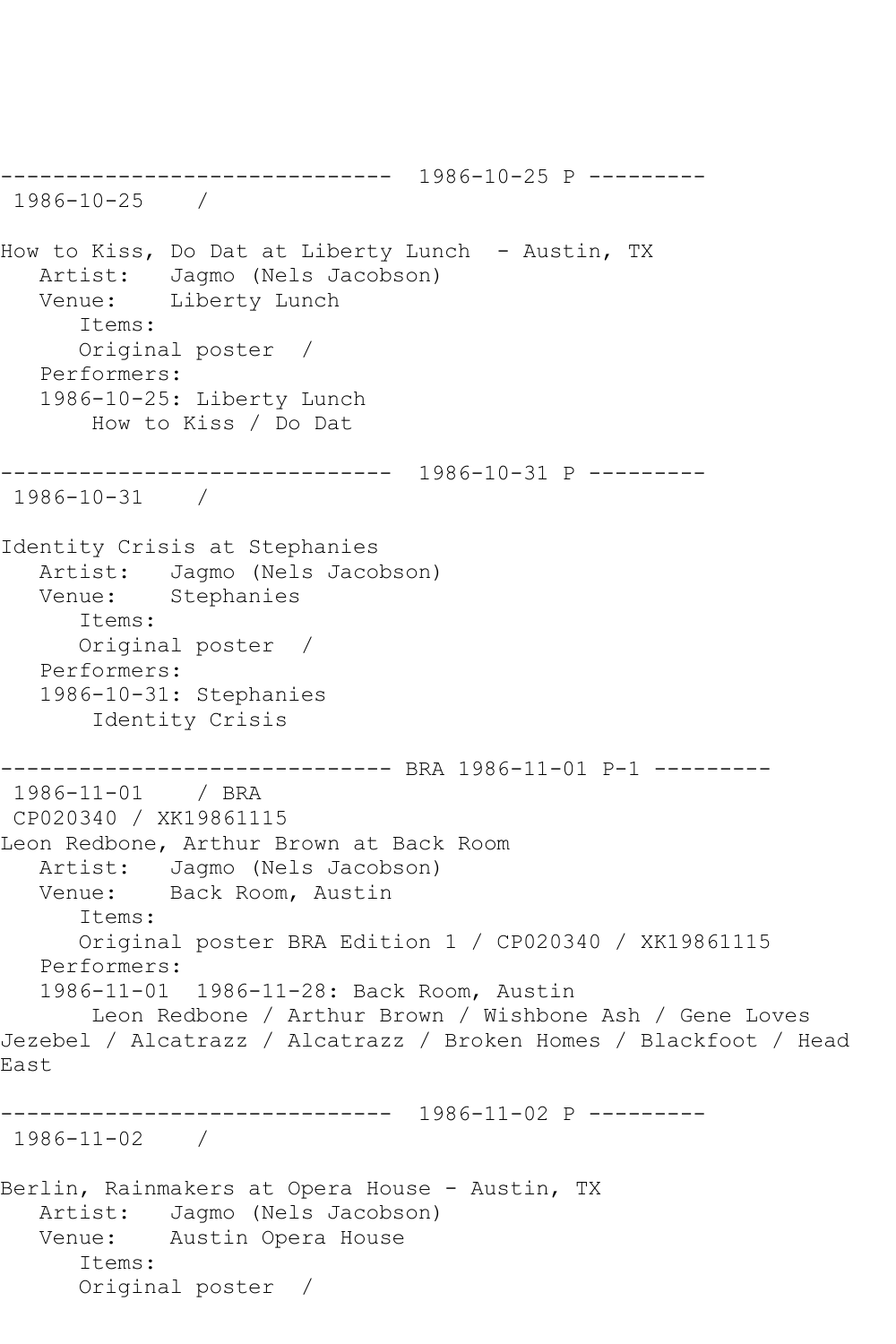Performers: 1986-11-02: Austin Opera House Berlin / Rainmakers ------------------------------ 1986-11-07 P --------- 1986-11-07 / How to Kiss at Club Clearview Artist: Jagmo (Nels Jacobson) Venue: Club Clearview Items: Original poster / Performers: 1986-11-07: Club Clearview How to Kiss ------------------------------ ACC 1986-11-12 P-1 --------- 1986-11-12 / ACC CP009488 / CS04233 Fela Kuti, Egypt '80 at Austin City Coliseum - Austin, TX Artist: Jagmo (Nels Jacobson) Venue: Austin City Coliseum Items: Original poster ACC Edition 1 / CP009488 / CS04233 (11 x 17) Performers: 1986-11-12: Austin City Coliseum Fela Kuti / Egypt '80 ------------------------------ 1986-11-12 P --------- 1986-11-12 / Berlin, Rainmaker's at Opera House - Austin, TX Artist: Jagmo (Nels Jacobson)<br>Venue: Austin Opera House Austin Opera House Items: Original poster / Performers: 1986-11-12: Austin Opera House Berlin / Rainmakers ------------------------------ AOH 1986-11-14 P-1 --------- 1986-11-14 / AOH CP009579 / CS04324 Sam Kinison, Carl Labove at Opera House - Austin, TX Notes: Printed next to 1986-11-01 New Order poster Artist: Jagmo (Nels Jacobson) Venue: Austin Opera House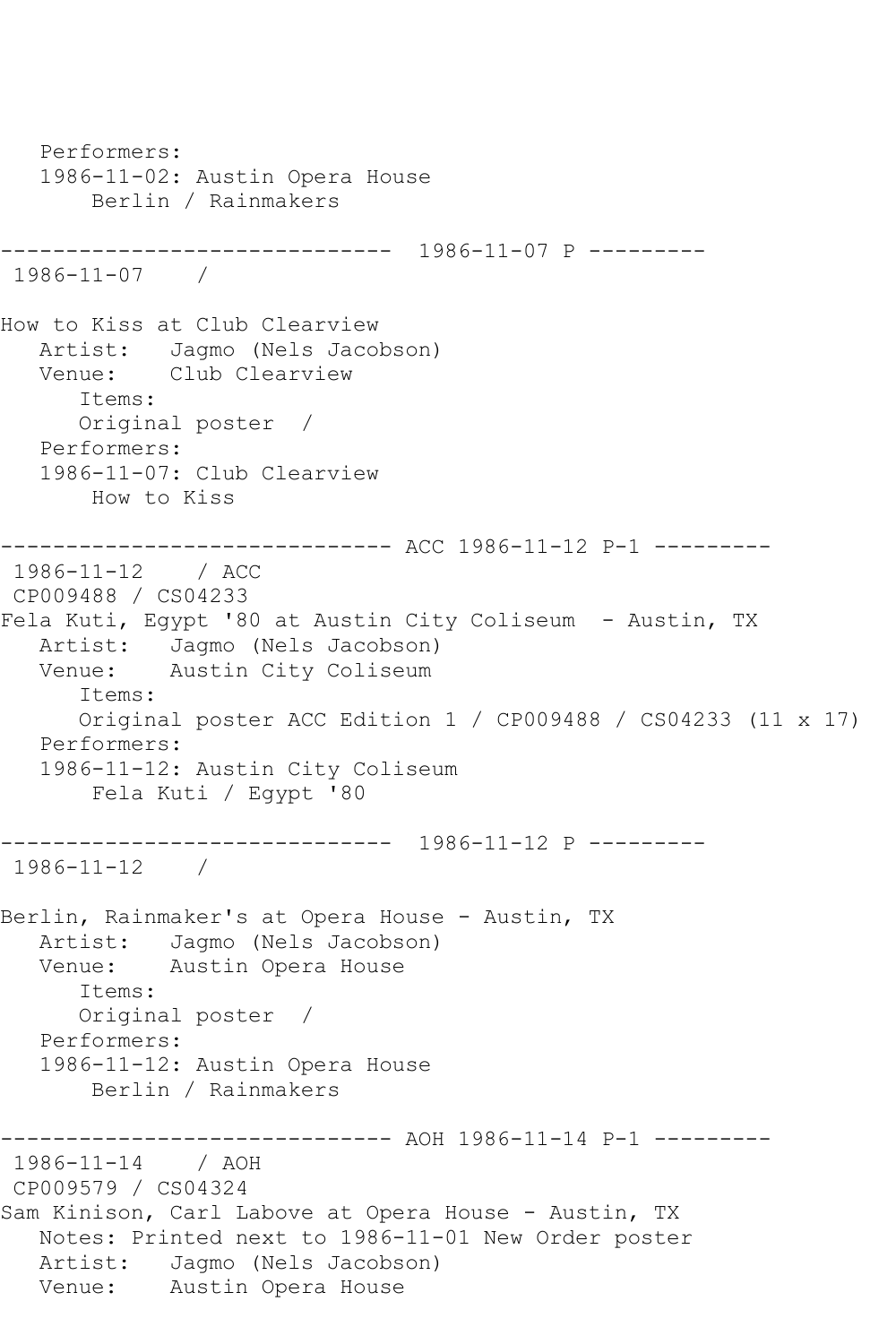Items: Original poster AOH Edition 1 / CP009579 / CS04324 (11 x 17) Performers: 1986-11-14: Austin Opera House Sam Kinison / Carl Labove ------------------------------ 1986-11-17 P-1 --------- 1986-11-17 / CP009578 / CS04323 New Order, Love Tractor at Coliseum Notes: Printed next to 1986-11-14 Sam Kinison poster Artist: Jagmo (Nels Jacobson)<br>Venue: Austin City Coliseum Austin City Coliseum Items: Original poster Edition 1 / CP009578 / CS04323 (5-1/2 x 17) Performers: 1986-11-17: Austin City Coliseum New Order / Love Tractor ------------------------------ 1986-11-23 P --------- 1986-11-23 / CP053240 Stanley Clarke at Fast and Cool Club - Austin, TX Artist: Jagmo (Nels Jacobson) Venue: Fast and Cool Club Items: Original poster / CP053240 Performers: 1986-11-23: Fast and Cool Club Stanley Clarke ------------------------------ 1986-11-30 P --------- 1986-11-30 / KAZI at Liberty Lunch - Austin, TX Benefit: KAZI Benefit at Liberty Lunch Artist: Jagmo (Nels Jacobson) Venue: Liberty Lunch Items: Original poster / Performers: 1986-11-30: Liberty Lunch KAZI --------- AOH 1986-12-31 P-1 ---------1986-12-31 / AOH CP009462 / CS04207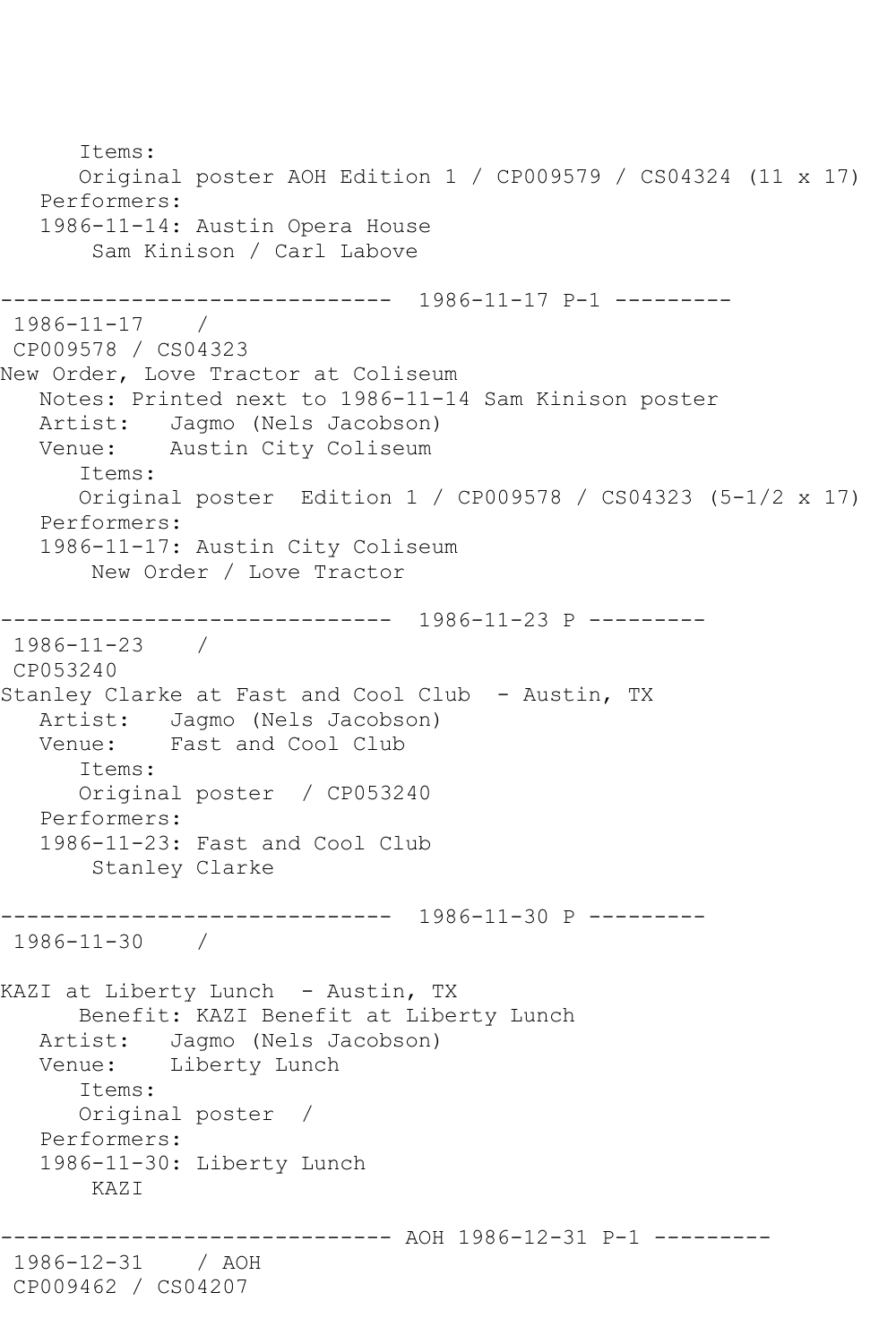Eric Johnson, Will Sexton and the Kill at Opera House - Austin, TX Artist: Jagmo (Nels Jacobson) Venue: Austin Opera House Items: Original poster AOH Edition 1 / CP009462 / CS04207 (11 x 17) Performers: 1986-12-31: Austin Opera House Eric Johnson / Will Sexton / Darden Smith ------------------------------ 1987 P --------- 1987 / CP701631 / CP701631 Texas USSR Musicians Exchange 87 Notes: This item appears in the book 'The Art of Modern Rock' as AMR # 024.2 Artist: Nels (Jagmo) Jackobson Items: Original poster / CP701631 / CP701631 (18 x 21) Performers: 1987: ------------------------------ FCC 1987-01-13 P-1 --------- 1987-01-13 / FCC CP009580 / CS04325 Lone Justice at Fast and Cool Club - Austin, TX Artist: Jagmo (Nels Jacobson) Venue: Fast and Cool Club Items: Original poster FCC Edition 1 / CP009580 / CS04325 (11 x 17) Performers: 1987-01-13: Fast and Cool Club Lone Justice ------------------------------ 1987-01-14 P --------- 1987-01-14 / Lone Justice at Fast and Cool Club - Austin, TX Artist: Jagmo (Nels Jacobson)<br>Venue: Fast and Cool Club Fast and Cool Club Items: Original poster / Performers: 1987-01-14: Fast and Cool Club Lone Justice ------------------------------ 1987-02-18 P ---------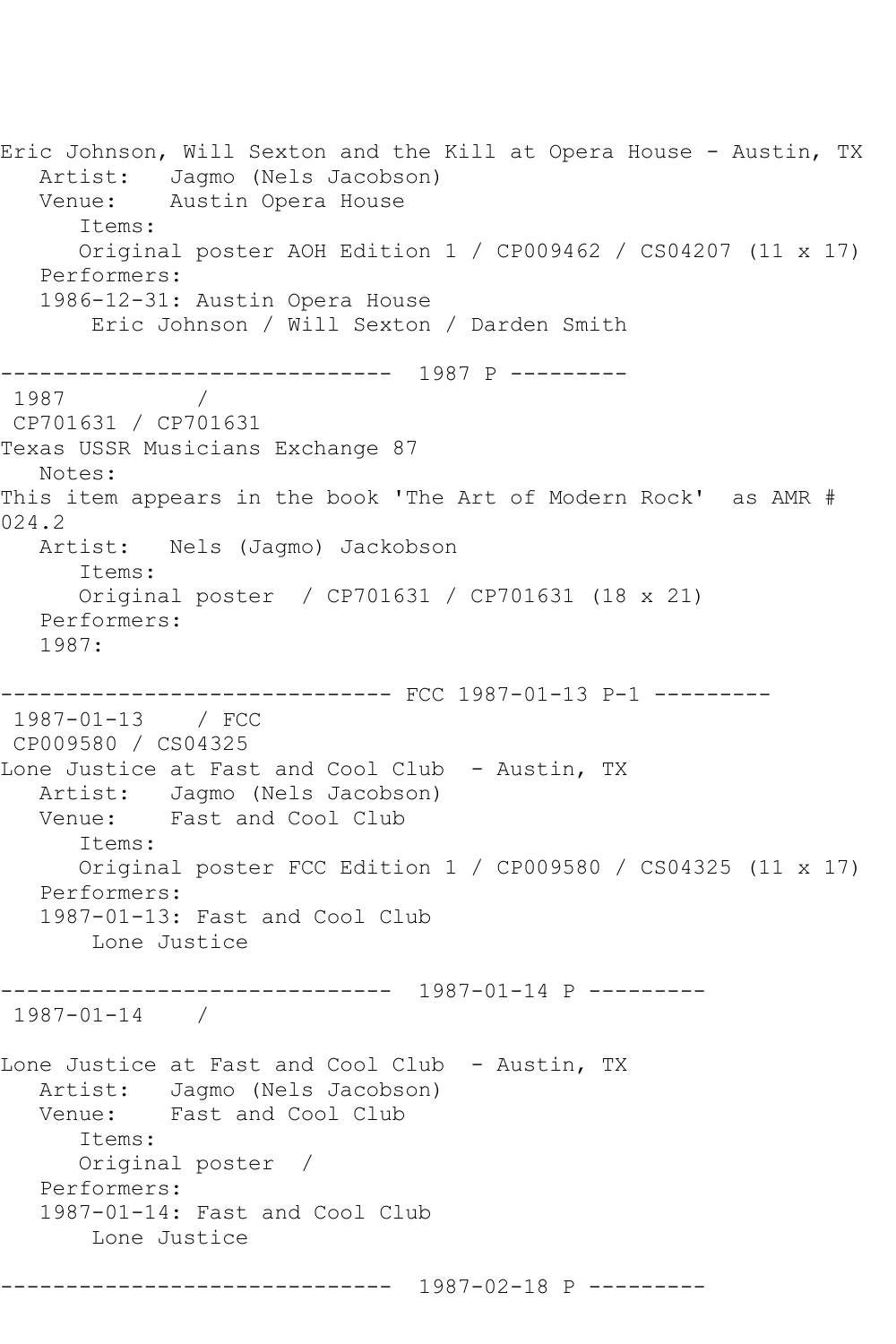1987-02-18 / Dave Edmunds at Fast and Cool Club - Austin, TX Artist: Jagmo (Nels Jacobson)<br>Venue: Fast and Cool Club Fast and Cool Club Items: Original poster / Performers: 1987-02-18: Fast and Cool Club Dave Edmunds ------------------------------ 1987-02-21 P --------- 1987-02-21 / Squeeze, 10,000 Maniacs at City Coliseum Artist: Jagmo (Nels Jacobson) Venue: Austin City Coliseum Items: Original poster / Performers: 1987-02-21: Austin City Coliseum Squeeze / 10,000 Maniacs ------------------------------ FCC 1987-02-22 P-1 --------- 1987-02-22 / FCC CP009564 / CS04309 Dave Edmunds, Mason Ruffner at Fast and Cool Club - Austin, TX Artist: Jagmo (Nels Jacobson) Venue: Fast and Cool Club Items: Original poster FCC Edition 1 / CP009564 / CS04309 (11 x 17) Performers: 1987-02-22: Fast and Cool Club Dave Edmunds / Mason Ruffner ------------------------------ FCC 1987-02-24 P-1 --------- 1987-02-24 / FCC CP009558 / CS04303 Bad Brains at Fast and Cool Club - Austin, TX Artist: Jagmo (Nels Jacobson) Venue: Fast and Cool Club Items: Original poster FCC Edition 1 / CP009558 / CS04303 (11 x 17) Performers: 1987-02-24: Fast and Cool Club Bad Brains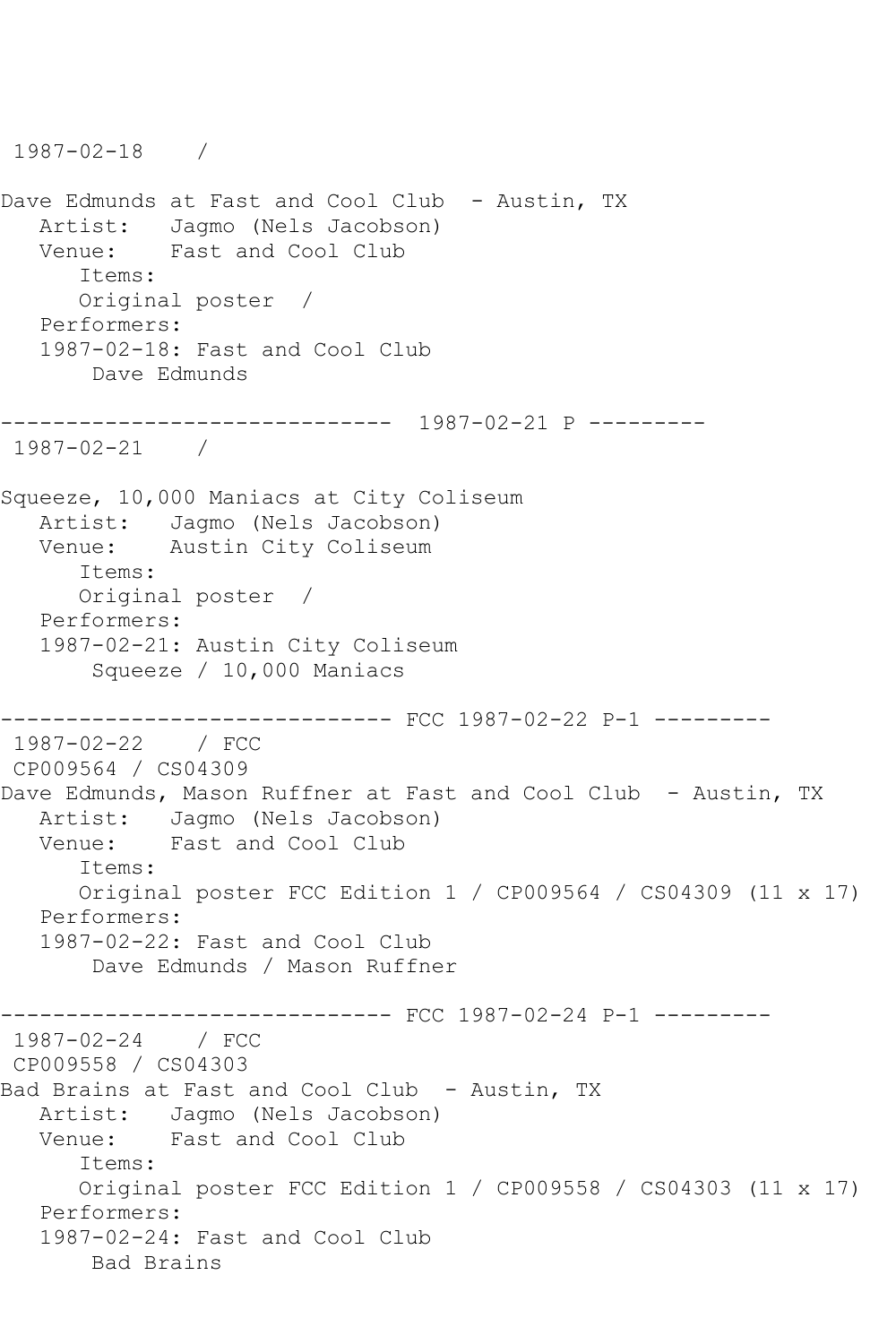------------------------------ AOH 1987-03-06 P-1 --------- 1987-03-06 / AOH CP009592 / CS04337 Fabulous Thunderbirds, Bill Carter at Austin Opera House - Austin, TX Notes: red ink Artist: Jagmo (Nels Jacobson) Venue: Austin Opera House Items: Original poster AOH Edition 1 / CP009592 / CS04337 (8-1/2 x 11) Performers: 1987-03-06 1987-03-07: Austin Opera House Fabulous Thunderbirds / Bill Carter ------------------------------ 1987-03-10 P-1 --------- 1987-03-10 / CP009445 / CS04190 South by Southwest -SXSW II in Austin, TX Artist: Jagmo (Nels Jacobson)<br>Venue: Austin Venue: Items: Original poster / Performers: 1987-03-10 1987-03-13: Austin ---------- SXSW 1987-03-13 P-1 ---------1987-03-13 / SXSW CP009446 / CS04191 South by Southwest -SXSW II in Austin, TX<br>Artist: Jaqmo (Nels Jacobson) Jagmo (Nels Jacobson) Items: Original poster SXSW Edition 1 / CP009446 / CS04191 Performers: 1987-03-13 1987-03-15: ------------------------------ 1987-03-13 P --------- 1987-03-13 / South By Southwest Conference, Austin Artist: Jagmo (Nels Jacobson) Venue: SxSW, South by Southwest Music and Media Conference Items: Original poster / Performers: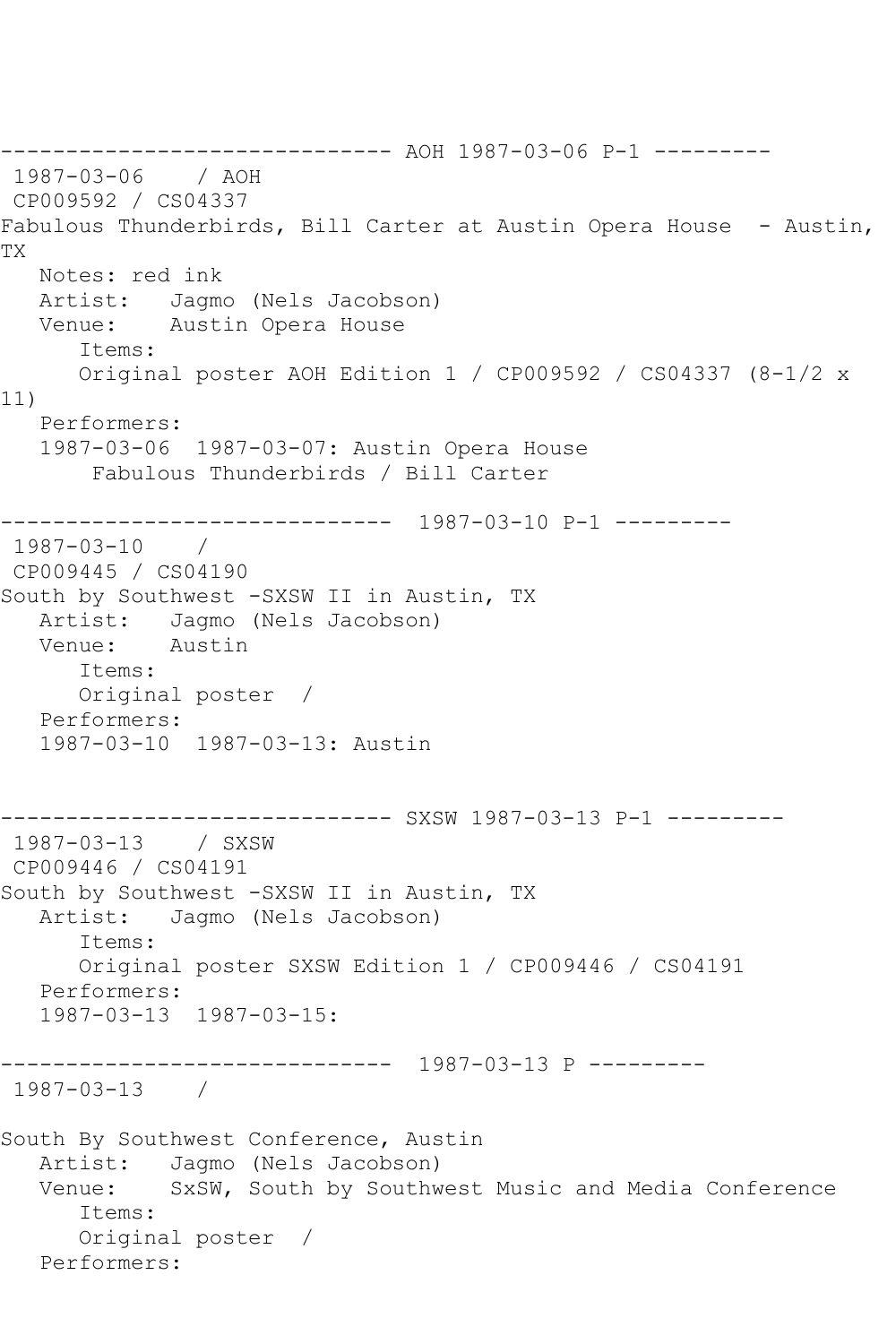1987-03-13 1987-03-15: SxSW, South by Southwest Music and Media Conference

```
------------------------------ FCC 1987-03-22 P-1 ---------
1987-03-22 / FCC 
CP009507 / CS04252
Ramones at Fast and Cool Club - Austin, TX
   Artist: Jagmo (Nels Jacobson)
   Venue: Fast and Cool Club
       Items:
      Original poster FCC Edition 1 / CP009507 / CS04252 (11 x 17)
   Performers:
   1987-03-22: Fast and Cool Club
       Ramones
------------------------------ LIL 1987-03-27 P-1 ---------
1987-03-27 / LIL 
CP009562 / CS04307
Big Audio, Al Fayle at Liberty Lunch - Austin, TX
   Artist: Jagmo (Nels Jacobson)
   Venue: Liberty Lunch
      Items:
       Original poster LIL Edition 1 / CP009562 / CS04307 (11 x 17)
   Performers:
   1987-03-27: Liberty Lunch
        Big Audio / Al Fayle
                   ------------------------------ AUDS 1987-04-26 P-1 ---------
1987-04-26 / AUDS 
CP009511 / CS04256
Omar and the Howlers, Bill Carter at Auditorium Shores - Austin, TX
  Artist: Jagmo (Nels Jacobson)<br>Venue: Auditorium Shores
            Auditorium Shores
       Items:
      Original poster AUDS Edition 1 / CP009511 / CS04256 (11 x 17)
   Performers:
   1987-04-26: Auditorium Shores
        Omar and the Howlers / Bill Carter / Hell's Cafe / 
Furtrappers / Zydeco Ranch
------------------------------ FCC 1987-04-29 P-1 ---------
1987-04-29 / FCC 
CP009591 / CS04336
Eric Johnson at Fast and Cool Club - Austin, TX
   Artist: Jagmo (Nels Jacobson)
   Venue: Fast and Cool Club
```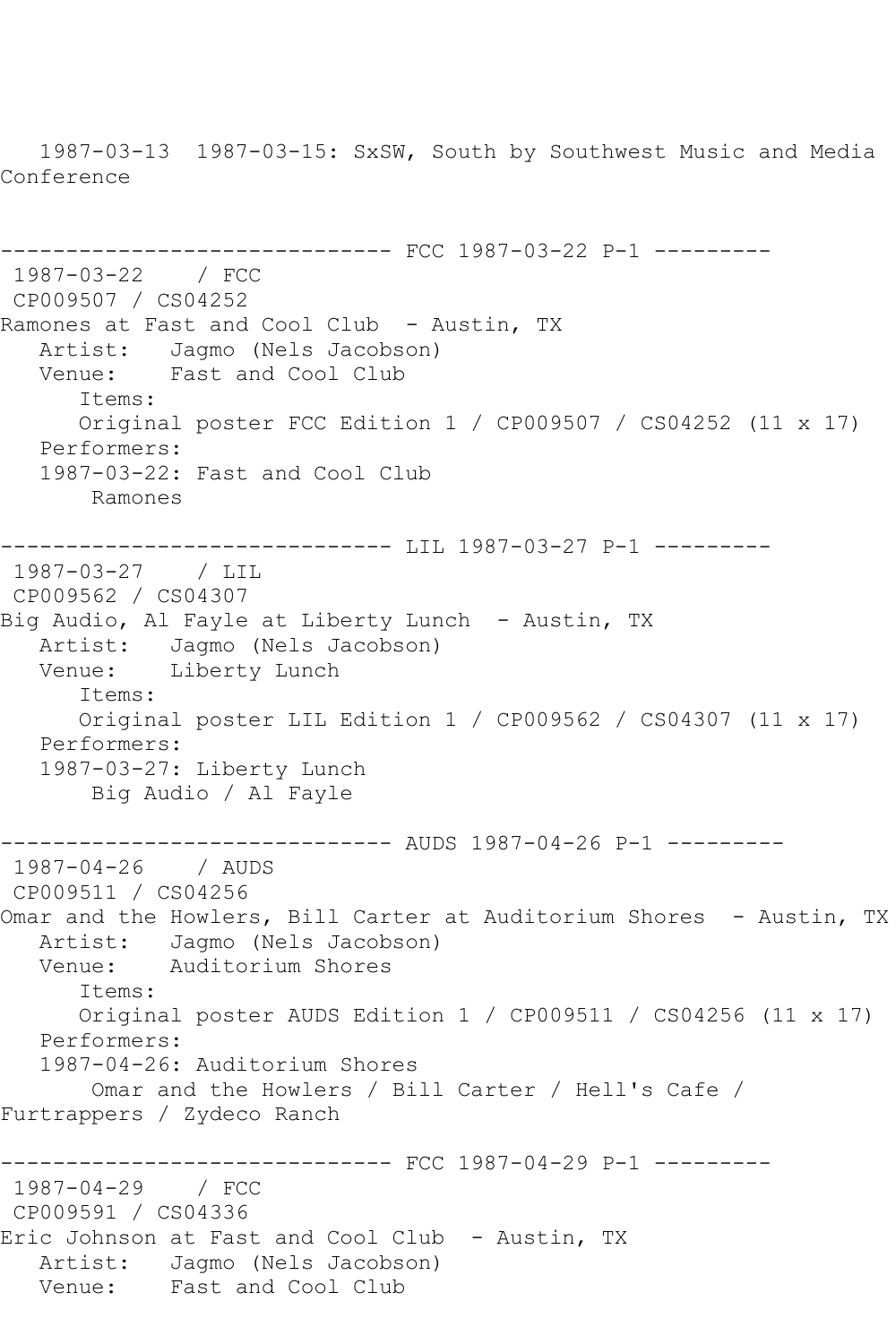Items: Original poster FCC Edition 1 / CP009591 / CS04336 (8-1/2 x 11) Performers: 1987-04-29: Fast and Cool Club Eric Johnson / Eric Johnson ------------------------------ 1987-04-30 P --------- 1987-04-30 / Fast and Cool Club - Austin, TX Artist: Jagmo (Nels Jacobson)<br>Venue: Fast and Cool Club Fast and Cool Club Items: Original poster / Performers: 1987-04-30: Fast and Cool Club ------------------------------ LIL 1987-04-30 P-1 --------- 1987-04-30 / LIL CP009556 / CS04301 King Sunny Ade at Liberty Lunch - Austin, TX Artist: Jagmo (Nels Jacobson) Venue: Liberty Lunch Items: Original poster LIL Edition 1 / CP009556 / CS04301 (11 x 17) Performers: 1987-04-30 1987-05-01: Liberty Lunch King Sunny Ade ------------------------------ 1987-06-01 P --------- 1987-06-01 / How to Kiss, Hipsway at Steamboat - Austin, TX Artist: Jagmo (Nels Jacobson)<br>Venue: Steamboat Steamboat Items: Original poster / Performers: 1987-06-01: Steamboat Liberty Lunch How to Kiss / Hipsway ------------------------------ 1987-06-05 P --------- 1987-06-05 /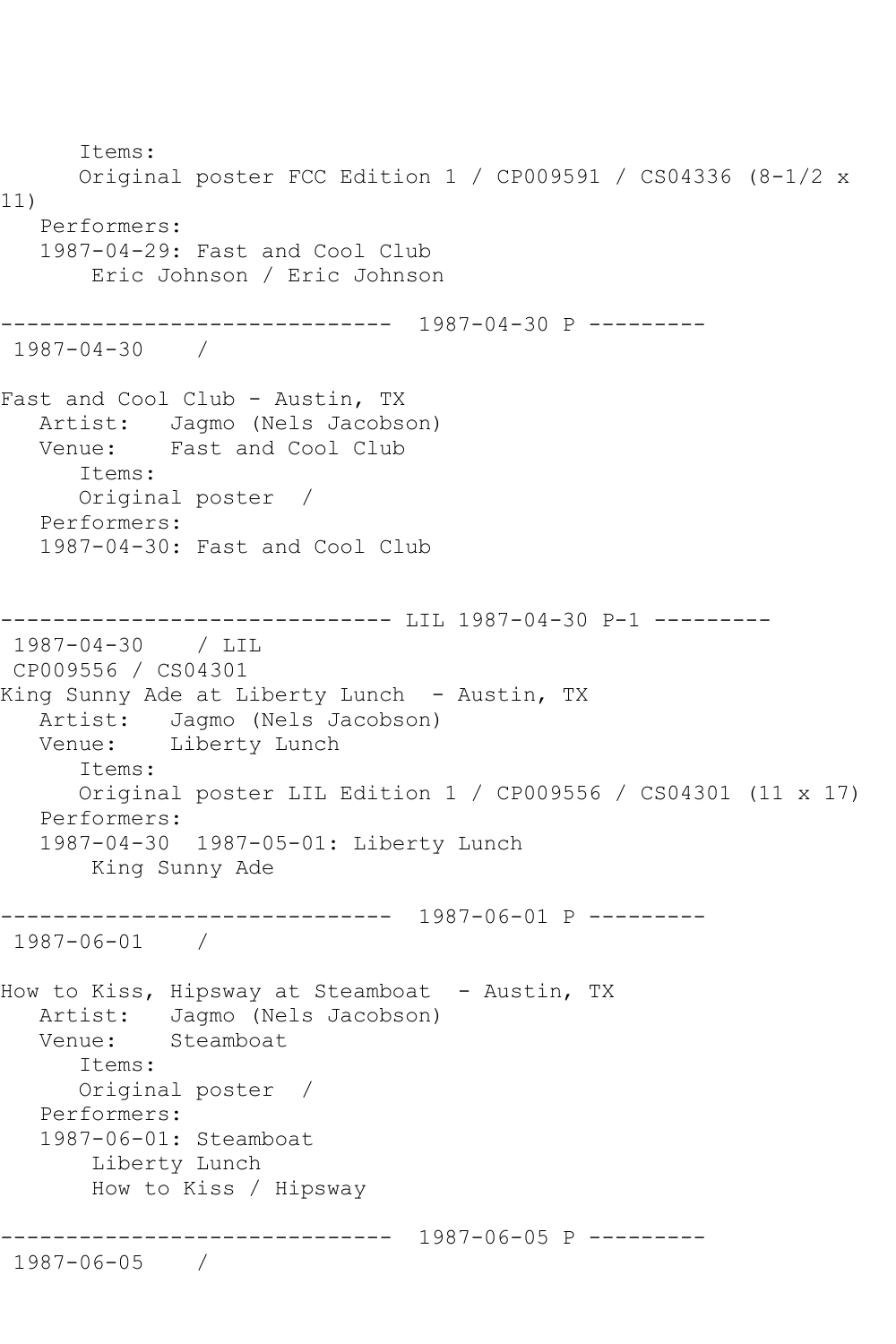Mutabaruka, Freddy Mcgregor at Liberty Lunch - Austin, TX Artist: Jagmo (Nels Jacobson) Venue: Liberty Lunch Items: Original poster / Performers: 1987-06-05: Liberty Lunch Mutabaruka / Freddy Mcgregor / Chalice / Peter Metro ------------------------------ 1987-06-09 P --------- 1987-06-09 / Bad Company at Back Room Artist: Jagmo (Nels Jacobson) Venue: Back Room, Austin Items: Original poster / Performers: 1987-06-09: Back Room, Austin Bad Company ------------------------------ BRA 1987-06-12 P-1 --------- 1987-06-12 / BRA CP009561 / CS04306 Andy Taylor, Thrashing Doves at Back Room Notes: From Duran Duran and Power Station Artist: Jagmo (Nels Jacobson) Venue: Back Room, Austin Items: Original poster BRA Edition 1 / CP009561 / CS04306 (11 x 17) Performers: 1987-06-12 1987-06-27: Back Room, Austin Andy Taylor / Thrashing Doves / Dwight Twilley / Greg Kihn / Joe Ely ------------------------------ AUDS 1987-06-28 P-1 --------- 1987-06-28 / AUDS CP009510 / CS04255 Charlie Daniels, Sylvia at Auditorium Shores - Austin, TX Notes: 8.5x11 handbills also were printed for this show Artist: Jagmo (Nels Jacobson) Venue: Auditorium Shores Items: Original poster AUDS Edition 1 / CP009510 / CS04255 (11 x 17) Performers: 1987-06-28: Auditorium Shores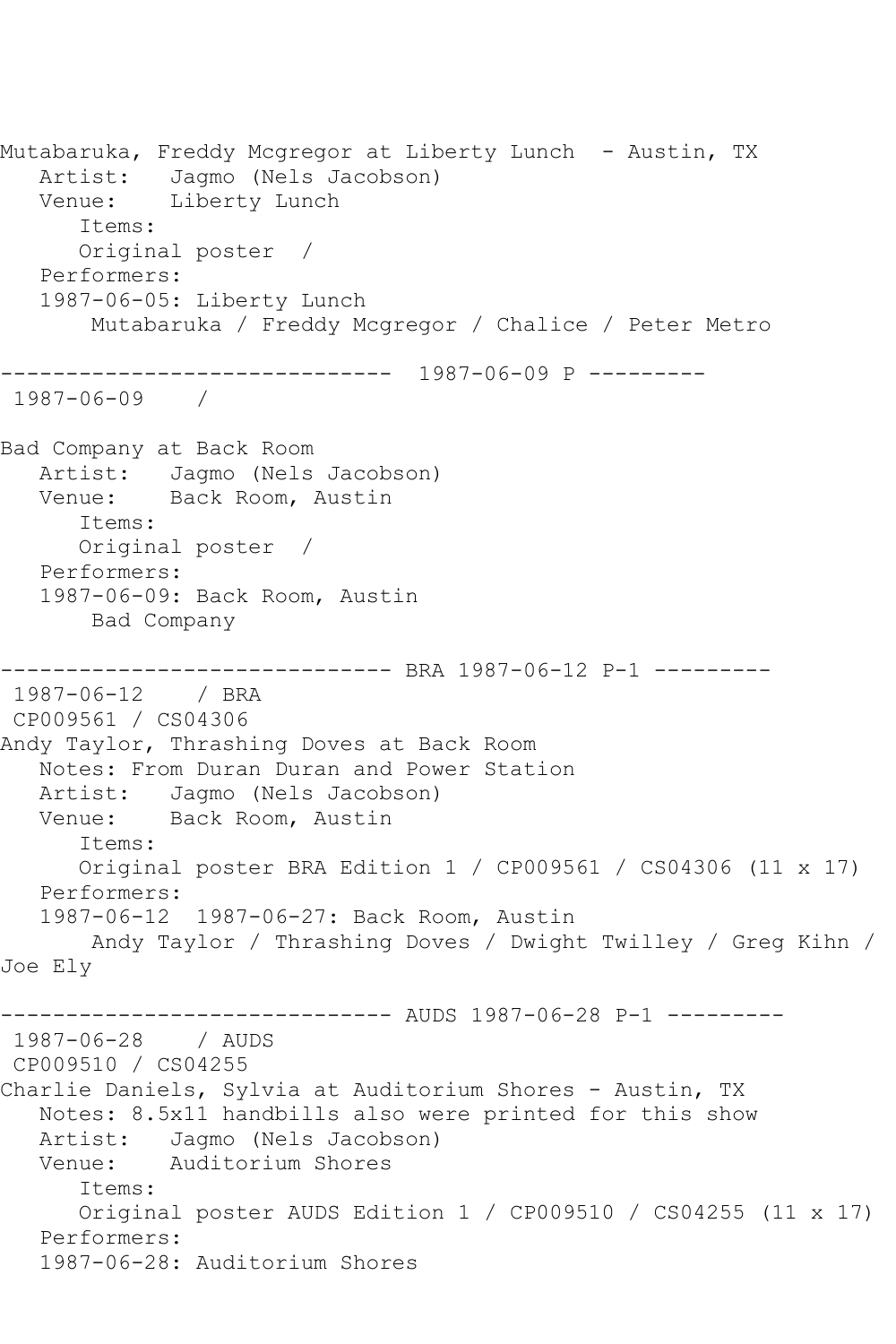Charlie Daniels Band / Sylvia / Adam Baker / Debonaires / Clay Blaker / Texas Honky-Tonk Band / Austin Parachute Team / Summerfest Lifestyle Show ------------------------------ 1987-07-21 P --------- 1987-07-21 / Suzanne Vega at Opera House - Austin, TX Artist: Jagmo (Nels Jacobson) Venue: Austin Opera House Items: Original poster / Performers: 1987-07-21: Austin Opera House Suzanne Vega ------------------------------ FCC 1987-09-23 P-1 --------- 1987-09-23 / FCC CP009593 / CS04338 Johnny Reno at Fast and Cool Club - Austin, TX Artist: Jagmo (Nels Jacobson) Venue: Fast and Cool Club Items: Original poster FCC Edition 1 / CP009593 / CS04338 (8-1/2 x 11) Performers: 1987-09-23: Fast and Cool Club Johnny Reno ------------------------------ 1987-10-01 P --------- 1987-10-01 / Texas, USSR Musician Exchange Notes: Screen print, signed and numbered, 100 Artist: Jagmo (Nels Jacobson)<br>Venue: Texas, USSR Musician Texas, USSR Musician Exchange Items: Original poster / Performers: 1987-10-01: Texas, USSR Musician Exchange ------------------------------ 1987-10-01 P --------- 1987-10-01 / How to Kiss at Liberty Lunch - Austin, TX Artist: Jagmo (Nels Jacobson)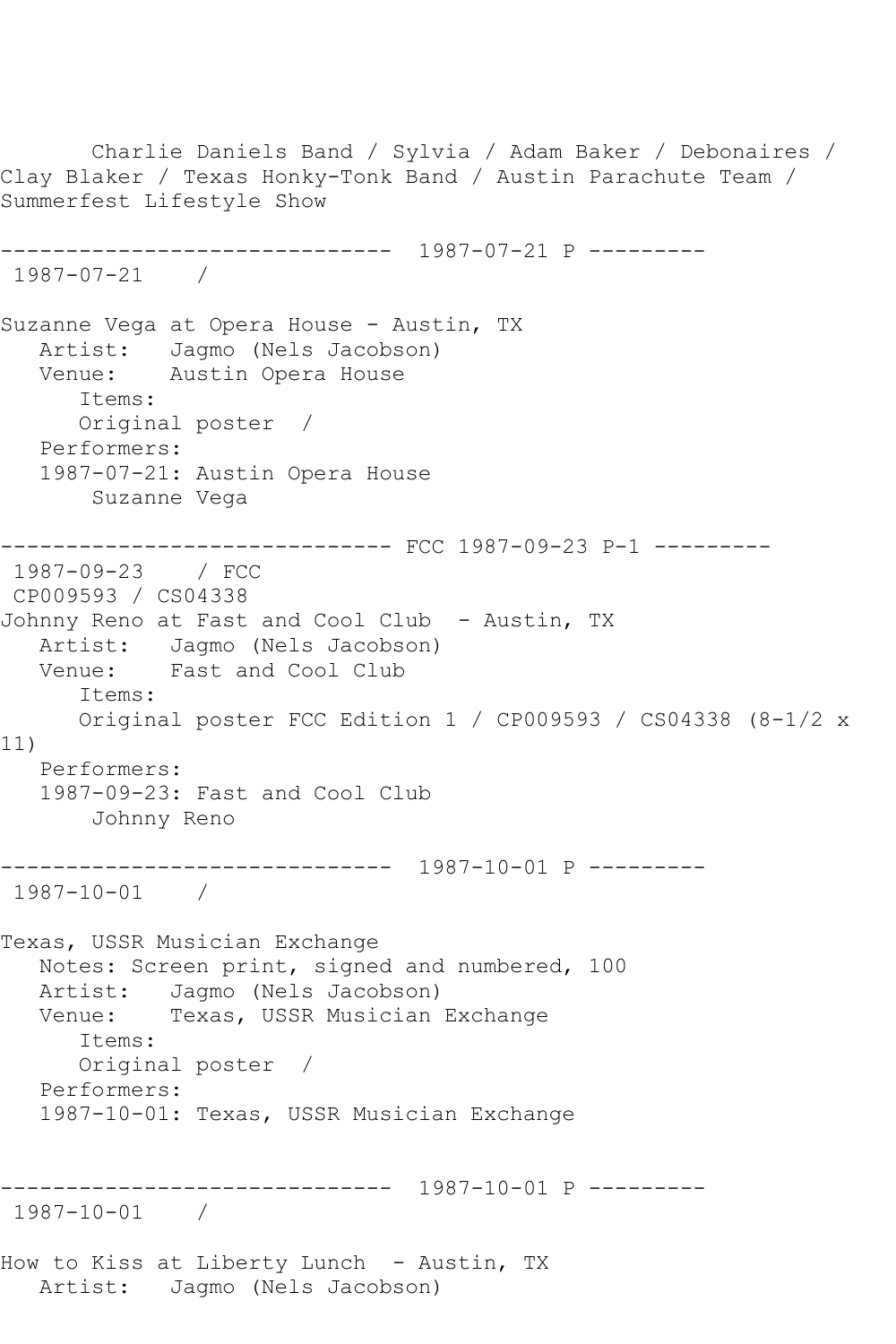Venue: Liberty Lunch Items: Original poster / Performers: 1987-10-01: Liberty Lunch How to Kiss ------------------------------ 1987-10-30 P-1 --------- 1987-10-30 / CP009527 / CS04272 Colonel Mustard at Zachary Scott Theater, Austin, TX - Austin, Artist: Jagmo (Nels Jacobson)<br>Venue: Zachary Scott Theater Zachary Scott Theater, Austin, TX Items: Original poster Edition 1 / CP009527 / CS04272 (11 x 17) Performers: 1987-10-30: Zachary Scott Theater, Austin, TX Colonel Mustard ------------------------------ PALA 1987-12-31 P-1 --------- 1987-12-31 / PALA CP009496 / CS04241 Bill Carter, Will and the Kill at Palmer Auditorium - Austin, TX Event: 6th Annual KLBJ FM New Year's Eve Bash Artist: Jagmo (Nels Jacobson)<br>Venue: Palmer Auditorium Palmer Auditorium Items: Original poster PALA Edition 1 / CP009496 / CS04241 (11 x 17) Performers: 1987-12-31: Palmer Auditorium Bill Carter / Will and the Kill / Teddy and the Tall Tops / Fabulous Thunderbirds / Highland Bagpipe Band ------------------------------ 1988-02-01 P --------- 1988-02-01 / Fast and Cool Party Plane, Lubbock Artist: Jagmo (Nels Jacobson) Items: Original poster / Performers: 1988-02-01: ------------------------------ 1988-02-12 P --------- 1988-02-12 / Squeeze, 10,000 Maniacs at Coliseum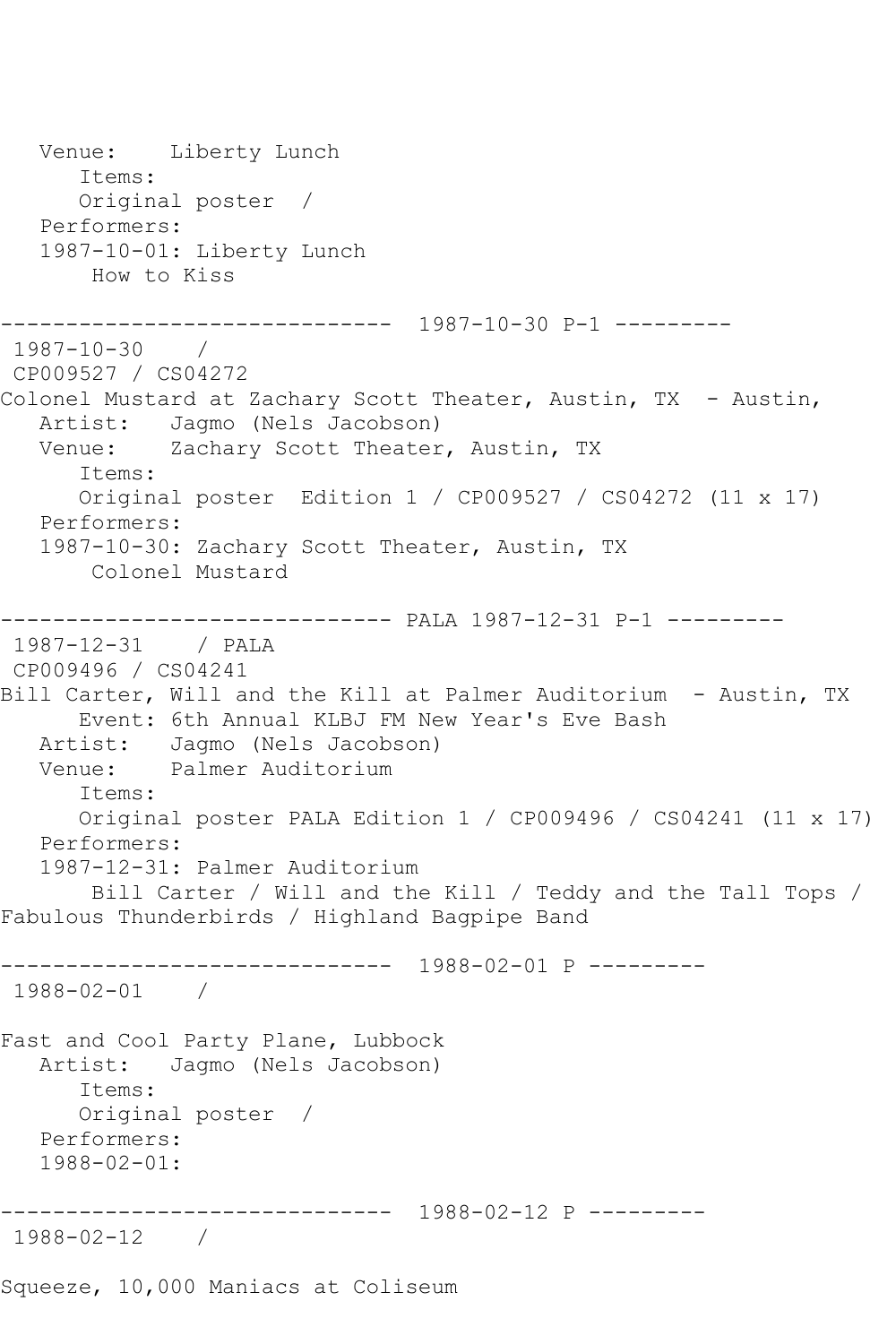Artist: Jagmo (Nels Jacobson) Venue: Austin City Coliseum Items: Original poster / Performers: 1988-02-12: Austin City Coliseum Squeeze / 10,000 Maniacs ------------------------------ 1988-03-10 P --------- 1988-03-10 / CP009445 / CS04190 SxSW, South by Southwest Music and Media Conference Artist: Jagmo (Nels Jacobson) Items: Original poster / CP009445 / CS04190 (22 x 25) Performers: 1988-03-10 1988-03-13: SxSW, South by Southwest Music and Media Conference ------------------------------ 1988-04-15 P --------- 1988-04-15 / CP053239 Burning Spear, Dissidenten at Liberty Lunch - Austin, TX Artist: Jagmo (Nels Jacobson) Venue: Liberty Lunch Items: Original poster / CP053239 Performers: 1988-04-15 1988-04-16: Liberty Lunch Burning Spear / Dissidenten / Dan del Santo ------------------------------ 1988-04-30 P --------- 1988-04-30 / 10th Annual Old Pecan Street Festival Artist: Jagmo (Nels Jacobson)<br>Venue: Old Pecan Street Fest Old Pecan Street Festival Items: Original poster / Performers: 1988-04-30: Old Pecan Street Festival ------------------------------ 1988-05-07 P --------- 1988-05-07 / CP053238 Joe Ely, Butch Hancock at Liberty Lunch - Austin, TX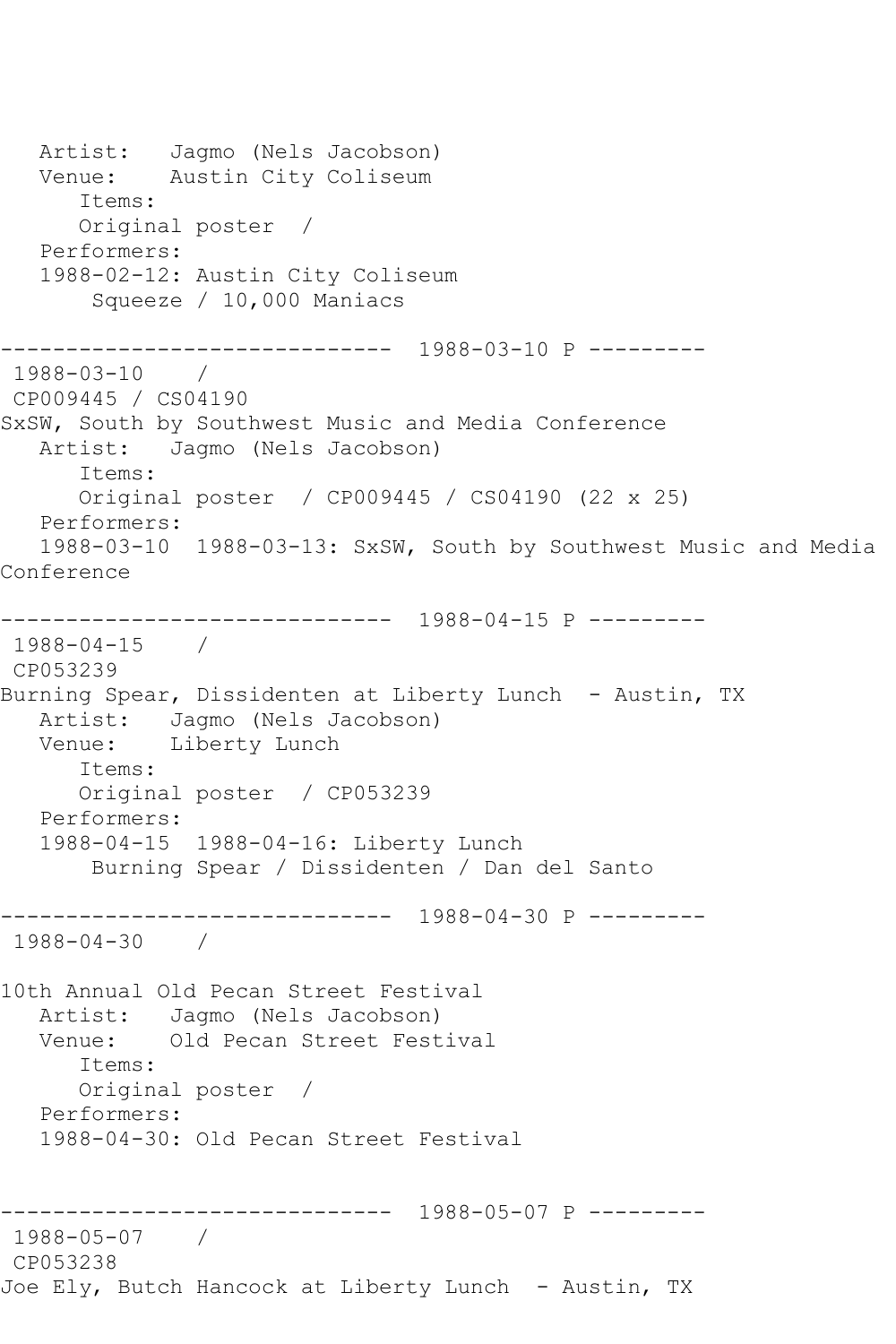Event: Bring Your Mom, She Gets In Free Artist: Jagmo (Nels Jacobson) Venue: Liberty Lunch Items: Original poster / CP053238 Performers: 1988-05-07: Liberty Lunch Joe Ely / Butch Hancock ------------------------------ 1988-05-29 P --------- 1988-05-29 / CP053237 King Sunny Ade at Liberty Lunch - Austin, TX Artist: Jagmo (Nels Jacobson) Venue: Liberty Lunch Items: Original poster / CP053237 Performers: 1988-05-29 1988-06-03: Liberty Lunch King Sunny Ade ------------------------------ 1988-05-30 P --------- 1988-05-30 / CP053245 Fabulous Thunderbirds, Joe Walsh at Auditorium Shores - Austin, TX Artist: Jagmo (Nels Jacobson) Venue: Auditorium Shores Items: Original poster / CP053245 Performers: 1988-05-30: Auditorium Shores Fabulous Thunderbirds / Joe Walsh / Neville Brothers / Carlos Santana / Bonnie Raitt / Nick Lowe / Doug Sahm ------------------------------ LIL 1988-06-08 P-1 --------- 1988-06-08 / LIL CP009567 / CS04312 Pogues, Luka Bloom at Liberty Lunch - Austin, TX Artist: Jagmo (Nels Jacobson)<br>Venue: Liberty Lunch Liberty Lunch Items: Original poster LIL Edition 1 / CP009567 / CS04312 (11 x 17) Performers: 1988-06-08: Liberty Lunch Pogues / Luka Bloom ------------------------------ AOH 1988-07-08 P-1 ---------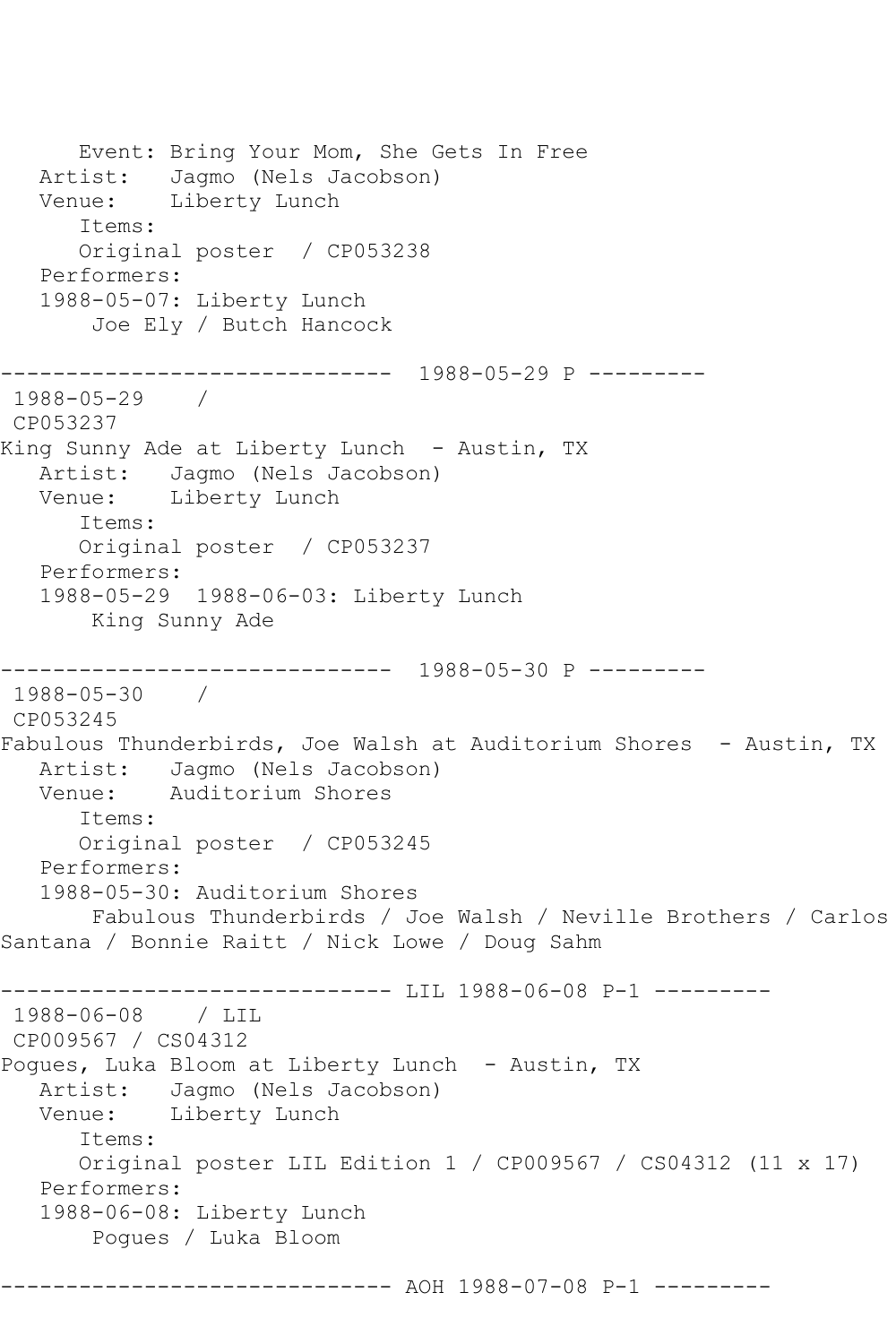1988-07-08 / AOH CP009490 / CS04235 K.D. Lang, Jimmie Dale Gillmore at Opera House - Austin, TX Notes: screen print Artist: Jagmo (Nels Jacobson) Venue: Austin Opera House Items: Original poster AOH Edition 1 / CP009490 / CS04235 (11 x 17) AOH / CP008067 / CP03312 Performers: 1988-07-08: Austin Opera House K.D. Lang / Jimmie Dale Gillmore ------------------------------ AOH 1988-08-09 P-1 --------- 1988-08-09 / AOH CP009451 / CS04196 Milton Nascimento at Opera House - Austin, TX Notes: screen print<br>Artist: Jaqmo (Ne Artist: Jagmo (Nels Jacobson)<br>Venue: Austin Opera House Austin Opera House Items: Original poster AOH Edition 1 / CP009451 / CS04196 (11 x 17) Performers: 1988-08-09: Austin Opera House Milton Nascimento ------------------------------ 1988-08-14 P --------- 1988-08-14 / Little Feat, Bill Carter at Opera House - Austin, TX Artist: Jagmo (Nels Jacobson) Venue: Austin Opera House Items: Original poster / Performers: 1988-08-14: Austin Opera House Little Feat / Bill Carter / Blame ------------------------------ 1988-09-02 P-1 --------- 1988-09-02 / CP009547 / CS04292 True Believers, Highwaymen at Club Cairo, Austin, TX Artist: Jagmo (Nels Jacobson) Venue: Club Cairo, Austin, TX Items: Original poster Edition 1 / CP009547 / CS04292 (11 x 17) Performers: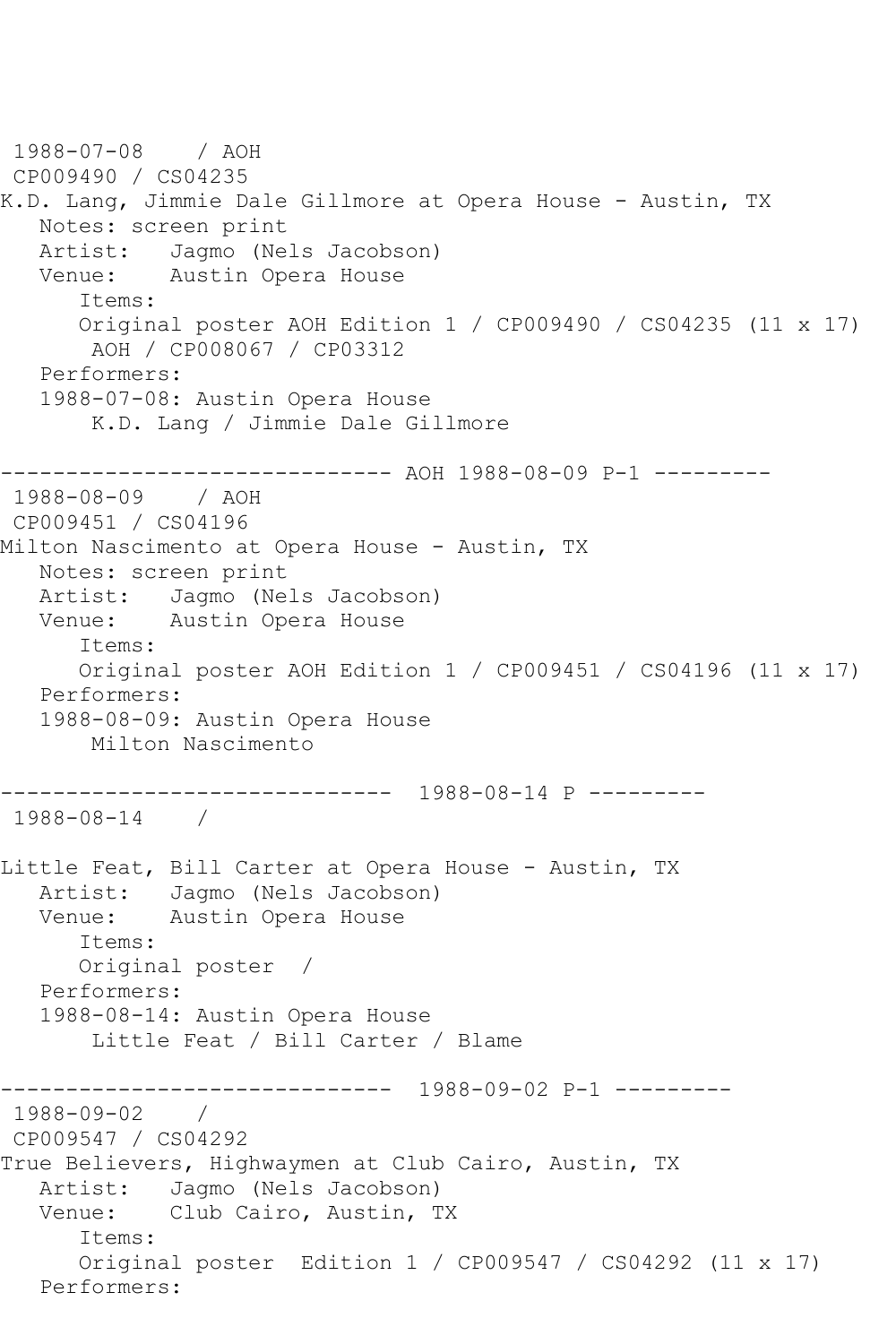1988-09-02 1988-09-03: Club Cairo, Austin, TX True Believers / Highwaymen / Ballad Shambles ------------------------------ AOH 1988-09-18 P-1 ---------<br>1988-09-18 / AOH 1988-09-18 CP009520 / CS04265 Smithereens, House of Freaks at Opera House - Austin, TX Artist: Jagmo (Nels Jacobson) Venue: Austin Opera House Items: Original poster AOH Edition 1 / CP009520 / CS04265 (11 x 17) Performers: 1988-09-18: Austin Opera House Smithereens / House of Freaks ------------------------------ AOH 1988-10-13 P-1 --------- 1988-10-13 / AOH CP009465 / CS04210 Iggy Pop at Austin Opera House - Austin, TX Artist: Jagmo (Nels Jacobson) Venue: Austin Opera House Items: Original poster AOH Edition 1 / CP009465 / CS04210 Description: 1 original, 1 reprint (11 x 17) AOH / CP021152 / XM19881013JAG (11 x 17) AOH / CP008072 / CP03317 Performers: 1988-10-13: Austin Opera House Iggy Pop ------------------------------ 1988-10-16 P-1 --------- 1988-10-16 / CP009443 / CS04188 Austin Fashion Showcase Artist: Jagmo (Nels Jacobson) Venue: Austin Fashion Showcase Items: Original poster Edition 1 / CP009443 / CS04188 Performers: 1988-10-16: Austin Fashion Showcase ------------------------------ 1988-12-30 P --------- 1988-12-30 / CP053 Omar and the Howlers, Joe Ely at Liberty Lunch - Austin, TX Notes: screen print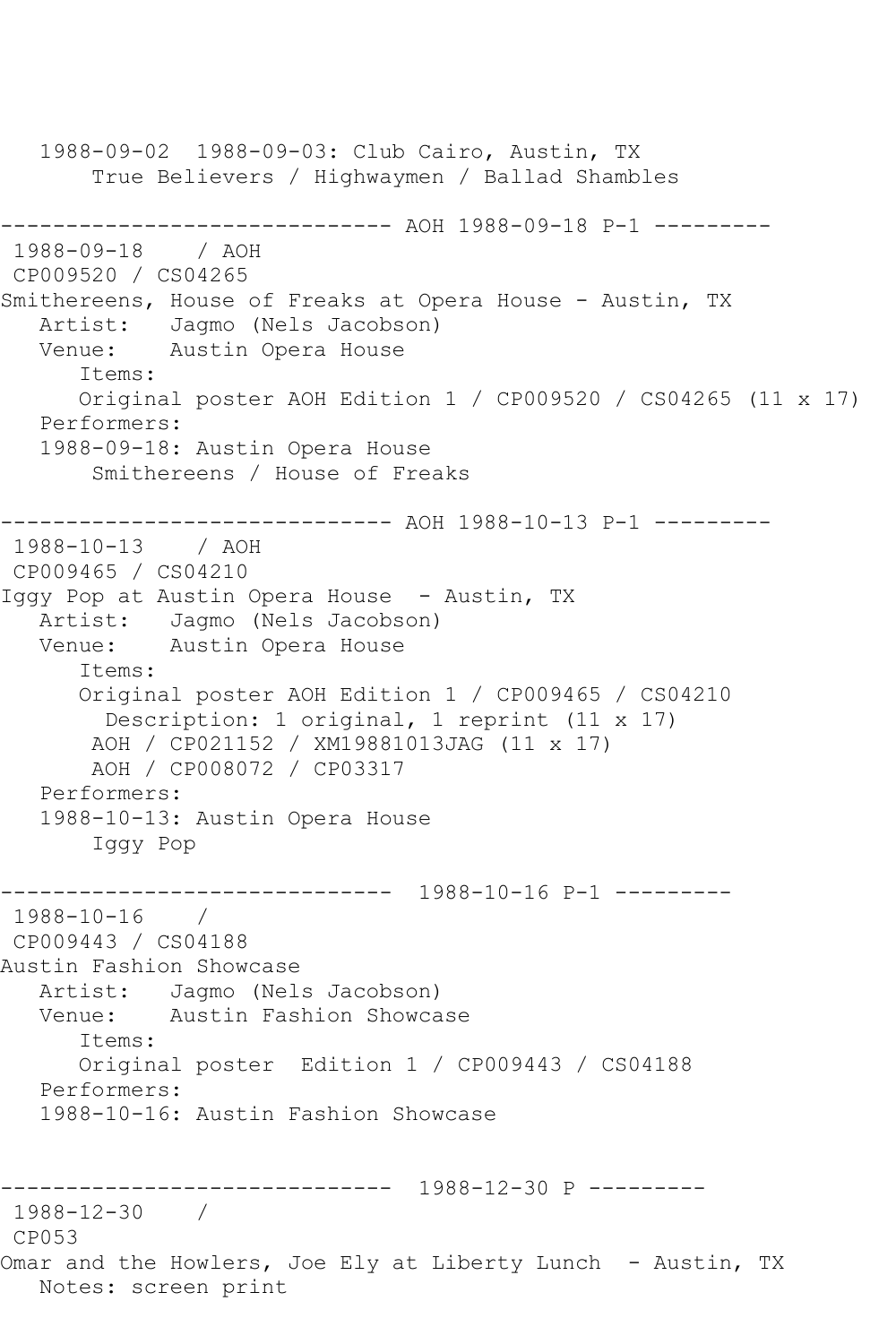```
 Event: Breakin' Out of '88
   Artist: Jagmo (Nels Jacobson)
   Venue: Liberty Lunch
       Items:
       Original poster / CP053
   Performers:
    1988-12-30 1988-12-31: Liberty Lunch
        Omar and the Howlers / Joe Ely / Timbuk 3
------------------------------ HUT 1989 P-1 ---------
               1989 / HUT 
CP009543 / CS04288
Tex Thomas at Hut's Drive-in - Austin, TX
       Event: Redeeming the Squeamish, The Rawhide Messiah
   Artist: Jagmo (Nels Jacobson)
   Venue: Hut's Drive-in
       Items:
       Original poster HUT Edition 1 / CP009543 / CS04288 (11 x 17)
   Performers:
    1989: Hut's Drive-in
        Tex Thomas
   ------------------------------ 1989-01-13 P ---------
1989-01-13 / 
CP053269
Neville Brothers, Killer Bees at Liberty Lunch - Austin, TX
   Artist: Jagmo (Nels Jacobson)
   Venue: Liberty Lunch
       Items:
       Original poster / CP053269
   Performers:
   1989-01-13: Liberty Lunch
        Neville Brothers / Killer Bees
                ------------------------------ 1989-01-29 P ---------
1989-01-29 / 
Pulsations at Austin - Austin, TX
  Artist: Jagmo (Nels Jacobson)<br>Venue: Austin
            Austin
       Items:
       Original poster / 
   Performers:
   1989-01-29: Austin
        Pulsations
            ------------------------------ 1989-02-07 P ---------
```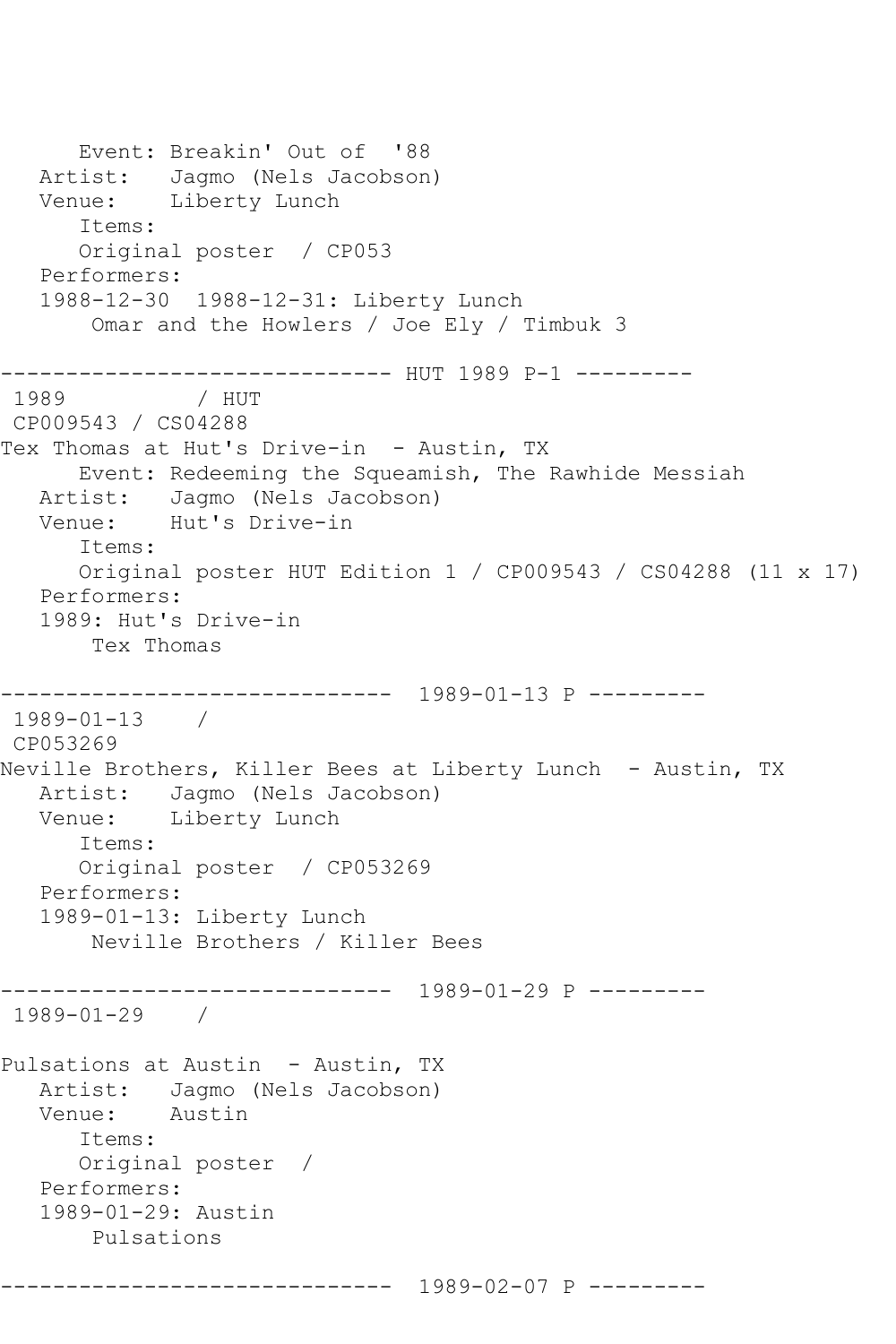1989-02-07 / Pro Jex gallery Artist: Jagmo (Nels Jacobson)<br>Venue: Pro Jex gallery Pro Jex gallery Items: Original poster / Performers: 1989-02-07: Pro Jex gallery ------------------------------ SXSW 1989-03-16 P-1 --------- 1989-03-16 / SXSW CP009444 / CS04189 South by Southwest -SXSW 1989 Artist: Jagmo (Nels Jacobson) Venue: SxSW, South by Southwest Music and Media Conference Items: Original poster SXSW Edition 1 / CP009444 / CS04189 Performers: 1989-03-16 1989-03-19: SxSW, South by Southwest Music and Media Conference ------------------------------ 1989-04-09 P --------- 1989-04-09 / Little Feat, Ivan Neville at Zilker Park - Austin, TX Artist: Jagmo (Nels Jacobson) Venue: Zilker Park Items: Original poster / Performers: 1989-04-09: Zilker Park Little Feat / Ivan Neville / Eclectics / John Hiatt / Fabulous Thunderbirds ------------------------------ BRA 1989-05-15 P-1 --------- 1989-05-15 / BRA CP009503 / CS04248 Proclaimers at Back Room Artist: Jagmo (Nels Jacobson) Venue: Back Room, Austin Items: Original poster BRA Edition 1 / CP009503 / CS04248 (11 x 17) Performers: 1989-05-15: Back Room, Austin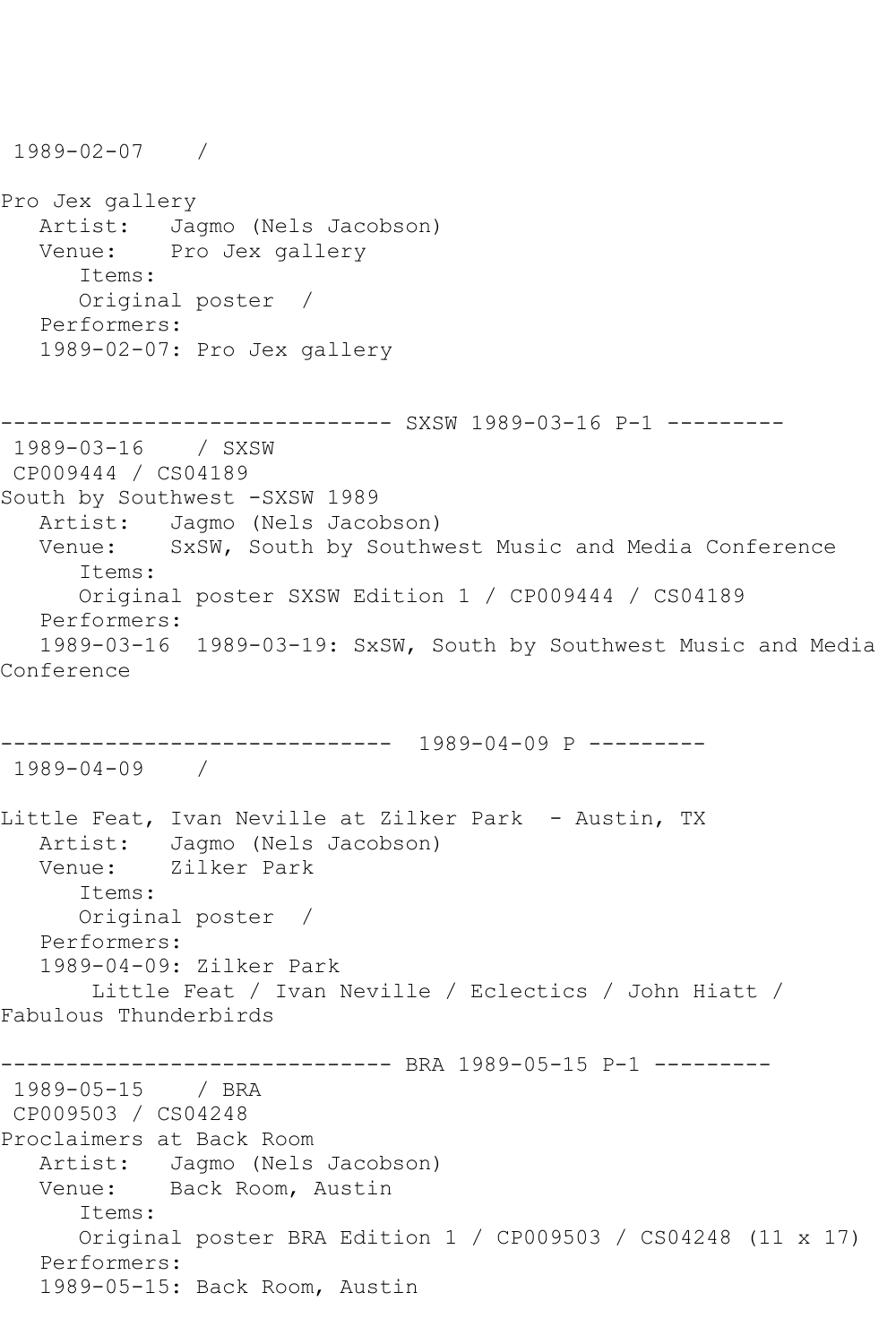Proclaimers

------------------------------ AOH 1989-05-17 P-1 --------- 1989-05-17 / AOH CP009468 / CS04213 Melissa Etheridge, Gregg Alexander at Opera House - Austin, TX Artist: Jagmo (Nels Jacobson) Venue: Austin Opera House Items: Original poster AOH Edition 1 / CP009468 / CS04213 (11 x 17) AOH / CP008069 / CP03314 AOH / CP021633 / XNJM19890517 Performers: 1989-05-17: Austin Opera House Melissa Etheridge / Gregg Alexander ------------------------------ 1989-05-27 P --------- 1989-05-27 / Rockfest-Atlantis, Pariah at Auditorium Shores - Austin, TX Artist: Jagmo (Nels Jacobson) Venue: Auditorium Shores Items: Original poster / Performers: 1989-05-27: Auditorium Shores Rockfest-Atlantis / Pariah / Hosstyle ------------------------------ 1989-05-31 P --------- 1989-05-31 / Edie Brickell, Steve Forbert at Austin City Coliseum - Austin, TX Artist: Jagmo (Nels Jacobson)<br>Venue: Austin City Coliseum Austin City Coliseum Items: Original poster / Performers: 1989-05-31: Austin City Coliseum Edie Brickell / Steve Forbert ---------- CANC 1989-06-02 P-1 ---------1989-06-02 / CANC CP009528 / CS04273 Bad Mutha Goose, Brothers Grimm at Cannibal Club - Austin, TX Artist: Jagmo (Nels Jacobson) Venue: Cannibal Club Items: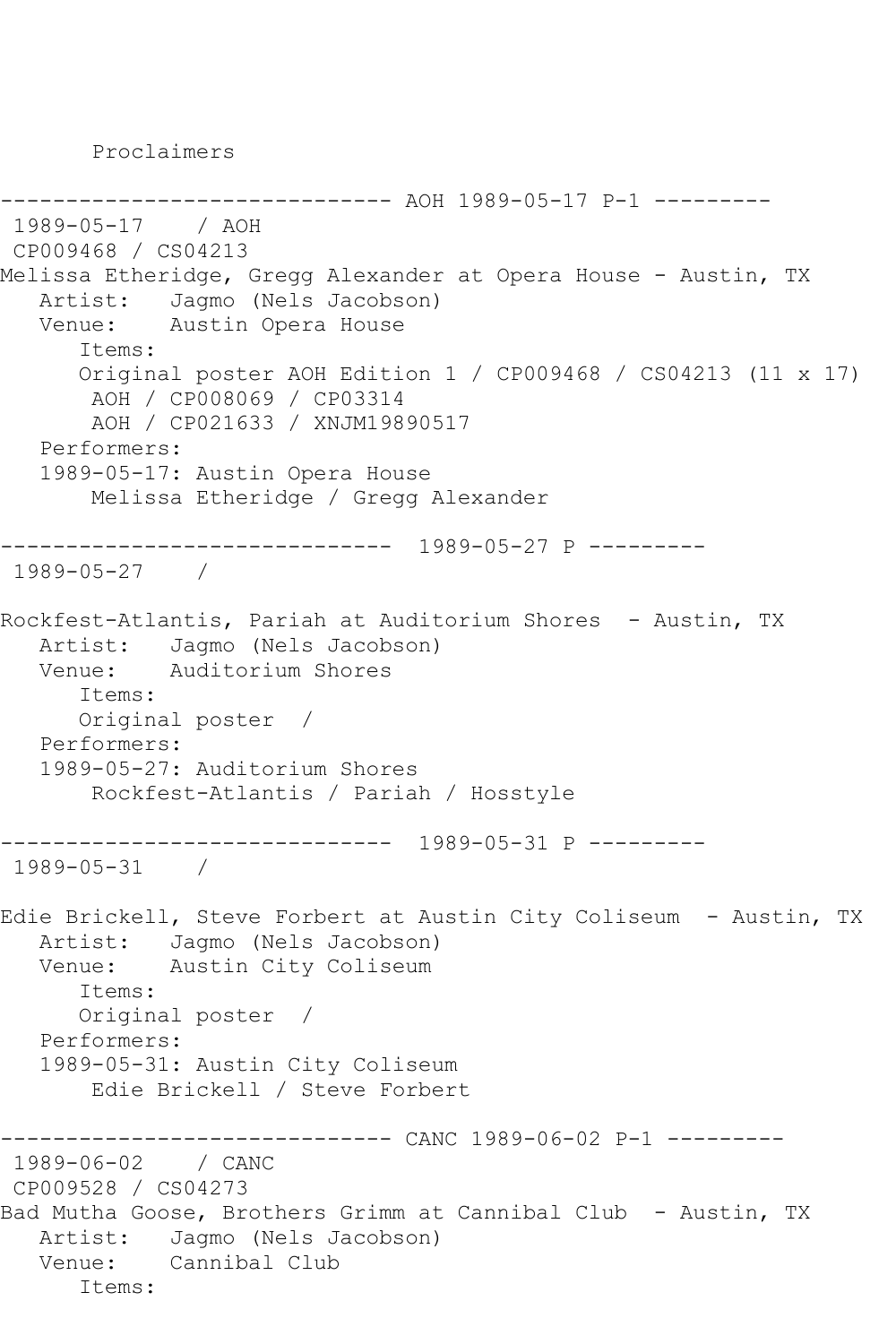```
 Original poster CANC Edition 1 / CP009528 / CS04273 (11 x 17)
   Performers:
    1989-06-02 1989-06-24: Cannibal Club
        Bad Mutha Goose / Brothers Grimm / Project Crew / Willis Alan 
Ramsey / Tommy Pierce / Leeann / Atherton / Alison Rogers / 
Christine Albert / Freddie Steady's Wild Country / Al Dressen / Bill 
Carter / Chris Thomas / Tremors / Esther's Follies
               ------------------------------ LIL 1989-07-07 P-1 ---------
1989-07-07 / LIL 
CP009550 / CS04295
Water the Dog, Way Outs at Liberty Lunch - Austin, TX
   Artist: Jagmo (Nels Jacobson)
   Venue: Liberty Lunch
       Items:
       Original poster LIL Edition 1 / CP009550 / CS04295 (11 x 17)
   Performers:
    1989-07-07: Liberty Lunch
        Water the Dog / Way Outs / Red Red Everywhere / Men of 
Letters
                   ------------------------------ 1989-07-18 P-1 ---------
1989-07-18 / 
CP009473 / CS04218
Tod Rundgren at Austin Opera House - Austin, TX
   Artist: Jagmo (Nels Jacobson)
   Venue: Austin Opera House
       Items:
       Original poster Edition 1 / CP009473 / CS04218 (11 x 17)
   Performers:
    1989-07-18: Austin Opera House
        Tod Rundgren
         ------------------------------ 1989-07-27 P ---------
1989-07-27 / 
State of Mind at Fitzgerald's - Houston, TX
   Artist: Jagmo (Nels Jacobson)
   Venue: Fitzgerald's
       Items:
       Original poster / 
   Performers:
    1989-07-27: Fitzgerald's
        Zelda's
        State of Mind
          ------------------------------ 1989-08-01 P ---------
```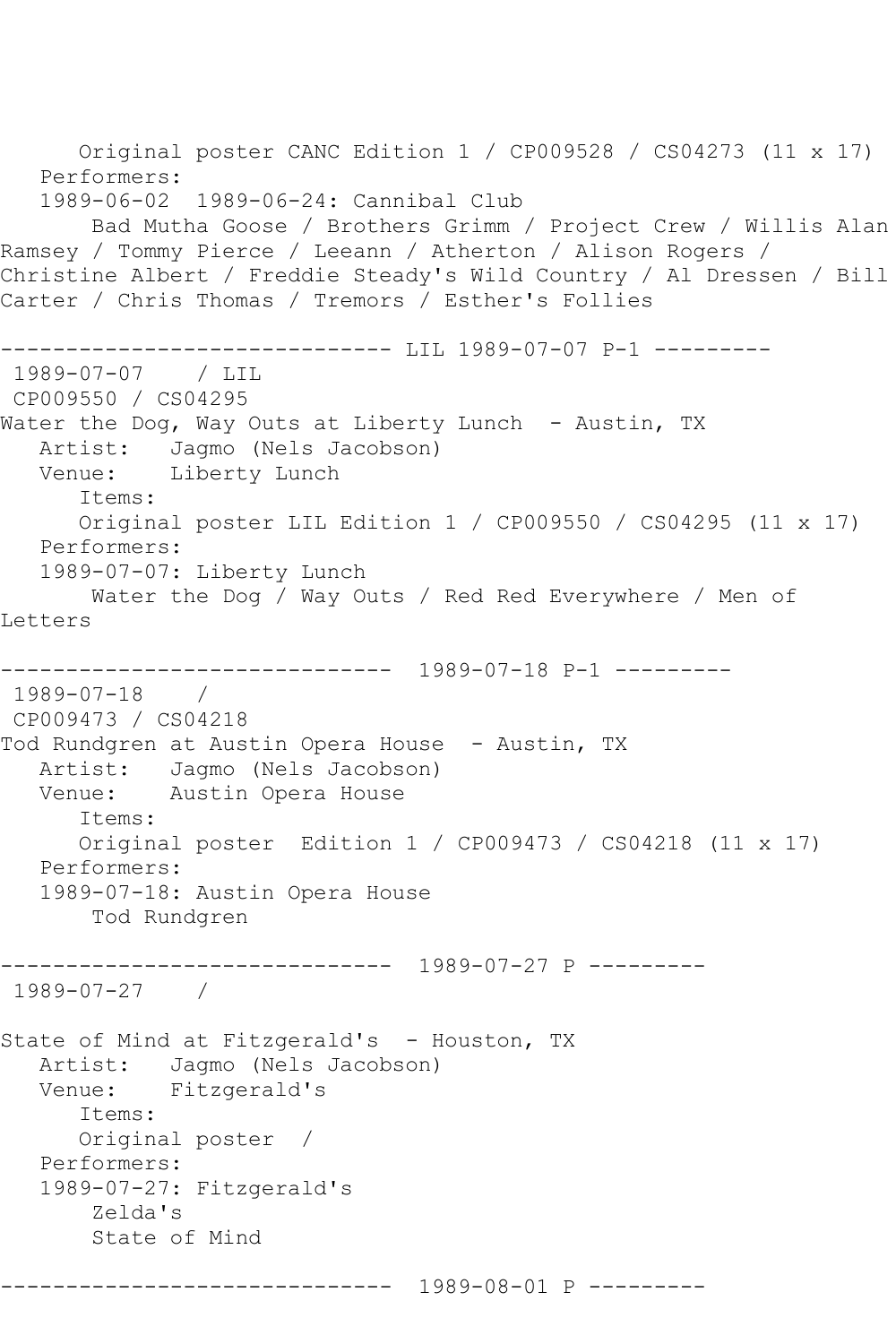```
1989-08-01 / 
Redeeming the Squeamish, Tex Thomas at Hut's Drive-in - Austin, TX
  Artist: Jagmo (Nels Jacobson)<br>Venue: Hut's Drive-in
            Hut's Drive-in
       Items:
       Original poster / 
   Performers:
   1989-08-01: Hut's Drive-in
        Redeeming the Squeamish / Tex Thomas
------------------------------ CANC 1989-08-20 P-1 ---------
1989-08-20 / CANC 
CP009551 / CS04296
Charlie Sexton, Pariah at Cannibal Club - Austin, TX
   Artist: Jagmo (Nels Jacobson)
   Venue: Cannibal Club
       Items:
       Original poster CANC Edition 1 / CP009551 / CS04296 (11 x 17)
       Original poster CANC Edition 1 / CP008070 / CP03315
   Performers:
   1989-08-20 1989-08-21: Cannibal Club
        Charlie Sexton / Pariah / Hand of Glory
         ------------------------------ LIL 1989-09-01 P-1 ---------
1989-09-01 / LIL 
CP009519 / CS04264
Arrow, Dan del Santo at Liberty Lunch - Austin, TX
   Artist: Jagmo (Nels Jacobson)
   Venue: Liberty Lunch
       Items:
       Original poster LIL Edition 1 / CP009519 / CS04264 (11 x 17)
   Performers:
    1989-09-01: Liberty Lunch
        Arrow / Dan del Santo / Alphonsus Cassell
                ------------------------------ 1989-10-10 P-1 ---------
1989-10-10 / 
CP009475 / CS04220
K.D. Lang at Paramount Theater Austin
   Artist: Jagmo (Nels Jacobson)
   Venue: Paramount Theater Austin
       Items:
       Original poster Edition 1 / CP009475 / CS04220
         / CP015296 / ME0443
   Performers:
   1989-10-10 1989-10-11: Paramount Theater Austin
```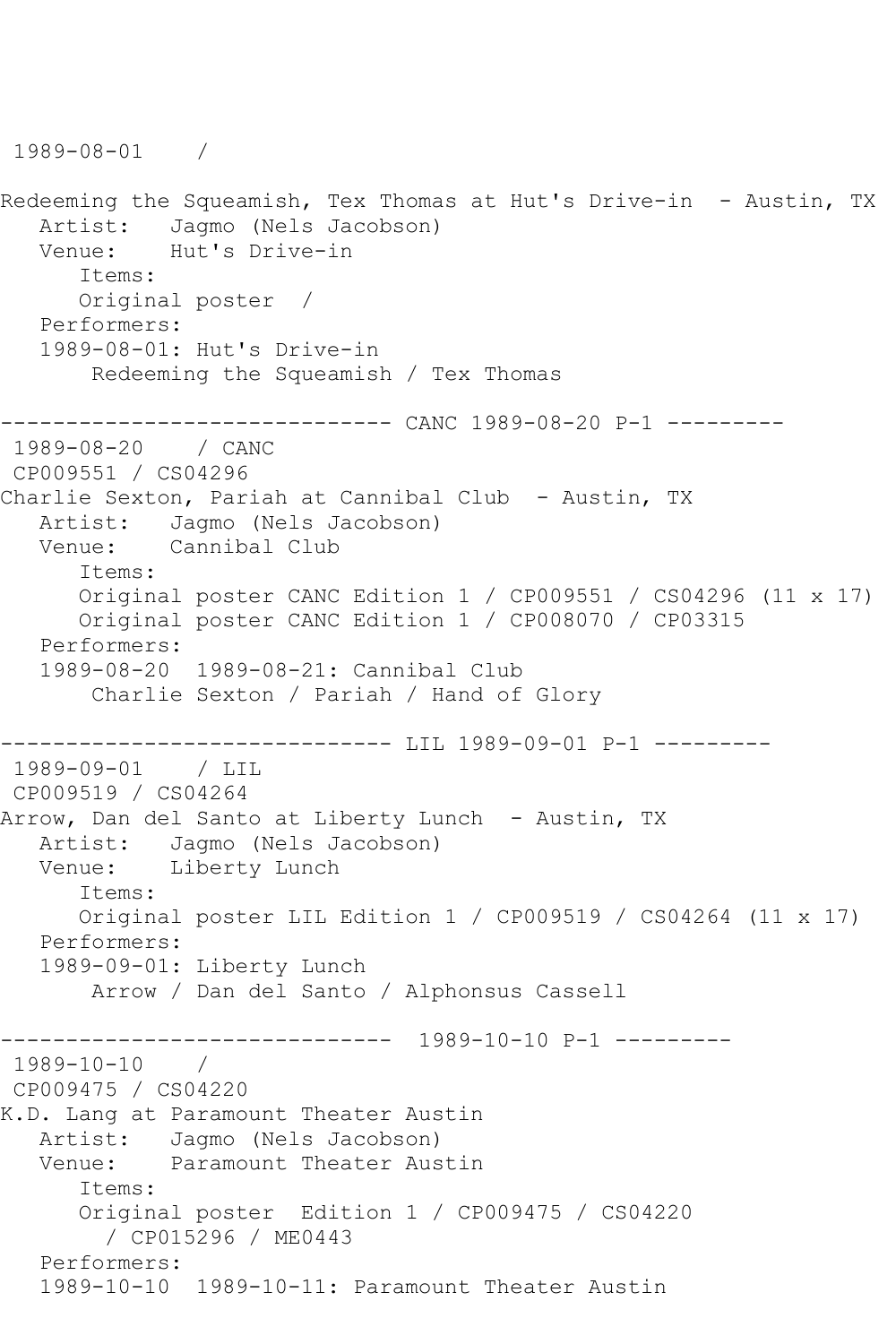K.D. Lang

--------------- LIL 1989-11-03 P-1 ----------1989-11-03 / LIL CP009539 / CS04284 Joe Ely, David Halley at Liberty Lunch - Austin, TX Notes: 8.5 handbills also printed Artist: Jagmo (Nels Jacobson) Venue: Liberty Lunch Items: Original poster LIL Edition 1 / CP009539 / CS04284 (11 x 17) LIL / CP021637 / XNJM19891103 LIL / NONE / XNJM19891 Performers: 1989-11-03 1989-11-04: Liberty Lunch Joe Ely / David Halley / Hand of Glory / Jimmie Dale Gillmore ------------------------------ 1989-11-16 P --------- 1989-11-16 / CP009540 Public Image Limited, Flesh For Lulu at Coliseum Artist: Jagmo (Nels Jacobson) Venue: Austin City Coliseum Items: Original poster / CP009540 Performers: 1989-11-16: Austin City Coliseum Public Image Limited / Flesh For Lulu ------------------------------ 1989-11-18 P-1 --------- 1989-11-18 / CP009469 / CS04214 Bonnie Raitt, Timbuk 3 at Austin City Coliseum - Austin, TX Benefit: Benefit Concert Sanctuary Artist: Jagmo (Nels Jacobson) Venue: Austin City Coliseum Items: Original poster Edition 1 / CP009469 / CS04214 (11 x 17) Original poster Edition 1 / CP001777 / 18 / CP015029 / ME0176 / CP021638 / XNJM19891118 Performers: 1989-11-18: Austin City Coliseum Bonnie Raitt / Timbuk 3 ------------------------------ CANC 1989-12-13 P-1 --------- 1989-12-13 / CANC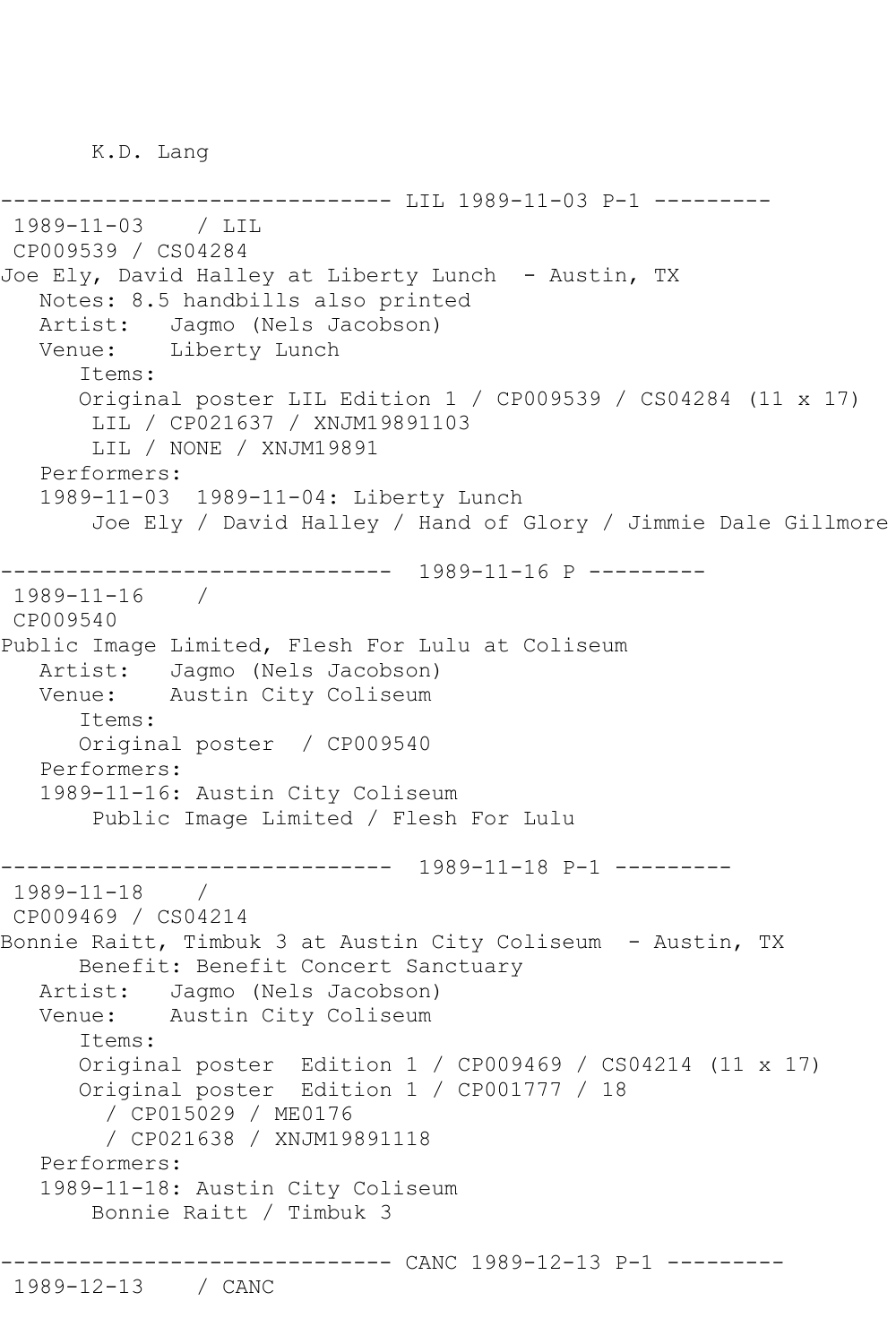CP009529 / CS04274 O.J. Ekemode at Cannibal Club - Austin, TX Artist: Jagmo (Nels Jacobson) Venue: Cannibal Club Items: Original poster CANC Edition 1 / CP009529 / CS04274 (11 x 17) Performers: 1989-12-13: Cannibal Club O.J. Ekemode ------------------------------ 1989-12-14 P-1 --------- 1989-12-14 / CP009486 / CS04231 B-52's, Toad and the Wet Sprocket at Coliseum Notes: Plans for paper airplane printed on reverse side Artist: Jagmo (Nels Jacobson) Venue: Austin City Coliseum Items: Original poster Edition 1 / CP009486 / CS04231 (11 x 17) Performers: 1989-12-14: Austin City Coliseum B-52's / Toad and the Wet Sprocket ------------------------------ CANC 1989-12-17 P-1 --------- 1989-12-17 / CANC CP009536 / CS04281 Bonedaddys, Do Dat at Cannibal Club - Austin, TX Artist: Jagmo (Nels Jacobson) Items: Original poster CANC Edition 1 / CP009536 / CS04281 (11 x 17) Performers: 1989-12-17: Bonedaddys / Do Dat ------------------------------ 1989-12-30 P --------- 1989-12-30 / Beto Y Los, Jimmie Dale Gillmore at Coliseum Artist: Jagmo (Nels Jacobson) Venue: Austin City Coliseum Items: Original poster / Performers: 1989-12-30: Austin City Coliseum Beto Y Los / Jimmie Dale Gillmore / Chris O'connell / Maryann Price ------------------------------ SANT 1990 P-1 ---------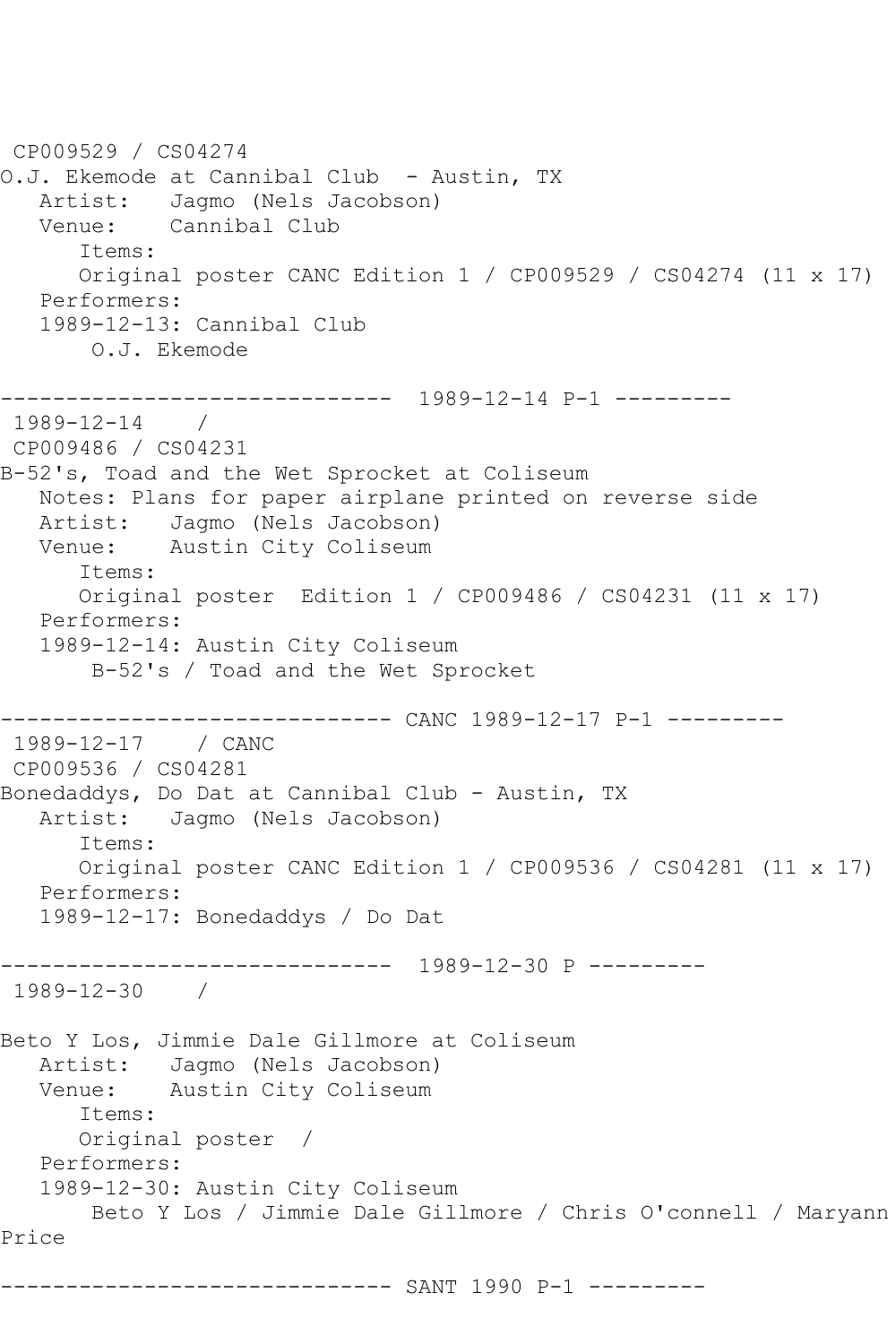1990 / SANT CP009483 / CS04228 DJ Roger Wilson at Sanitarium, Austin, TX Artist: Jagmo (Nels Jacobson)<br>Venue: Sanitarium, Austin, T Sanitarium, Austin, TX Items: Original poster SANT Edition 1 / CP009483 / CS04228 (10 x 17) Performers: 1990: Sanitarium, Austin, TX DJ Roger Wilson ------------------------------ 1990 P-1 --------- 1990 / CP021639 / XNJM1990 KLBJ FM Holiday Concert Series Artist: Jagmo (Nels Jacobson) Items: Original poster Edition 1 / CP021639 / XNJM1990 (10 x 17) Performers: 1990: Little Feat / Basia / Robert Cray Band / Los Lobos / Joe Ely ------------------------------ SANT 1990 P-1 --------- 1990 / SANT CP009482 / CS04227 Planet 9, DJ Roger Wilson at Sanitarium, Austin, TX Artist: Jagmo (Nels Jacobson) Venue: Sanitarium, Austin, TX Items: Original poster SANT Edition 1 / CP009482 / CS04227 (11 x 17) Performers: 1990: Sanitarium, Austin, TX Planet 9 / DJ Roger Wilson ------------------------------ 1990-01-07 P --------- 1990-01-07 / CP053268 Psychedelic Furs at Opera House - Austin, TX Artist: Jagmo (Nels Jacobson)<br>Venue: Austin Opera House Austin Opera House Items: Original poster / CP053268 Performers: 1990-01-07: Austin Opera House Psychedelic Furs ------------------------------ AOH 1990-01-22 P-1 ---------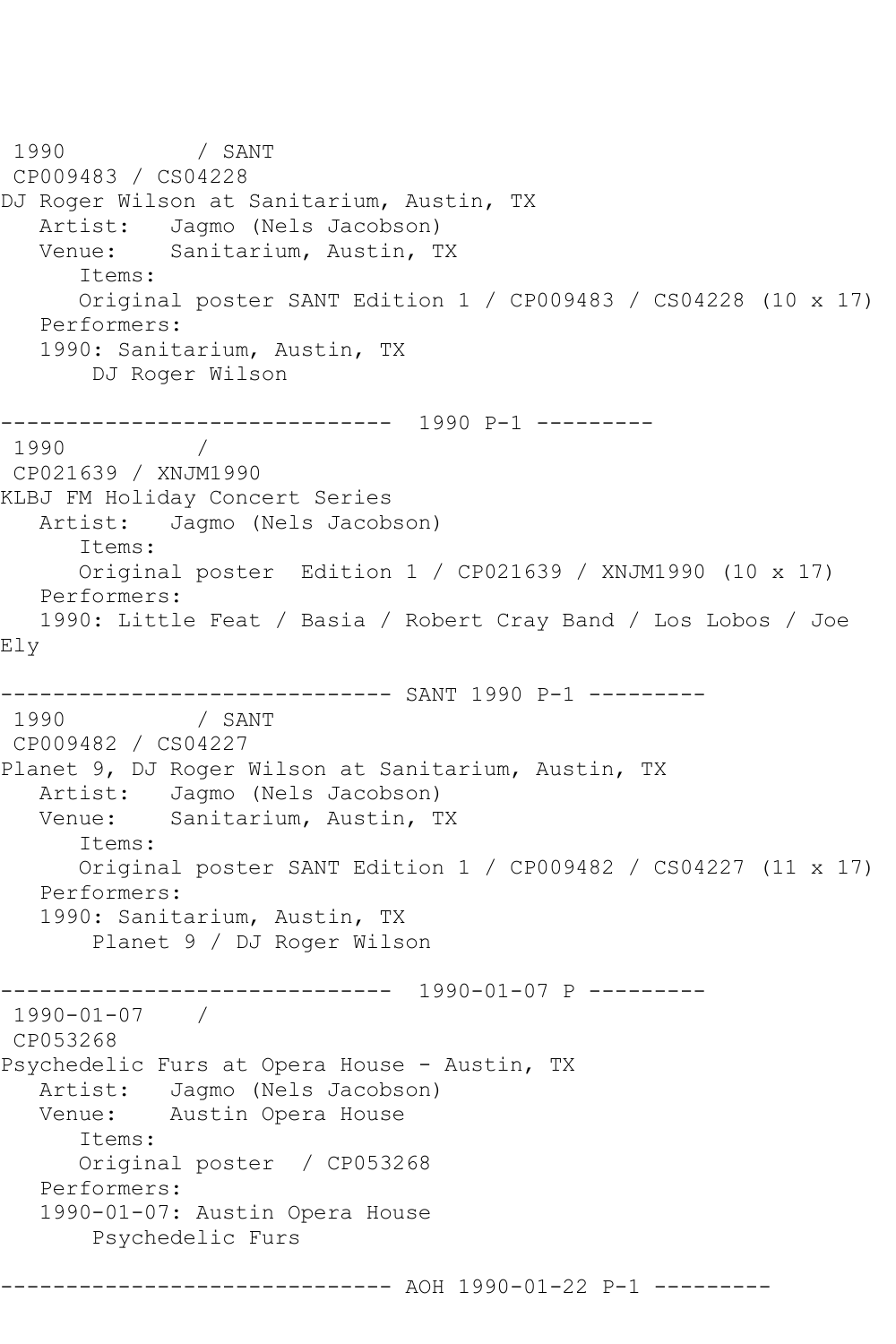```
1990-01-22 / AOH 
CP009467 / CS04212
The The at Opera House - Austin, TX
  Artist: Jagmo (Nels Jacobson)<br>Venue: Austin Opera House
            Austin Opera House
       Items:
       Original poster AOH Edition 1 / CP009467 / CS04212 (11 x 17)
   Performers:
    1990-01-22: Austin Opera House
        The
   ------------------------------ 1990-01-26 P ---------
1990-01-26 / 
Ministry at Opera House - Austin, TX
   Artist: Jagmo (Nels Jacobson)
   Venue: Austin Opera House
       Items:
       Original poster / 
   Performers:
    1990-01-26: Austin Opera House
        Ministry
----------------------------- LIL 1990-02-09 P-1 ----------
1990-02-09 / LIL 
CP009487 / CS04232
Poi Dog Pondering, Shoulders at Liberty Lunch - Austin, TX
       Benefit: Clean Water Benefit
   Artist: Jagmo (Nels Jacobson)
   Venue: Liberty Lunch
       Items:
       Original poster LIL Edition 1 / CP009487 / CS04232 (10-3/4 x 
16 - 3/4 Performers:
    1990-02-09: Liberty Lunch
        Poi Dog Pondering / Shoulders / Ed Hall
     ------------------------------ 1990-03-10 P ---------
1990-03-10 / 
Austin Opera House - Austin, TX
   Artist: Jagmo (Nels Jacobson)
   Venue: Austin Opera House
       Items:
       Original poster / 
   Performers:
    1990-03-10: Austin Opera House
```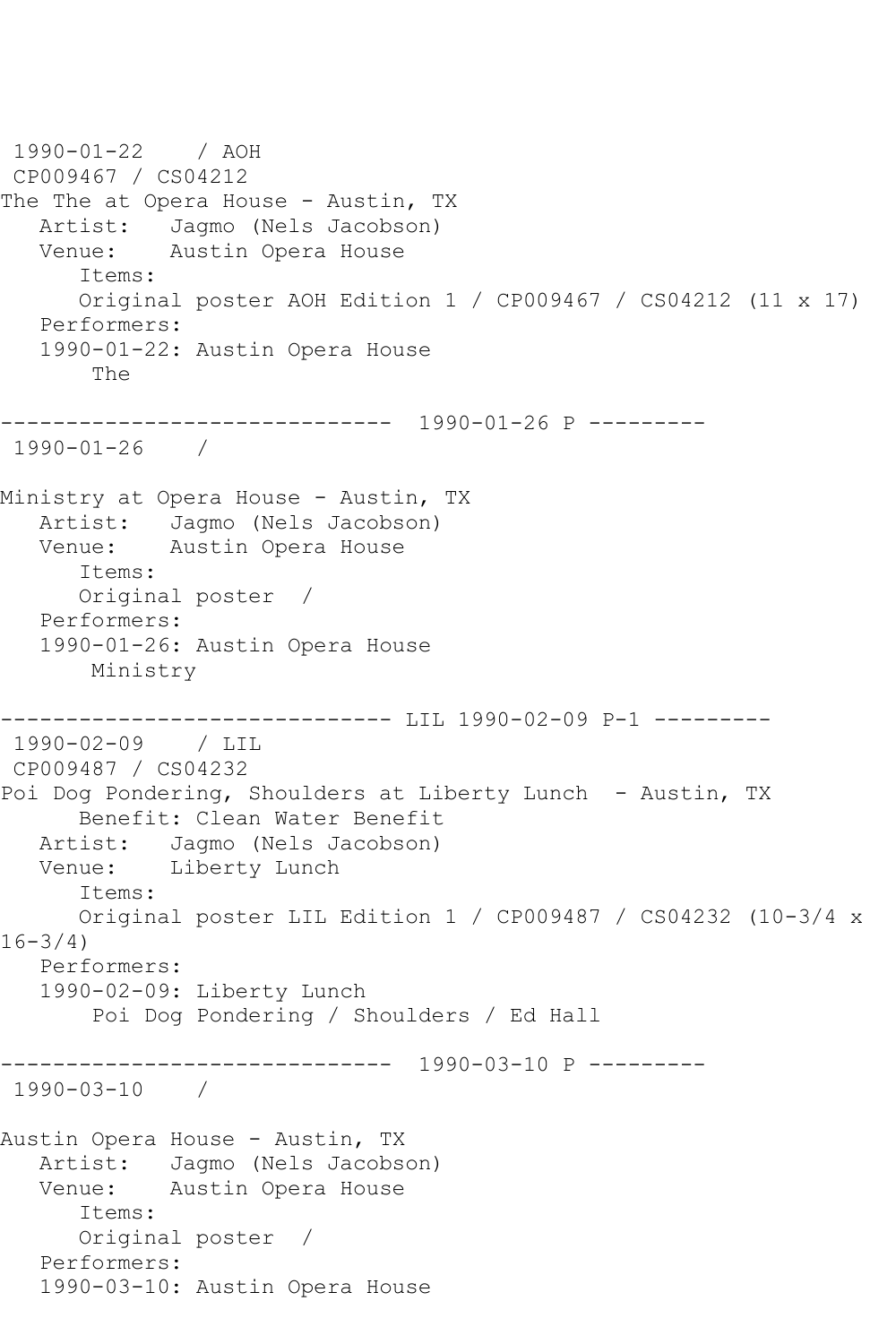------------------------------ 1990-04-07 P --------- 1990-04-07 / Lenny Kravitz, Michelle Shocked at Opera House - Austin, TX Artist: Jagmo (Nels Jacobson) Venue: Austin Opera House Items: Original poster / Performers: 1990-04-07: Austin Opera House Lenny Kravitz / Michelle Shocked ------------------------------ 1990-04-14 P --------- 1990-04-14 / CP053267 Joe Ely at Liberty Lunch - Austin, TX Artist: Jagmo (Nels Jacobson) Venue: Liberty Lunch Items: Original poster / CP053267 Performers: 1990-04-14: Liberty Lunch Joe Ely ------------------------------ AOH 1990-04-22 P-1 --------- 1990-04-22 / AOH CP009437 / CS04182 Etta James at Opera House - Austin, TX Notes: This show was cancelled and rescheduled for 1991-06-13 at symphony Square. Two versions of a handbill were printed for the later show. This item appears in the book 'The Art of Modern Rock' as AMR # 195 Artist: Jagmo (Nels Jacobson) Venue: Austin Opera House Items: Original poster AOH Edition 1 / CP009437 / CS04182 (11 x 24) Postcard AOH Edition 1 / CP008948 / CP05671 AOH / NONE / XNJM19900 Performers: 1990-04-22: Austin Opera House Etta James ------------------------------ 1990-04-22 P ---------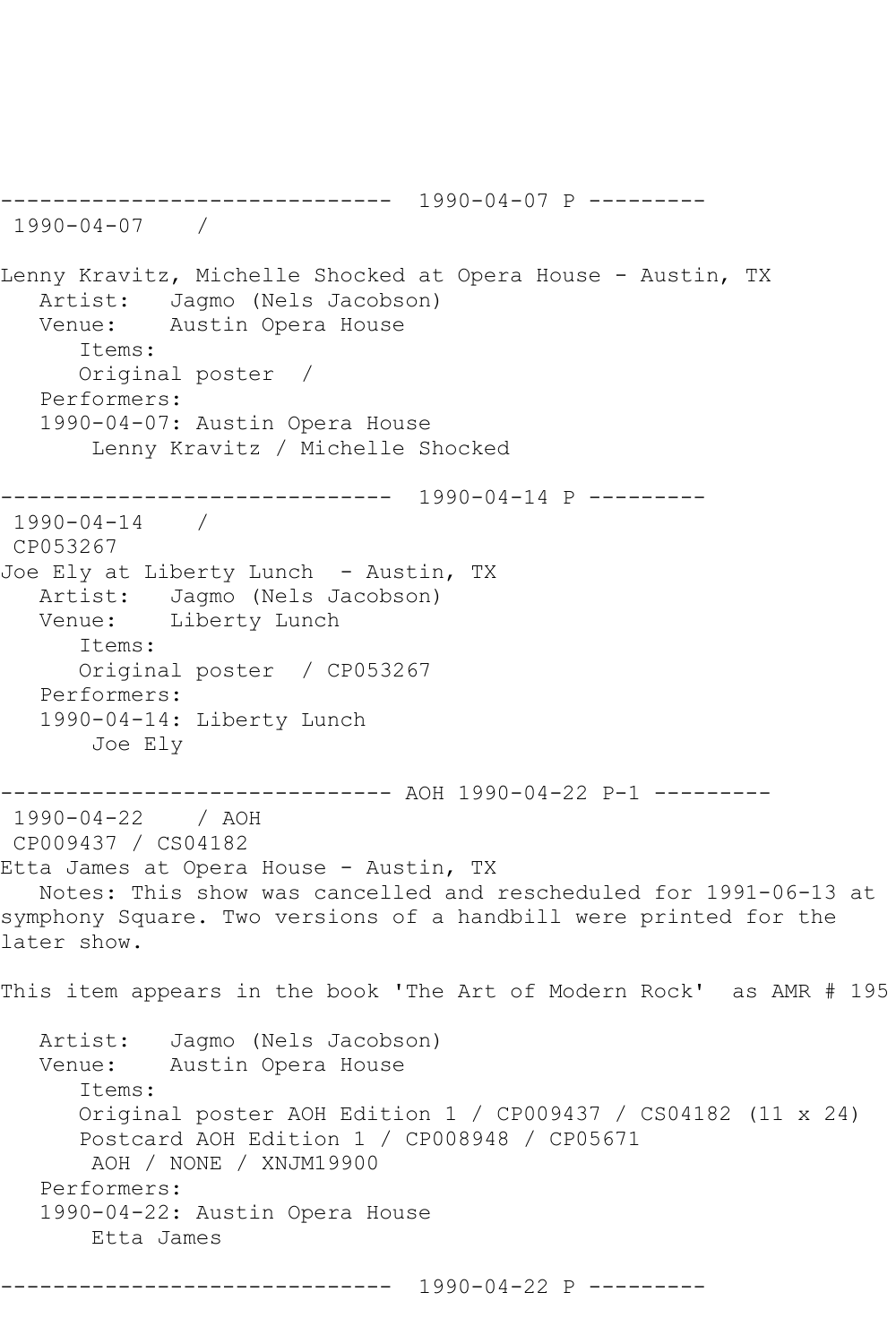1990-04-22 / Planet Party, Darden Smith at Paramount Theater Austin Artist: Jagmo (Nels Jacobson)<br>Venue: Paramount Theater Aus Paramount Theater Austin Items: Original poster / Performers: 1990-04-22: Paramount Theater Austin Planet Party / Darden Smith ------------------------------ LIL 1990-05-03 P-1 --------- 1990-05-03 CP009538 / CS04283 Mahlathini and the Mahotella Queens, Gil Scott-Heron at Liberty Lunch - Austin, TX Artist: Jagmo (Nels Jacobson) Venue: Liberty Lunch Items: Original poster LIL Edition 1 / CP009538 / CS04283 (11 x 17) Performers: 1990-05-03 1990-05-04: Liberty Lunch Mahlatini and the Mahotella Queens / Gil Scott-Heron ------------------ AUDS 1990-05-04 P-1 ----------<br>/ AUDS  $1990 - 05 - 04$ CP009460 / CS04205 Stevie Ray Vaughan, Rites of Spring at Auditorium Shores - Austin, TX Artist: Jagmo (Nels Jacobson) Venue: Auditorium Shores Items: Original poster AUDS Edition 1 / CP009460 / CS04205 (11 x 17) Original poster AUDS Edition 1 / CP009434 / CS04179 Original poster AUDS Edition 1 / CP008071 / CP03316 Handbill AUDS Edition 1 / CP009590 / CS04335 (8-1/2 x 11) Performers: 1990-05-04: Auditorium Shores Stevie Ray Vaughan / Rites of Spring / Buddy Guy / Ernie Isley / Doyle Bramhall ------------------------------ 1990-05-26 P-1 --------- 1990-05-26 / CP009493 / CS04238 Sinead O'connor at Coliseum Notes: printed next to 1990-05-04 Stevie Ray Vaughan Private Notes: Texas P-1 \*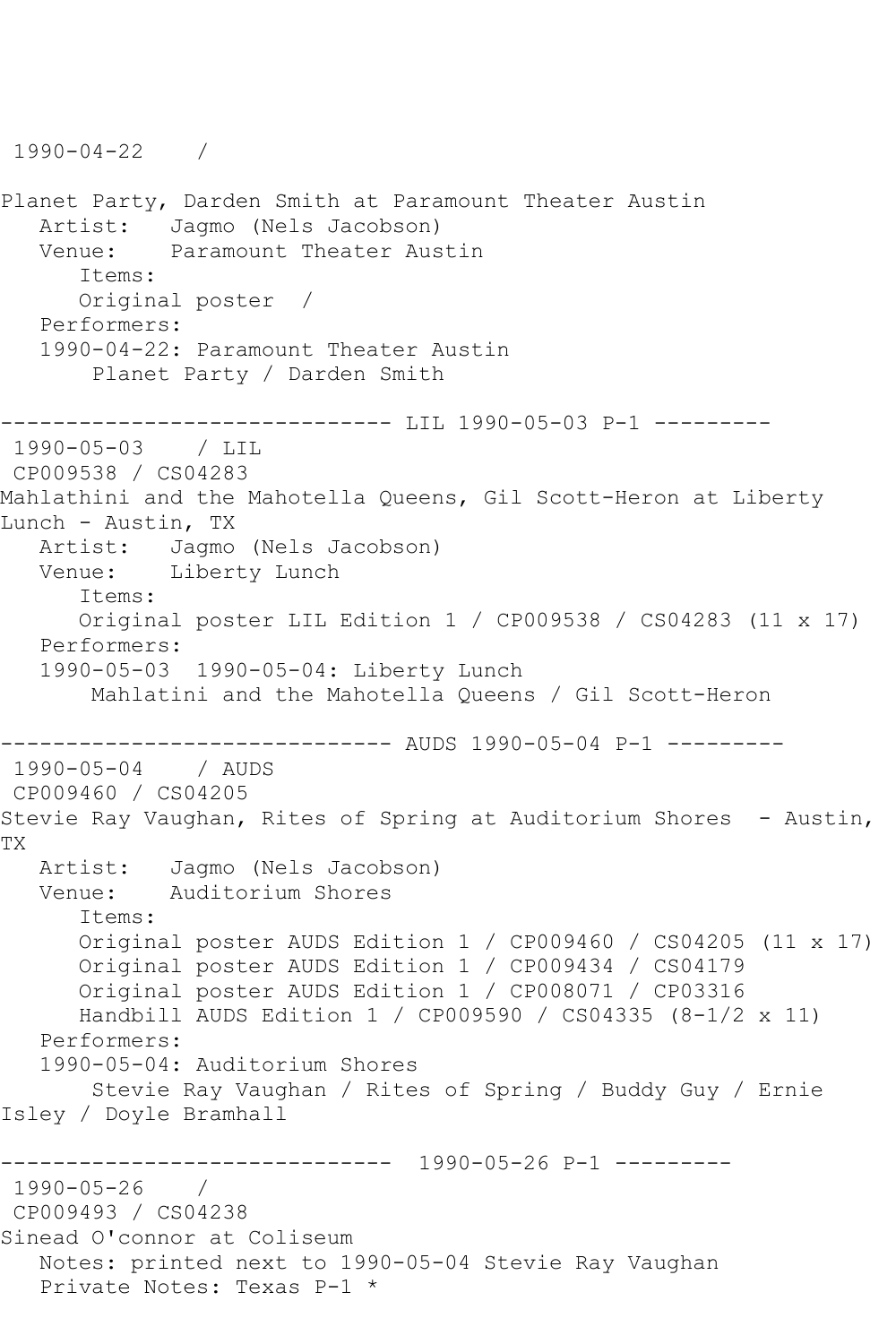```
 Artist: Jagmo (Nels Jacobson)
   Venue: Austin City Coliseum
       Items:
       Original poster Edition 1 / CP009493 / CS04238 (11 x 17)
       Original poster Edition 1 / CP009434 / CS04179
         / CP009010 / CP05883
         / CP020376 / XK19900526
         / CP021643 / XNJM19900526
    Performers:
    1990-05-26: Austin City Coliseum
        Sinead O'Conner
                ------------------------------ AOH 1990-05-31 P-1 ---------
1990-05-31 / AOH 
CP009509 / CS04254
The Church at Opera House - Austin, TX
   Notes: printed next to 1990-06-01 David Byne and 1990-06-08 
Cramps posters<br>Artist: J
            Jagmo (Nels Jacobson)
   Venue: Austin Opera House
       Items:
       Original poster AOH Edition 1 / CP009509 / CS04254 (11 x 17)
        AOH / CP021629 / XN19900531
        AOH / NONE / XN1990053
    Performers:
    1990-05-31: Austin Opera House
        Church
                  ------------------------------ 1990-06-02 P-1 ---------
1990-06-02 / 
CP009491 / CS04236
David Byrne, Carnival Rei Momo at Majestic Theater, San Antonio, TX
   Notes: This item appears in the book 'The Art of Modern Rock' as 
AMR # 024.3
   Artist: Jagmo (Nels Jacobson)
   Venue: Majestic Theater, San Antonio, TX
       Items:
       Original poster Edition 1 / CP009491 / CS04236 (11 x 17)
       Handbill Edition 1 / CP004550 / CD05811
         / CP021644 / XNJM19900601
   Performers:
    1990-06-02: Majestic Theater, San Antonio, TX
        David Byrne / Carnival Rei Momo
                      ------------------------------ AOH 1990-06-08 P-1 ---------
1990-06-08 / AOH 
CP009484 / CS04229
```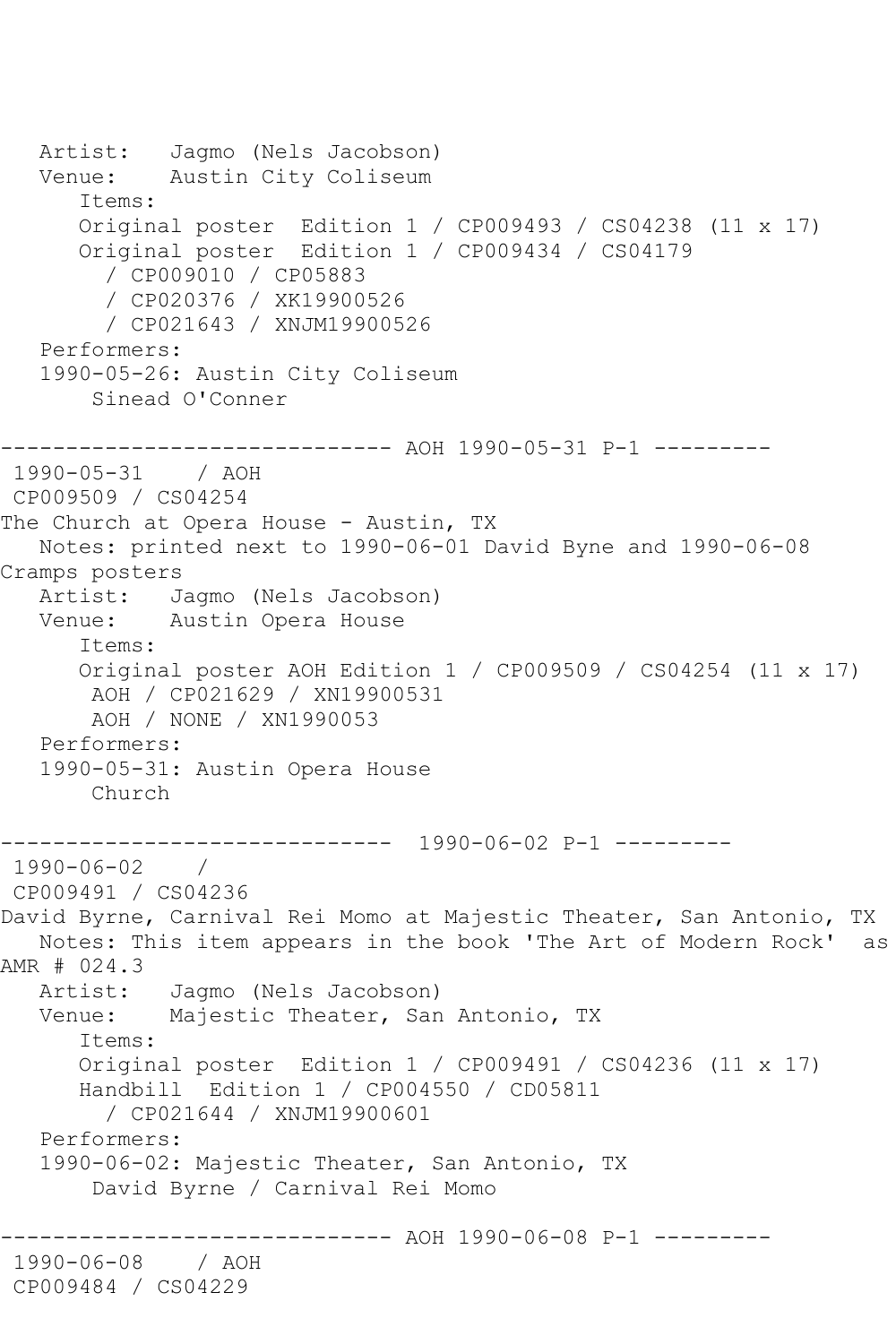```
Cramps at Opera House - Austin, TX
   Notes: Printed next to 1990-06-11 David Byrne and 1990-05-31 
Church posters
  Artist: Jagmo (Nels Jacobson)<br>Venue: Austin Opera House
            Austin Opera House
       Items:
       Original poster AOH Edition 1 / CP009484 / CS04229 (11 x 17)
        AOH / CP021645 / XNJM19900608
    Performers:
    1990-06-08: Austin Opera House
        Cramps
------------------------------ AOH 1990-06-13 P-1 ---------
1990-06-13 / AOH 
CP021186 / XM19900613JAG
Temptations at Opera House - Austin, TX
   Artist: Jagmo (Nels Jacobson)
   Venue: Austin Opera House
       Items:
       Original poster AOH Edition 1 / CP021186 / XM19900613JAG
        AOH / NONE / XM1990061
    Performers:
    1990-06-13: Austin Opera House
        Temptations
         ------------------------------ 1990-06-24 P-1 ---------
1990-06-24 / 
CP009505 / CS04250
Grace Jones at Coliseum
   Artist: Jagmo (Nels Jacobson)
   Venue: Austin City Coliseum
       Items:
       Original poster Edition 1 / CP009505 / CS04250 (11 x 17)
    Performers:
    1990-06-24: Austin City Coliseum
        Grace Jones
             ------------------------------ 1990-06-28 P-1 ---------
1990-06-28 / 
CP009504 / CS04249
Cowboy Junkies, Townes Van Zandt at Paramount
    Artist: Jagmo (Nels Jacobson)
   Venue: Paramount Theater Austin
       Items:
       Original poster Edition 1 / CP009504 / CS04249 (11 x 17)
         / CP021646 / XNJM19900628
   Performers:
```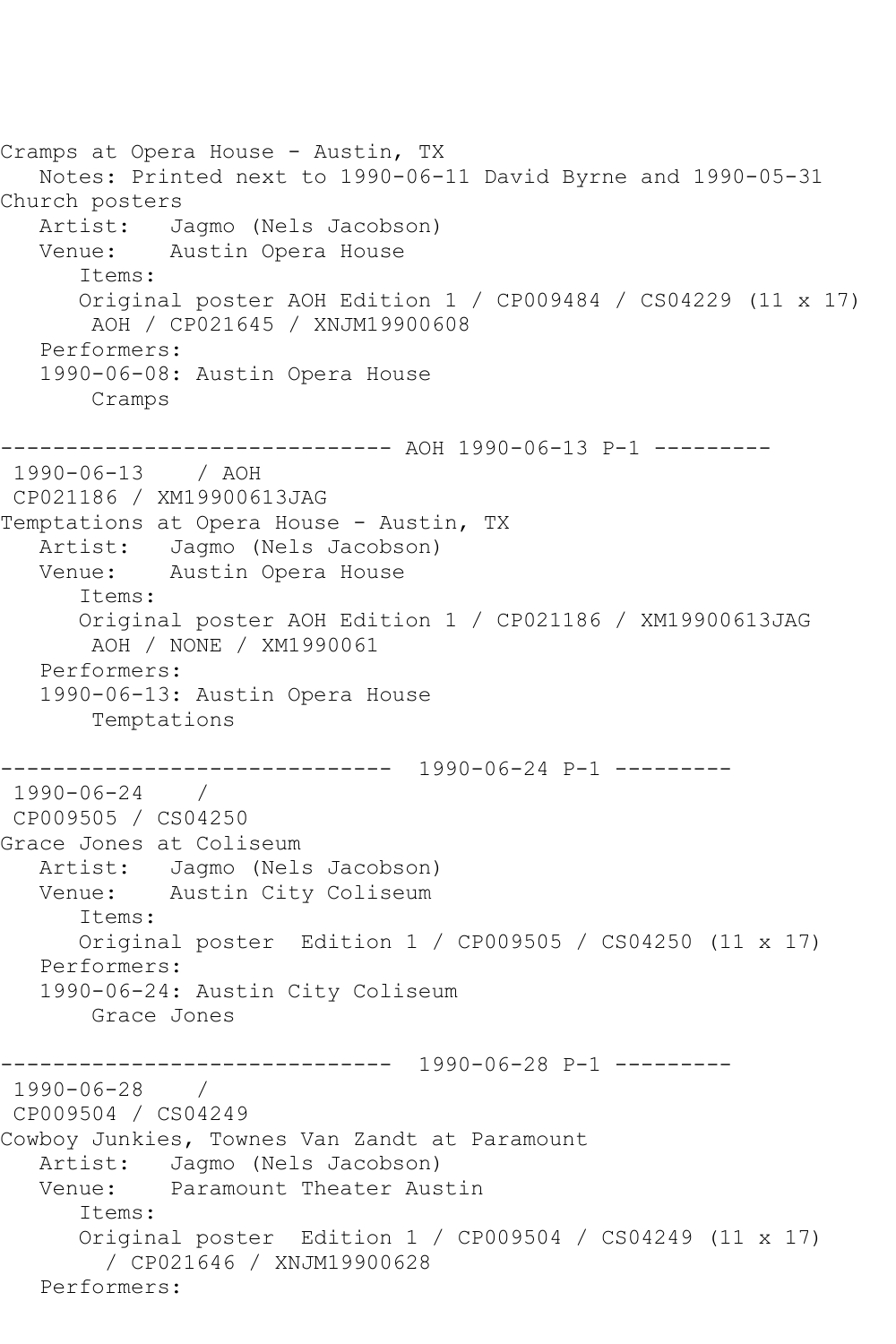```
 1990-06-28: Paramount Theater Austin
        Cowboy Junkies / Townes Van Zandt
                   ------------ ZILK 1990-07-04 P-1 ---------
1990-07-04 / ZILK 
CP009441 / CS04186
Willie Nelson at Zilker Park - Austin, TX
    Artist: Jagmo (Nels Jacobson)
    Venue: Zilker Park
       Items:
       Original poster ZILK Edition 1 / CP009441 / CS04186 (11 x 17)
       Original poster ZILK Edition 1 / CP009492 / CS04237 Var. V
    Performers:
    1990-07-04: Zilker Park
        Willie Nelson
              ------------------------------ 1990-08-03 P-1 ---------
1990-08-03 / 
CP009515 / CS04260
Tom White at Acting Studio - Austin, TX
    Artist: Jagmo (Nels Jacobson)
    Venue: Acting Studio
       Items:
       Original poster Edition 1 / CP009515 / CS04260 (11 x 17)
    Performers:
    1990-08-03: Acting Studio
        Tom White
        ------------------------------ 1990-08-05 P-1 ---------
1990-08-05 / 
CP009477 / CS04222
Ziggy Marley, Melody Makers at Coliseum
   Artist: Jagmo (Nels Jacobson)<br>Venue: Austin City Coliseum
            Austin City Coliseum
       Items:
       Original poster Edition 1 / CP009477 / CS04222 (11 x 17)
         / CP021648 / XNJM19900805
    Performers:
    1990-08-05: Austin City Coliseum
        Ziggy Marley / Melody Makers
                    ------------------------------ PALA 1990-09-09 P-1 ---------
1990-09-09 / PALA 
CP009545 / CS04290
Bob Dylan, G.E. Smith at Palmer Auditorium - Austin, TX
  Artist: Jagmo (Nels Jacobson)<br>Venue: Palmer Auditorium
            Palmer Auditorium
```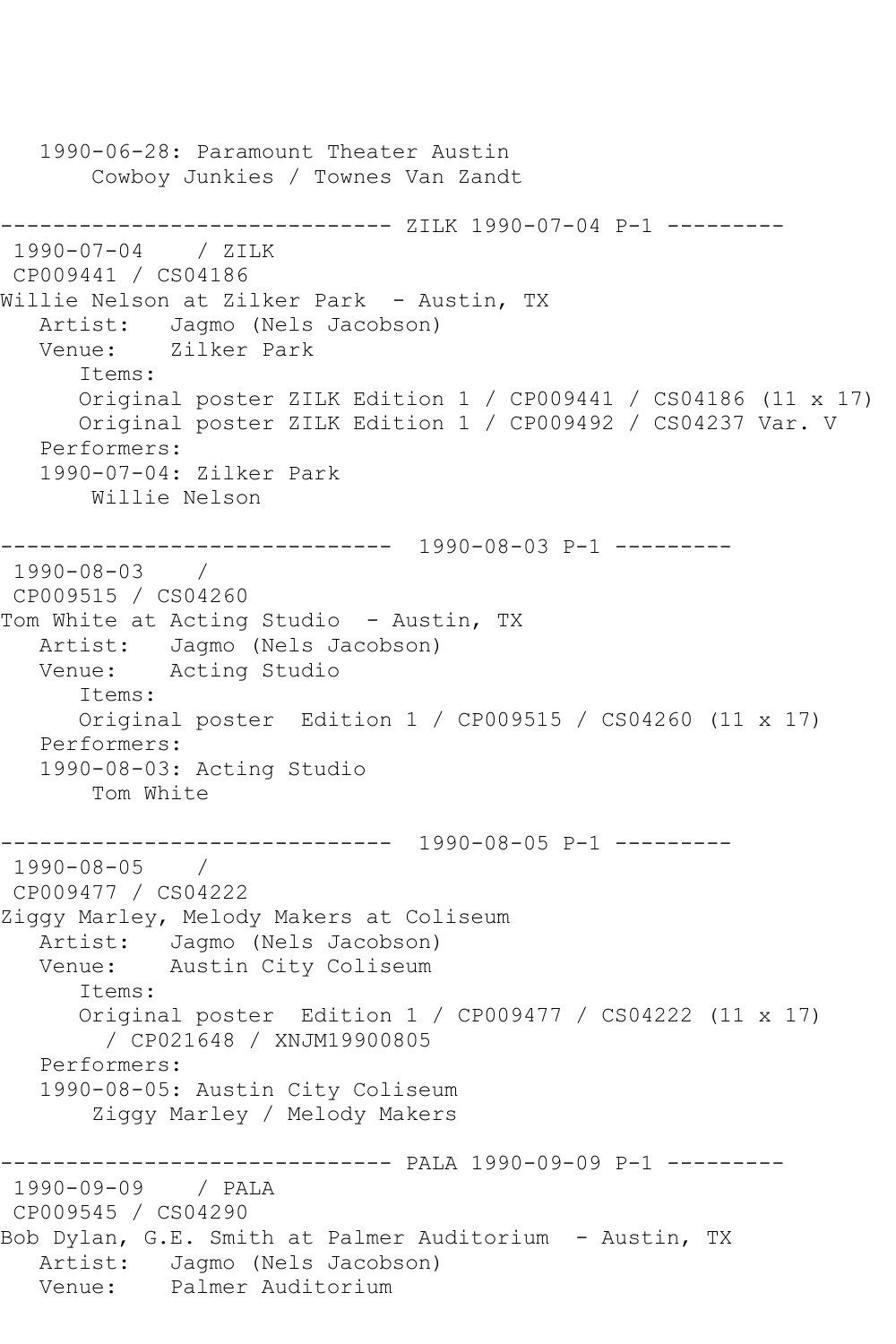Items: Original poster PALA Edition 1 / CP009545 / CS04290 (11 x 17) Performers: 1990-09-09: Palmer Auditorium Bob Dylan / G.E. Smith / Christopher Parker ------------------------------ AOH 1990-09-14 P-1 --------- 1990-09-14 / AOH CP009476 / CS04221 Suzanne Vega at Opera House - Austin, TX Artist: Jagmo (Nels Jacobson)<br>Venue: Austin Opera House Austin Opera House Items: Original poster AOH Edition 1 / CP009476 / CS04221 (11 x 17) AOH / CP021649 / XNJM19900914 Performers: 1990-09-14: Austin Opera House Suzanne Vega ------------------------------ 1990-09-29 P-1 --------- 1990-09-29 / CP009494 / CS04239 Nancy Griffith, Robert Earl Keen Jr. at Bass Concert Hall - Austin, TX Artist: Jagmo (Nels Jacobson)<br>Venue: Bass Concert Hall Bass Concert Hall Items: Original poster Edition 1 / CP009494 / CS04239 (11 x 17) Performers: 1990-09-29: Bass Concert Hall Nancy Griffith / Robert Earl Keen Jr. ------------------------------ SANT 1990-10-31 P-1 ---------  $1990 - 10 - 31$ CP009613 / CS04358 Halloween at Sanitarium Artist: Jagmo (Nels Jacobson) Venue: Sanitarium, Austin, TX Items: Original poster SANT Edition 1 / CP009613 / CS04358 (10 x 15- 1/2) Performers: 1990-10-31: Sanitarium, Austin, TX ------------------------------ AOH 1990-10-31 P-1 --------- 1990-10-31 / AOH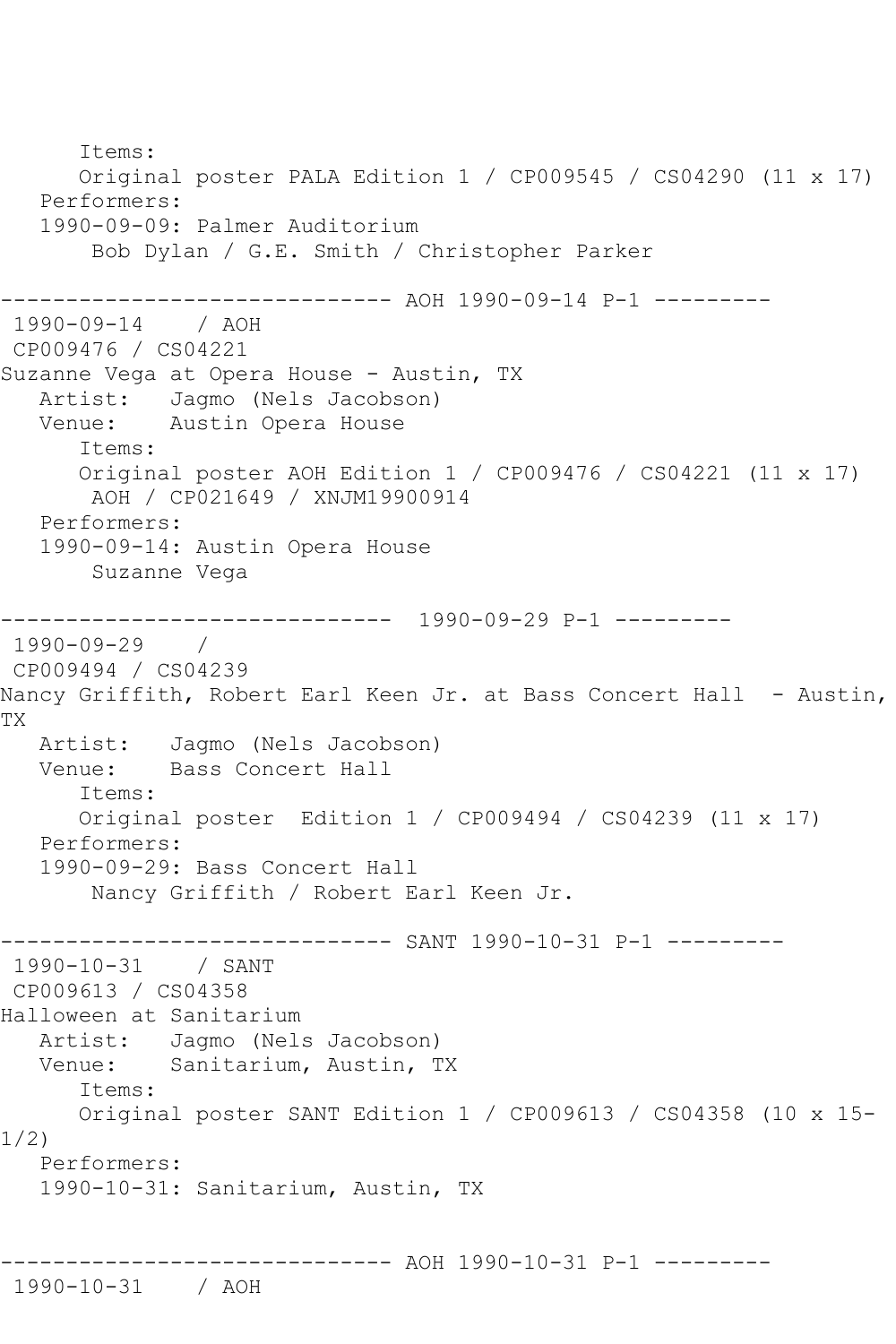```
CP009530 / CS04275
Jerry Jeff Walker at Opera House - Austin, TX
   Notes: alternate printin in green, red, yellow, and blue
  Artist: Jagmo (Nels Jacobson)<br>Venue: Austin Opera House
            Austin Opera House
       Items:
       Original poster AOH Edition 1 / CP009530 / CS04275 Var. A (11 
x 17)
        AOH Edition 1 / Var. B
    Performers:
    1990-10-31: Austin Opera House
        Jerry Jeff Walker
------------------------------ AOH 1990-11-12 P ---------
1990-11-12 / AOH 
CP009438 / CS04183
Little Feat, Basia at Opera House - Austin, TX
   Artist: Jagmo (Nels Jacobson)
   Venue: Austin Opera House
       Items:
       Original poster AOH / CP009438 / CS04183 (18 x 22-1/4)
    Performers:
    1990-11-12: Austin Opera House
        Little Feat
   1990-11-13: Paramount Theater Austin
        Basia
    1990-11-30: Austin City Coliseum
        Robert Cray Band
    1990-12-06: Austin Opera House
        Los Lobos
    1990-12-31: Austin City Coliseum
        Joe Ely
       ------------------------------ HUT 1990-12-09 P-1 ---------
1990-12-09 / HUT 
CP009497 / CS04242
Tex Thomas, The Danglin' Wranglers at Hut's Drive-in - Austin, TX
   Artist: Jagmo (Nels Jacobson)
   Venue: Hut's Drive-in
       Items:
       Original poster HUT Edition 1 / CP009497 / CS04242 (11 x 17)
   Performers:
    1990-12-09: Hut's Drive-in
        Tex Thomas / Danglin' Wranglers
         ------------------------------ 1990-12-31 P ---------
1990-12-31 /
```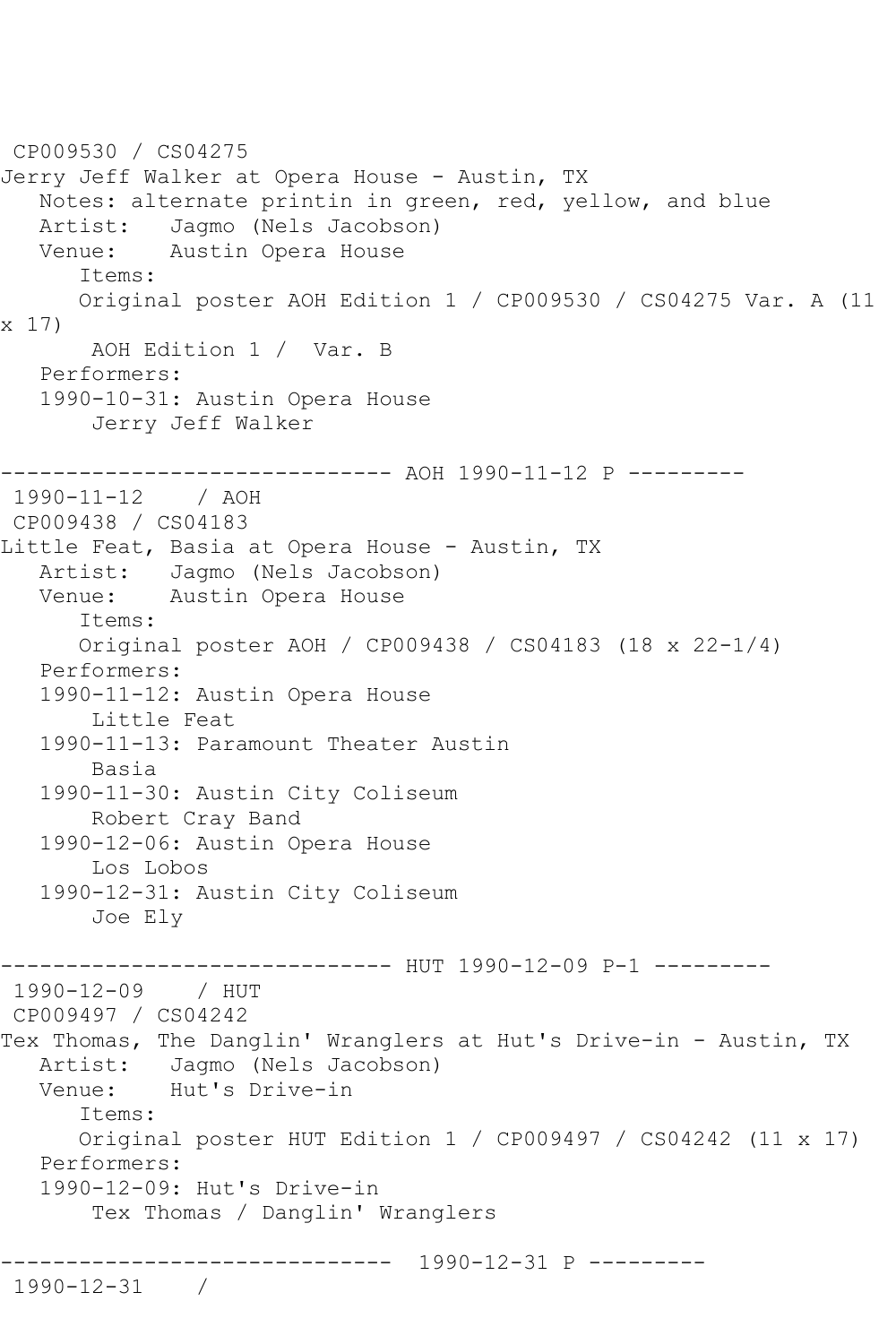Caned Music at Sanitarium, Austin, TX Artist: Jagmo (Nels Jacobson) Venue: Sanitarium, Austin, TX Items: Original poster / Performers: 1990-12-31: Sanitarium, Austin, TX Caned Music ------------------------------ 1991 P --------- 1991 / Sonic Therapy, DJ Roger Wilson at Basics - Detroit, MI Artist: Jagmo (Nels Jacobson)<br>Venue: Basics Basics Items: Original poster / Performers: 1991: Basics Sonic Therapy / DJ Roger Wilson ------------------------------ PALA 1991-01-19 P-1 --------- 1991-01-19 / PALA CP009506 / CS04251 Andrew Dice Clay at Palmer Auditorium - Austin, TX Artist: Jagmo (Nels Jacobson)<br>Venue: Palmer Auditorium Palmer Auditorium Items: Original poster PALA Edition 1 / CP009506 / CS04251 (11 x 17) Performers: 1991-01-19: Palmer Auditorium Andrew Dice Clay ------------------------------ 1991-01-24 P --------- 1991-01-24 / CP053266 Slayer, Testament at Coliseum Artist: Jagmo (Nels Jacobson)<br>Venue: Austin City Coliseum Austin City Coliseum Items: Original poster / CP053266 Performers: 1991-01-24: Austin City Coliseum Slayer / Testament ------------------------------ CAC 1991-02-01 P-1 ---------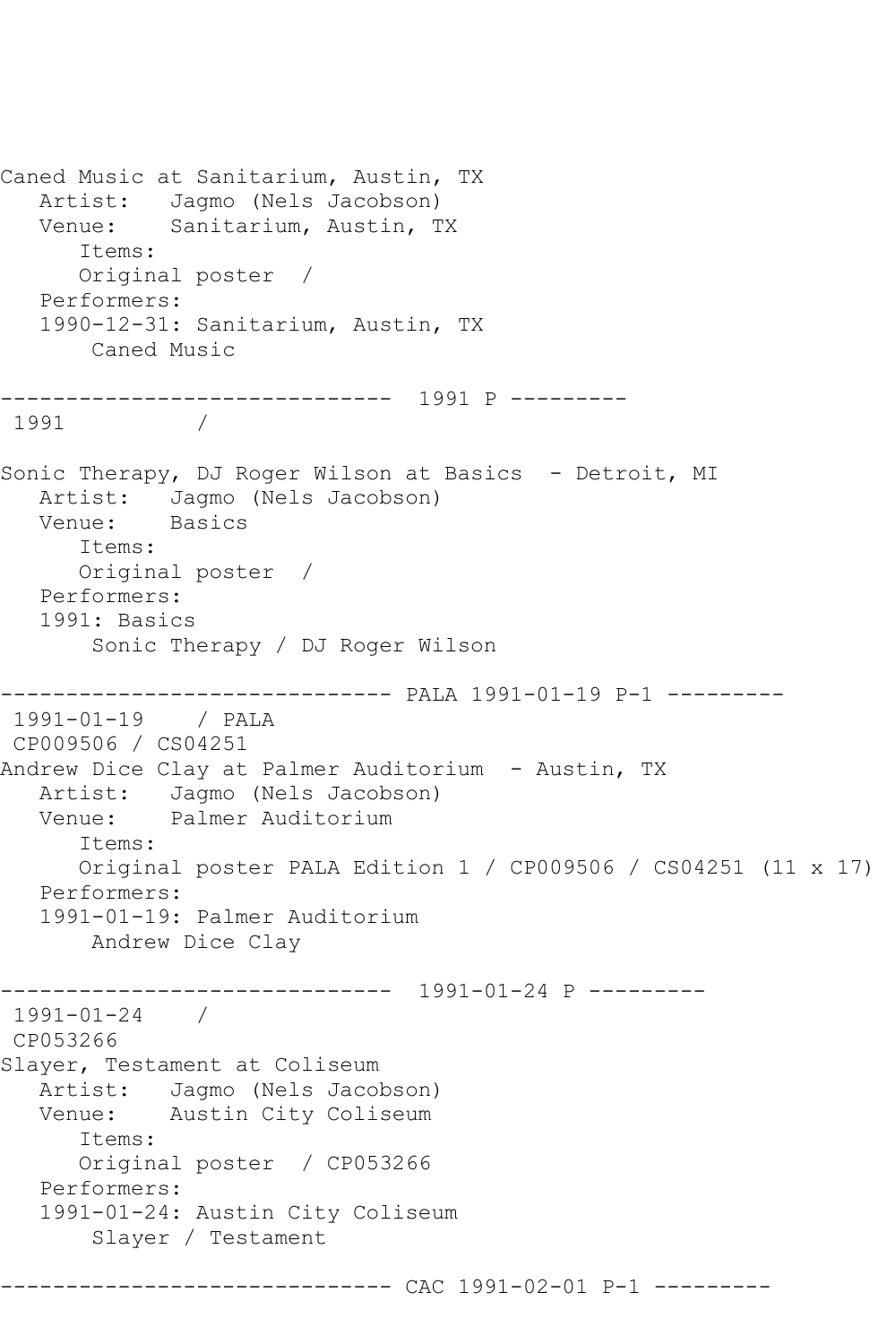1991-02-01 / CAC CP009533 / CS04278 David Garza at Cactus Cafe Artist: Jagmo (Nels Jacobson)<br>Venue: Cactus Cafe Cactus Cafe Items: Original poster CAC Edition 1 / CP009533 / CS04278 (11 x 17) Performers: 1991-02-01: Cactus Cafe David Garza ------------------------------ 1991-02-10 P-1 ---------  $1991 - 02 - 10$ CP009514 / CS04259 Jane's Addiction at Coliseum Artist: Jagmo (Nels Jacobson) Venue: Austin City Coliseum Items: Original poster Edition 1 / CP009514 / CS04259 (11 x 17) Performers: 1991-02-10: Austin City Coliseum Jane's Addiction ------------------------------ 1991-02-10 P --------- 1991-02-10 / CP061156 / CP061156 Jane's Addiction at Austin City Coliseum [Austin, TX] Notes: This item appears in the book 'The Art of Modern Rock' as AMR # 024.1<br>Artist: Nels Jacobson Venue: Austin City Coliseum Items: Original poster / CP061156 / CP061156 (11-3/8 x 17-3/8) Performers: 1991-02-10: Austin City Coliseum Jane's Addiction ------------------------------ 1991-02-20 P --------- 1991-02-20 / South By Southwest 1991, Austin Artist: Jagmo (Nels Jacobson) Venue: SxSW, South by Southwest Music and Media Conference Items: Original poster / Performers: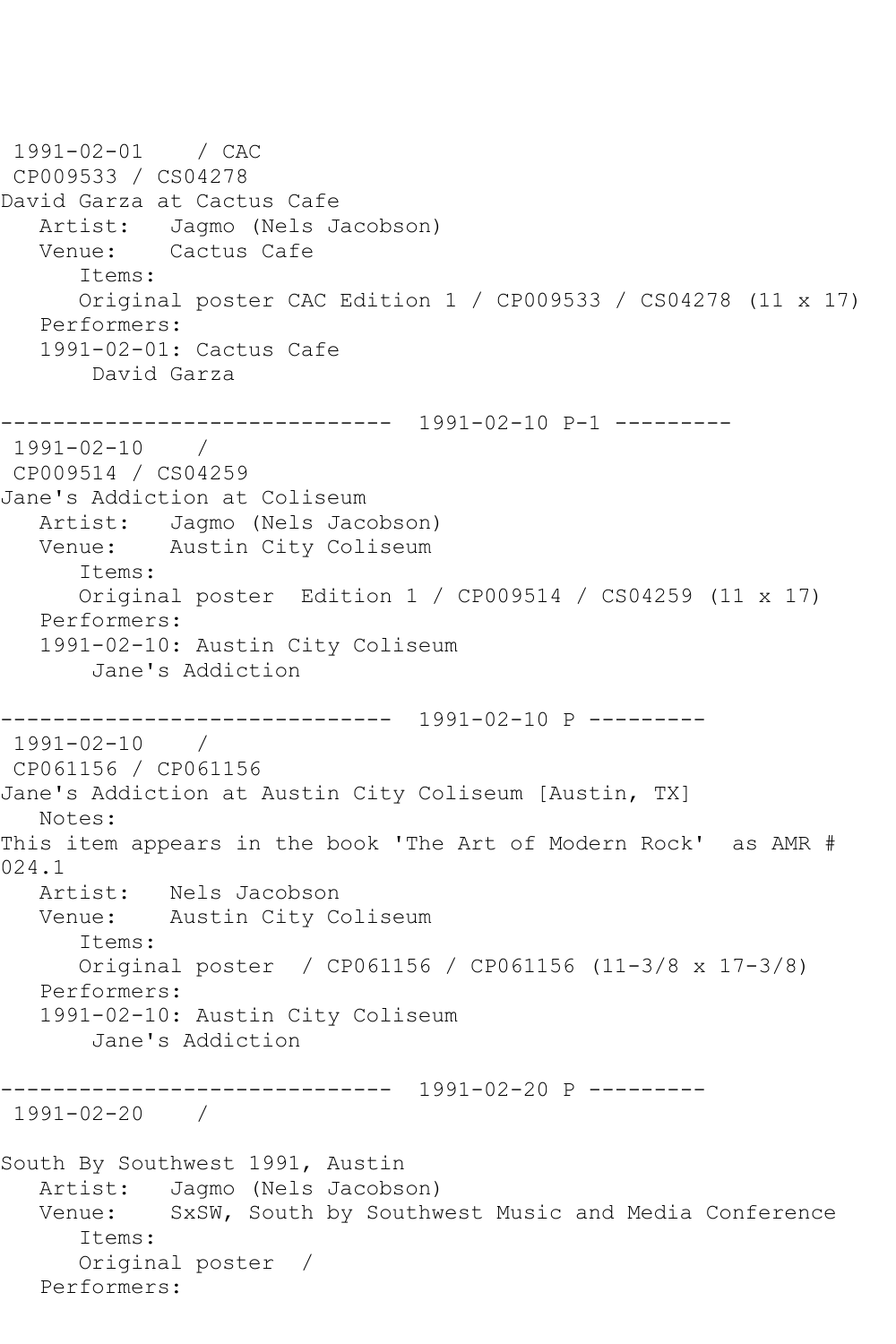1991-02-20 1991-02-24: SxSW, South by Southwest Music and Media Conference ------------------------------ 1991-03-20 P --------- 1991-03-20 / SXSW - Austin, TX at SXSW - Austin, TX Artist: Jagmo (Nels Jacobson) Venue: SxSW, South by Southwest Music and Media Conference Items: Original poster / Performers: 1991-03-20: SxSW, South by Southwest Music and Media Conference SxSW, South by Southwest Music and Media Conference ------------------------------ AOH 1991-04-17 P-1 --------- 1991-04-17 / AOH CP009007 / CP05880 Chris Isaak at Austin Opera House - Austin, TX Notes: This item appears in the book 'The Art of Modern Rock' as AMR # 024.5 Private Notes: Texas P-1 \* Artist: Jagmo (Nels Jacobson)<br>Venue: Austin Opera House Austin Opera House Items: Original poster AOH Edition 1 / CP009007 / CP05880 (11 x 17) AOH / CP009466 / CS04211 AOH / CP021641 / XNJM19900417 Performers: 1991-04-17: Austin Opera House Chris Isaak ---------- AOH 1991-05-05 P-1 ---------1991-05-05 / AOH CP009498 / CS04243 Deee-Lite, Bootsy Collins at Opera House - Austin, TX Notes: 8.5x11 color handbills were also printed for this show Artist: Jagmo (Nels Jacobson) Venue: Austin Opera House Items: Original poster AOH Edition 1 / CP009498 / CS04243 (11 x 17) AOH / CP021651 / XNJM19910505 AOH / NONE / XNJM19910 Performers: 1991-05-05: Austin Opera House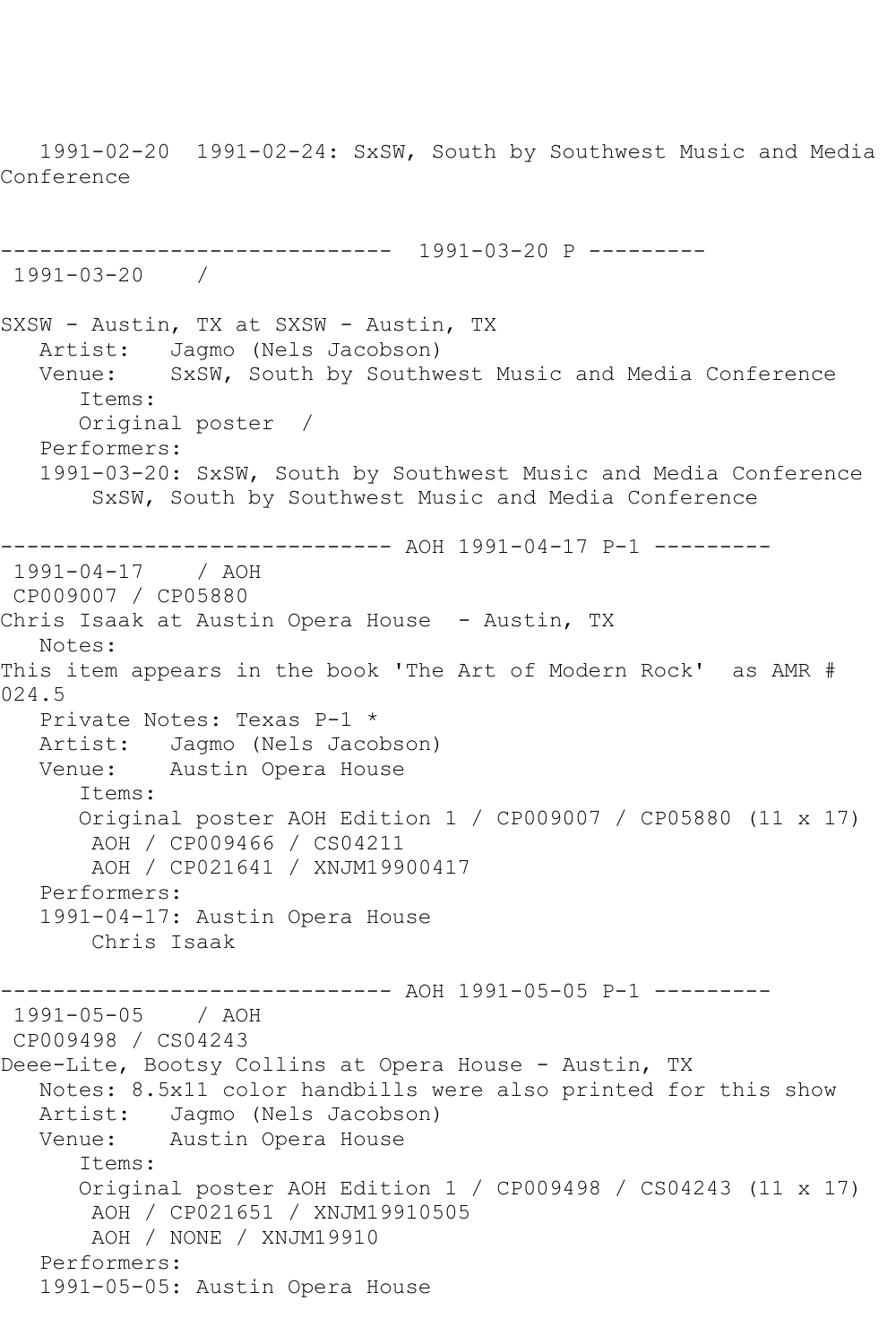Deee-Lite / Bootsy Collins ------------------------------ 1991-05-05 P --------- 1991-05-05 / CP061442 / CP061442 Deee Lite, Bootsy Collins at Opera House Artist: Jagmo (Nels Jacobson) Venue: Opera House Items: Original poster / CP061442 / CP061442 (11-1/4 x 17-1/2) Performers: 1991-05-05: Opera House Deee Lite / Bootsy Collins ------------------------------ AOH 1991-06-12 P-1 --------- 1991-06-12 / AOH CP009495 / CS04240 Maxi Priest, Dennis Brown at Opera House - Austin, TX Notes: 8.5x11 color handbills were also printed for this show Artist: Jagmo (Nels Jacobson)<br>Venue: Austin Opera House Austin Opera House Items: Original poster AOH Edition 1 / CP009495 / CS04240 (11 x 17) Performers: 1991-06-12: Austin Opera House Maxi Priest / Dennis Brown / Shinehead / Andrew Tosh / Carlene Davis / Little Lenny ------------------------------ CANC 1991-08-10 P-1 --------- 1991-08-10 / CANC CP009008 / CP05881 Water the Dog, Joe King Carrasco at Cannibal Club - Austin, TX Private Notes: Texas P-1 \* Benefit: Cannibal Club Benefit Artist: Jagmo (Nels Jacobson) Venue: Cannibal Club Items: Original poster CANC Edition 1 / CP009008 / CP05881 (11 x 17) CANC / CP009442 / CS04187 Performers: 1991-08-10 1991-08-11: Cannibal Club Water the Dog / Joe King Carrasco / Van Wilks / Er Hsorts / Stick People / Hand of Glory / David Garza / Coffee Sergeants / Shoulders / Onyxz / Johnny Law / Pariah / Bad Livers / Hickoids / Extreme Heat

------------------------------ 1991-09-26 P-1 ---------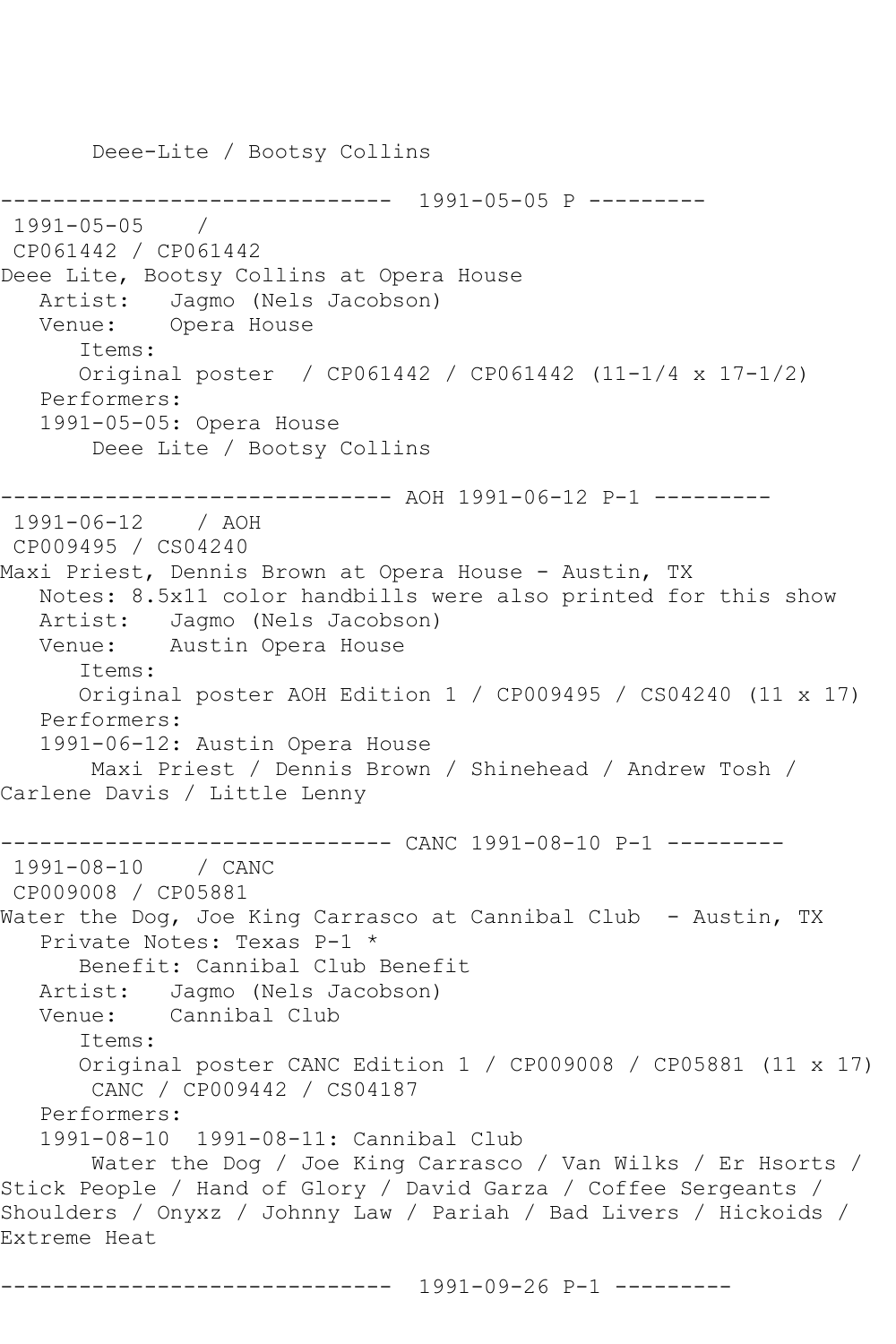1991-09-26 / CP009478 / CS04223 Ziggy Marley at Two Rivers Plaza Artist: Jagmo (Nels Jacobson)<br>Venue: Two Rivers Plaza Two Rivers Plaza Items: Original poster Edition 1 / CP009478 / CS04223 (11 x 17) Performers: 1991-09-26: Two Rivers Plaza Ziggy Marley ------------------------------ 1991-09-28 P --------- 1991-09-28 / CP053265 Ziggy Marley, Melody Makers at Opera House - Austin, TX Artist: Jagmo (Nels Jacobson) Venue: Austin Opera House Items: Original poster / CP053265 Performers: 1991-09-28: Austin Opera House Ziggy Marley / Melody Makers ------------------------------ SANT 1991-10-24 P-1 --------- 1991-10-24 / SANT CP009518 / CS04263 Mc 900 Foot Jesus at Sanitarium Artist: Jagmo (Nels Jacobson) Venue: Sanitarium, Austin, TX Items: Original poster SANT Edition 1 / CP009518 / CS04263 (11 x 17) Performers: 1991-10-24: Sanitarium, Austin, TX MC 900 Foot Jesus ------------------------------ BLC 1991-10-31 P-1 --------- 1991-10-31 / BLC CP009464 / CS04209 Soul Hat, Halloween at Black Cat - Austin, TX Notes: This item appears in the book 'The Art of Modern Rock' as AMR # 024.4 Artist: Jagmo (Nels Jacobson)<br>Venue: Black Cat Black Cat Items: Original poster BLC Edition 1 / CP009464 / CS04209 (11 x 17) BLC / CP008066 / CP03311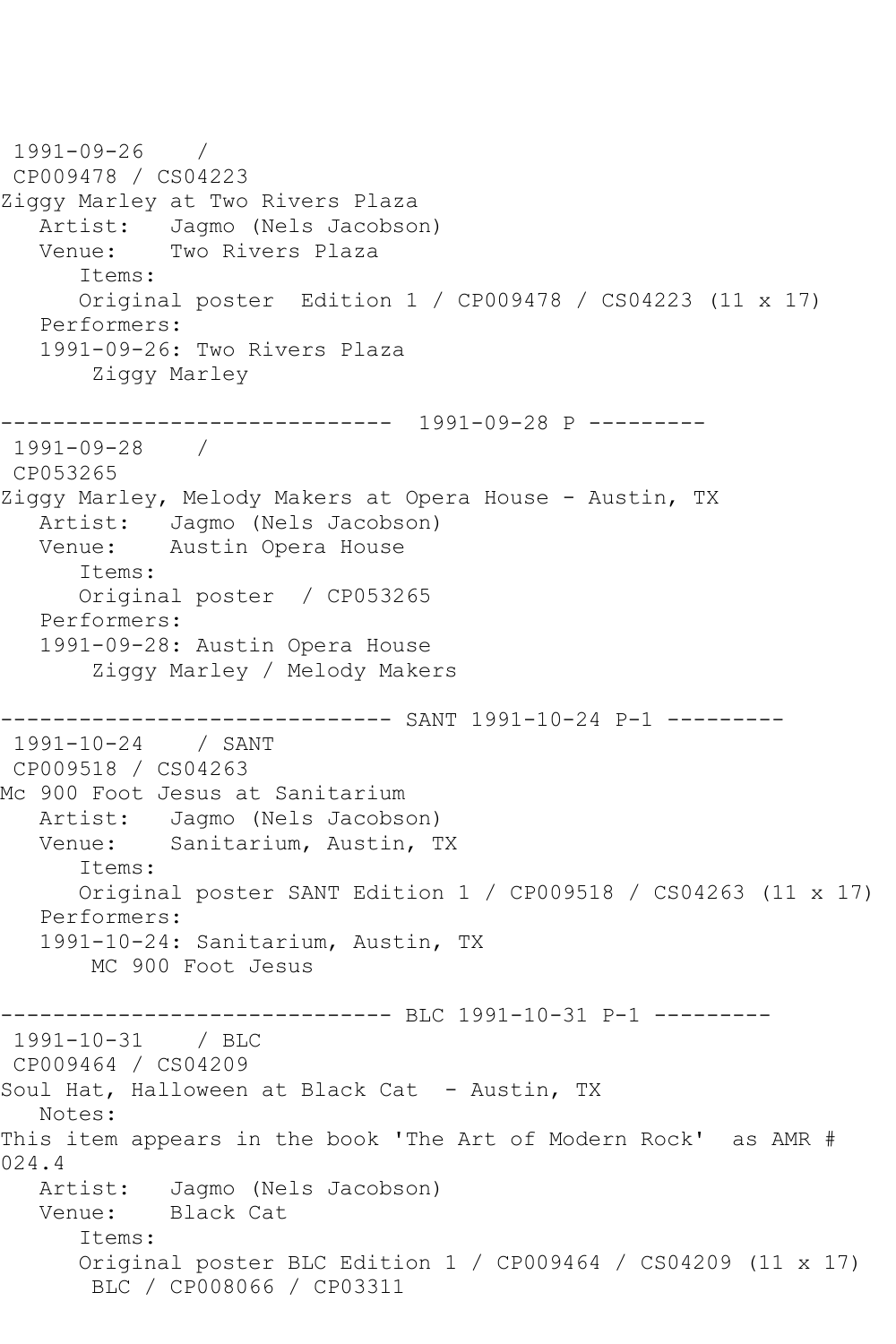Performers: 1991-10-31: Black Cat Soul Hat / Halloween / Black Cat ------------------------------ AOH 1991-11-07 P-1 --------- 1991-11-07 / AOH CP009463 / CS04208 Pixies, Pere Ubu at Opera House - Austin, TX Artist: Jagmo (Nels Jacobson) Venue: Austin Opera House Items: Original poster AOH Edition 1 / CP009463 / CS04208 (11 x 17) AOH / CP008063 / CP03308 Performers: 1991-11-07: Austin Opera House Pixies / Pere Ubu ------------------------------ 1991-11-21 P-1 --------- 1991-11-21 / CP009481 / CS04226 Eric Johnson, Tommy Taylor at Coliseum Artist: Jagmo (Nels Jacobson) Venue: Austin City Coliseum Items: Original poster Edition 1 / CP009481 / CS04226 (11 x 17) Performers: 1991-11-21: Austin City Coliseum Eric Johnson / Tommy Taylor / Kyle Brock ------------------------------ 1991-12-31 P-1 --------- 1991-12-31 / CP009526 / CS04271 Vanilla Ice, 2 Live Crew at Club XS, Austin, TX Artist: Jagmo (Nels Jacobson) Venue: Club XS, Austin, TX Items: Original poster Edition 1 / CP009526 / CS04271 (11 x 17) Performers: 1991-12-31: Club XS, Austin, TX Vanilla Ice / 2 Live Crew / Front 242 / C and C Music Factory / Lisa Lisa / Shabba Ranks / Freddie Jackson / Cover Girls / Sweet Sensations / Tony Tone Tone / Markie Mark / New Kids / Cult Jam ------------------------------ 1992- P-1 --------- 1992- / CP009577 / CS04322 SXSW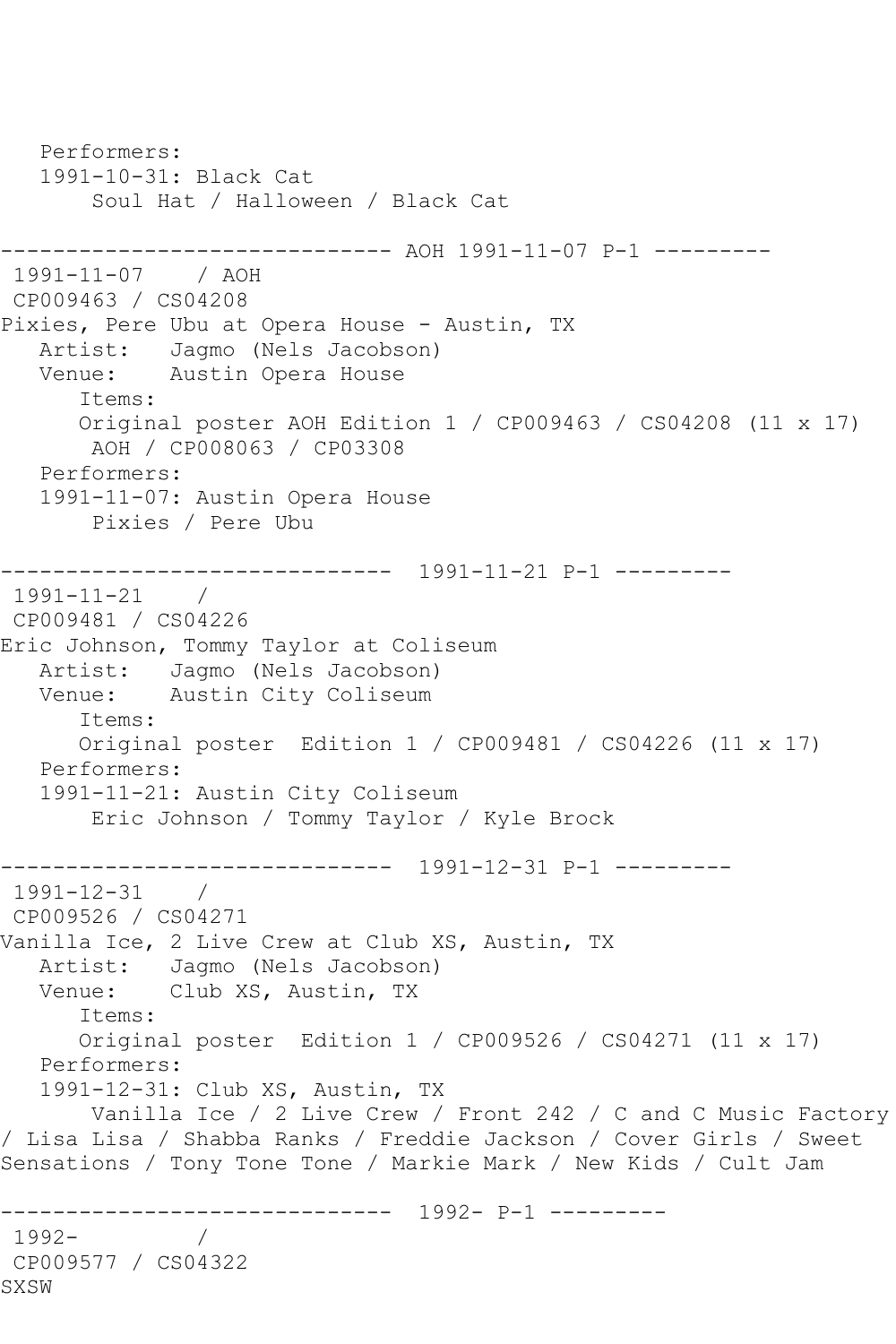```
 Artist: Jagmo (Nels Jacobson)
       Items:
       Original poster Edition 1 / CP009577 / CS04322 (8-1/2 x 11)
       Original poster Edition 1 / CP009436 / CS04181
    Performers:
    1992-: Flaming Lips / Judybats / Jayhawks / Jim Lauderdale / 
Ministry / Primal Scream / ST. Etienne / Lush / A.R. Kane / Lou Reed 
/ Big Car / Wolfgang Press / Pale Saints / Barkmarket / Babes In 
Toyland / My Bloody Valentine / Divine Styler / L7 / Jesus and Mary 
Chain / Life / Sex and Death / GWAR / Ride / Sweet Lizard Illtet / 
Waterlilies / Throwing Muses / Sister Double Happiness / Luka Bloom 
/ Goo Goo Dolls / R.E.M. / Dinosaur Jr. / David Byrne / Chills / 
Tribe / Enya / Violent Femmes / Jungle Brothers / Junk Monkeys / 
Bodycount / Ice-T / K.D. Lang / Ramones / Deal / Col. Bruce Hampton 
/ Ian Mcculloch
------------------------------ 1992-02-01 C-1 ---------
1992-02-01 / 
CP009588 / CS04333
Kirt Kempter
   Artist: Jagmo (Nels Jacobson)
   Venue: Waterloo ice House
       Items:
       Postcard Edition 1 / CP009588 / CS04333 (8-1/2 x 11)
   Performers:
    1992-02-01: Waterloo ice House
        Kirt Kempter / Leeann Atherton
                 ------------------------------ LIL 1992-02-29 P-1 ---------
1992-02-29 / LIL 
CP009457 / CS04202
Soul Hat, Big Car at Liberty Lunch - Austin, TX
  Artist: Jagmo (Nels Jacobson)<br>Venue: Liberty Lunch
            Liberty Lunch
       Items:
       Original poster LIL Edition 1 / CP009457 / CS04202 (11 x 17)
   Performers:
    1992-02-29: Liberty Lunch
        Soul Hat / Big Car
                  ------------------------------ 1992-03-12 P-1 ---------
1992-03-12 / 
CP009471 / CS04216
Jimmie Dale Gillmore, Marty Brown at Gruene Hall - Gruene, TX
   Artist: Jagmo (Nels Jacobson)
   Venue: Gruene Hall
       Items:
```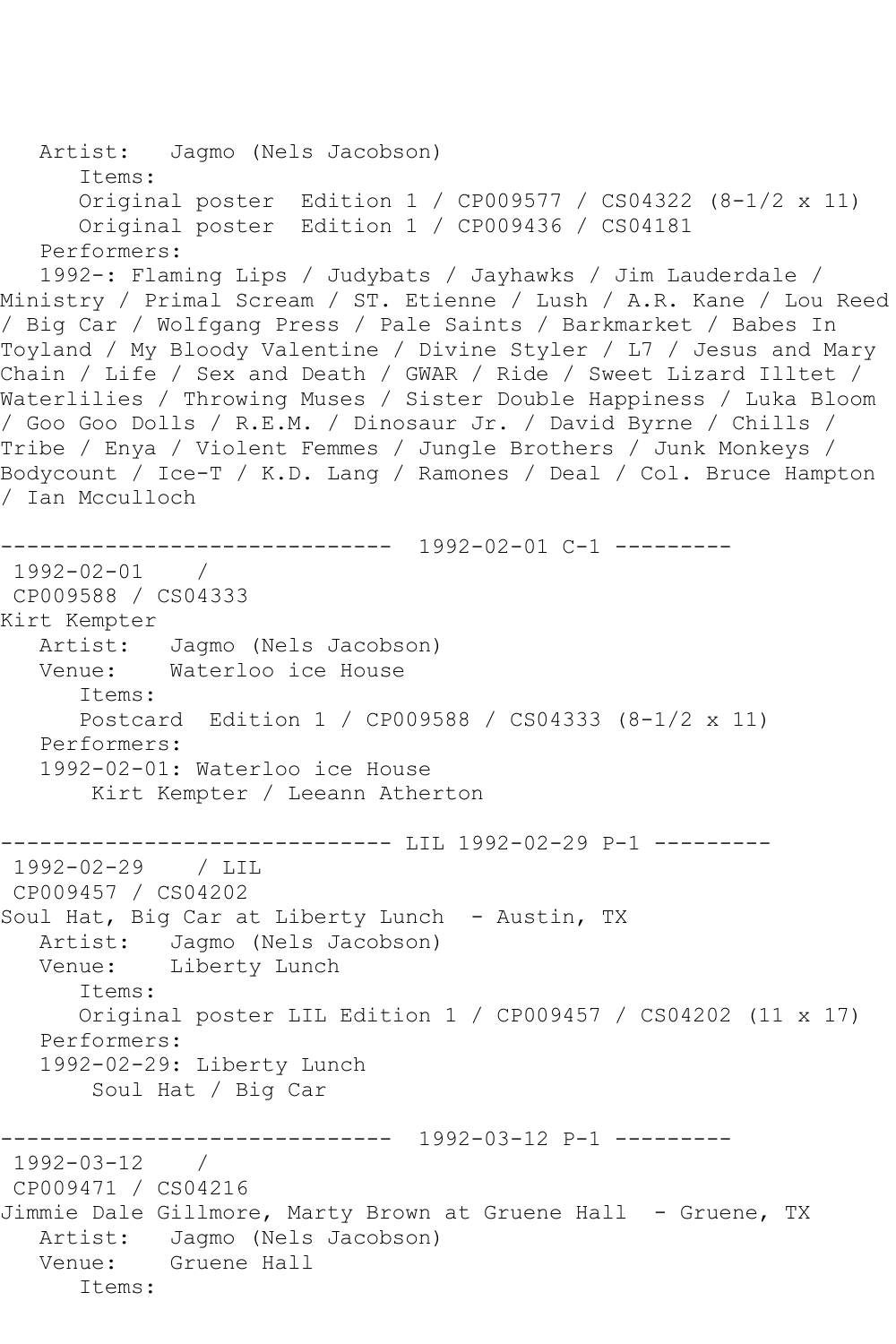Original poster Edition 1 / CP009471 / CS04216 (11 x 17) Performers: 1992-03-12 1992-03-14: Gruene Hall Jimmie Dale Gillmore / Marty Brown / Broken Spoke ------------------------------ 1992-03-12 P-1 --------- 1992-03-12 / CP009522 / CS04267 Robert Earl Keen Jr., Butch Hancock at Lubbock or Leave It -Lubbock, TX<br>Artist: Jagmo (Nels Jacobson) Items: Original poster Edition 1 / CP009522 / CS04267 (11 x 17) Performers: 1992-03-12 1992-03-14: Robert Earl Keen Jr. / Butch Hancock / Kevin Welch ------------------------------ 1992-03-14 P --------- 1992-03-14 / Little Louie Y La Potencia, Lumbre Chicana at Terrace Artist: Jagmo (Nels Jacobson) Venue: Terrace Items: Original poster / Performers: 1992-03-14: Terrace Little Louie Y La Potencia / Lumbre Chicana / Amigas Y Su Grupo Ritmo / Johnny Degollado Y Su Conjuncto / Santiago Jimenez, Jr. ------------------------------ LIL 1992-04-04 P-1 --------- 1992-04-04 / LIL CP009525 / CS04270 Soul Hat, W.C. Clarke Band at Liberty Lunch - Austin, TX Artist: Jagmo (Nels Jacobson)<br>Venue: Liberty Lunch Liberty Lunch Items: Original poster LIL Edition 1 / CP009525 / CS04270 (11 x 17) Performers: 1992-04-04: Liberty Lunch Soul Hat / W.C. Clarke Band ------------- CAC 1992-04-16 P-1 ---------1992-04-16 / CAC CP009472 / CS04217 Susan Lindfors, Laurie Freelove at Cactus Cafe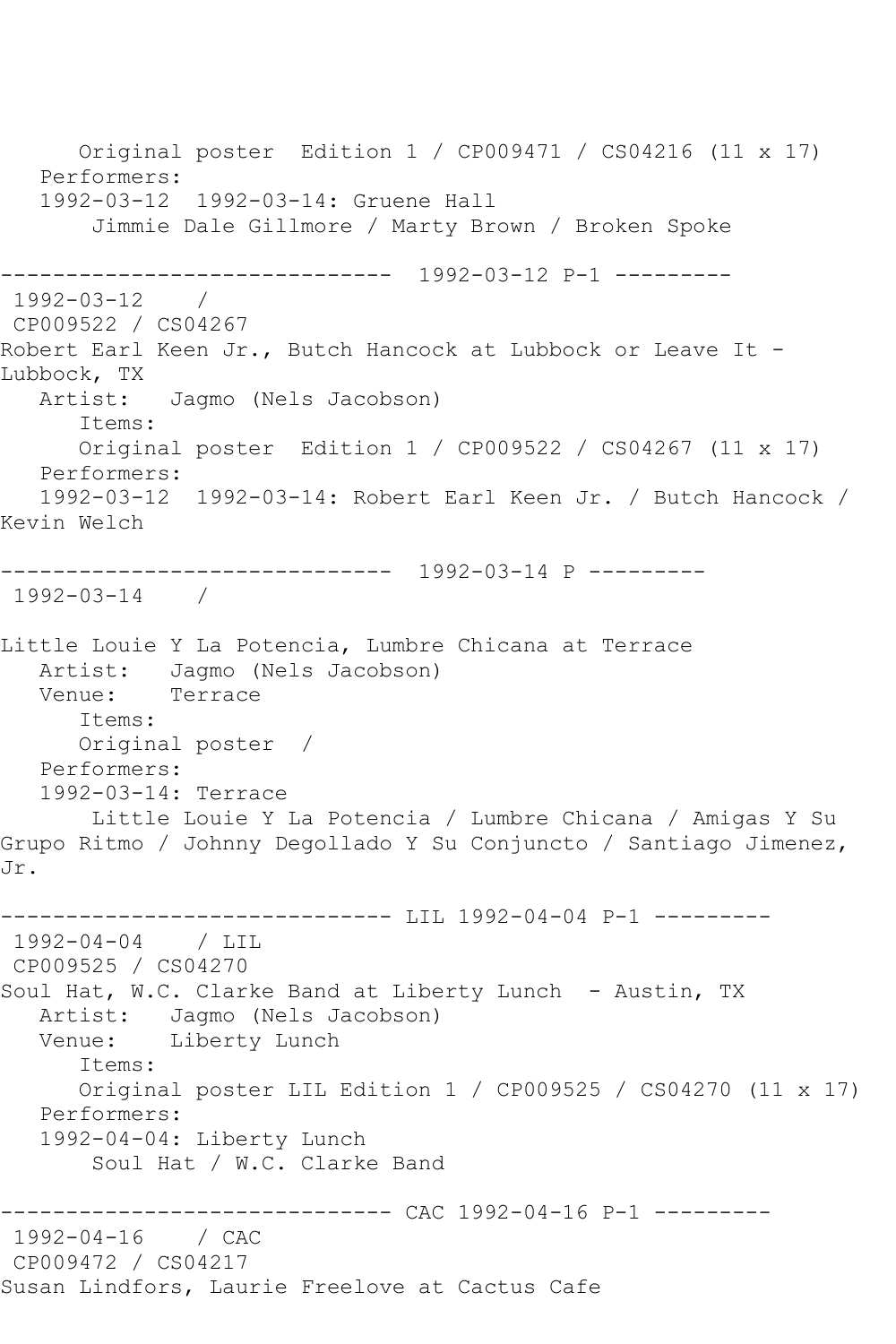Artist: Jagmo (Nels Jacobson) Venue: Cactus Cafe Items: Original poster CAC Edition 1 / CP009472 / CS04217 (11 x 17) Performers: 1992-04-16: Cactus Cafe Susan Lindfors / Laurie Freelove / Betty Elders / Marvin Denton / Paul Percy / John Hagen / Roland Denney / Gene Elders / George Ensle / East Side Flash ----------------------------- LIL 1992-05-01 P-1 ---------1992-05-01 / LIL CP009479 / CS04224 John Lee Hooker, Soul Hat at Liberty Lunch - Austin, TX Notes: alternate printing 10x17 Artist: Jagmo (Nels Jacobson) Venue: Liberty Lunch Items: Original poster LIL / CP009480 / CS04225 Original poster LIL Edition 1 / CP009479 / CS04224 (11 x 17) Performers: 1992-05-01: Liberty Lunch John Lee Hooker / Soul Hat 1992-05-09: Johnny Winter / Soul Hat ------------------------------ LZR 1992-07-04 P-1 --------- 1992-07-04 / LZR CP009456 / CS04201 Jimmie Dale Gillmore at Zona Rosa - Austin, TX Artist: Jagmo (Nels Jacobson)<br>Venue: La Zona Rosa La Zona Rosa Items: Original poster LZR Edition 1 / CP009456 / CS04201 (11 x 17) LZR / CP008059 / CP03304 Performers: 1992-07-04: La Zona Rosa Jimmie Dale Gillmore ------------------------------ 1992-07-07 P-1 ---------  $1992 - 07 - 07$ CP009502 / CS04247 Arc Angels, Texas Belairs at Depot Warehouse - Lubbock, TX Artist: Jagmo (Nels Jacobson) Venue: Depot Warehouse Items: Original poster Edition 1 / CP009502 / CS04247 (11 x 17) Performers: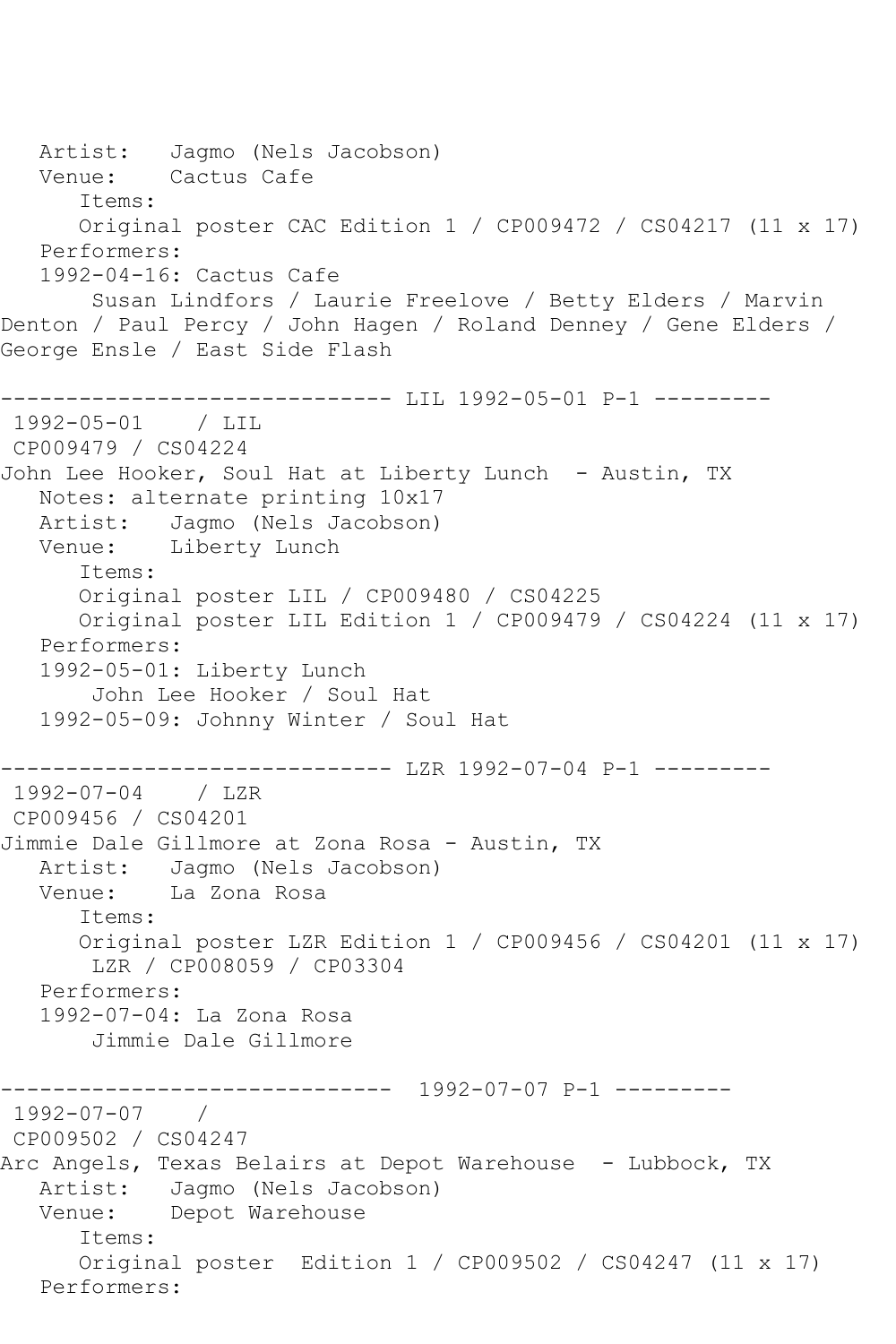1992-07-07: Depot Warehouse Arc Angels / Texas Belairs ------------------------------ LIL 1992-07-19 P-1 --------- 1992-07-19 / LIL CP009470 / CS04215 Roky Erickson, Miss Lauann Barton at Liberty Lunch - Austin, TX Artist: Jagmo (Nels Jacobson) Venue: Liberty Lunch Items: Original poster LIL Edition 1 / CP009470 / CS04215 (11 x 17) LIL / CP008065 / CP03310 LIL / CP015323 / ME0470 LIL / CP021653 / XNJM19920719 Performers: 1992-07-19: Liberty Lunch Roky Erickson / Miss Lauann Barton / Pariah / Will Sexton / Tommy Hancock / Texas Psychedelic Reunion / Speedy Sparks / Lucid Dream ------------------------------ 1992-10-21 P --------- 1992-10-21 / CP053264 Arc Angels at Depot Warehouse - Lubbock, TX Artist: Jagmo (Nels Jacobson) Venue: Depot Warehouse Items: Original poster / CP053264 Performers: 1992-10-21: Depot Warehouse Arc Angels ------------------------------ 1993 P-1 --------- 1993 / CP009512 / CS04257 Mason Ruffner 1993 Tour Poster Artist: Jagmo (Nels Jacobson) Items: Original poster Edition 1 / CP009512 / CS04257 (11 x 17) Performers: 1993: Mason Ruffner ------------------------------ 1993 P --------- 1993 / CP045524 / CP045524 King and Ballow Entertainment Law Section Nashville Private Notes: Misc \* Texas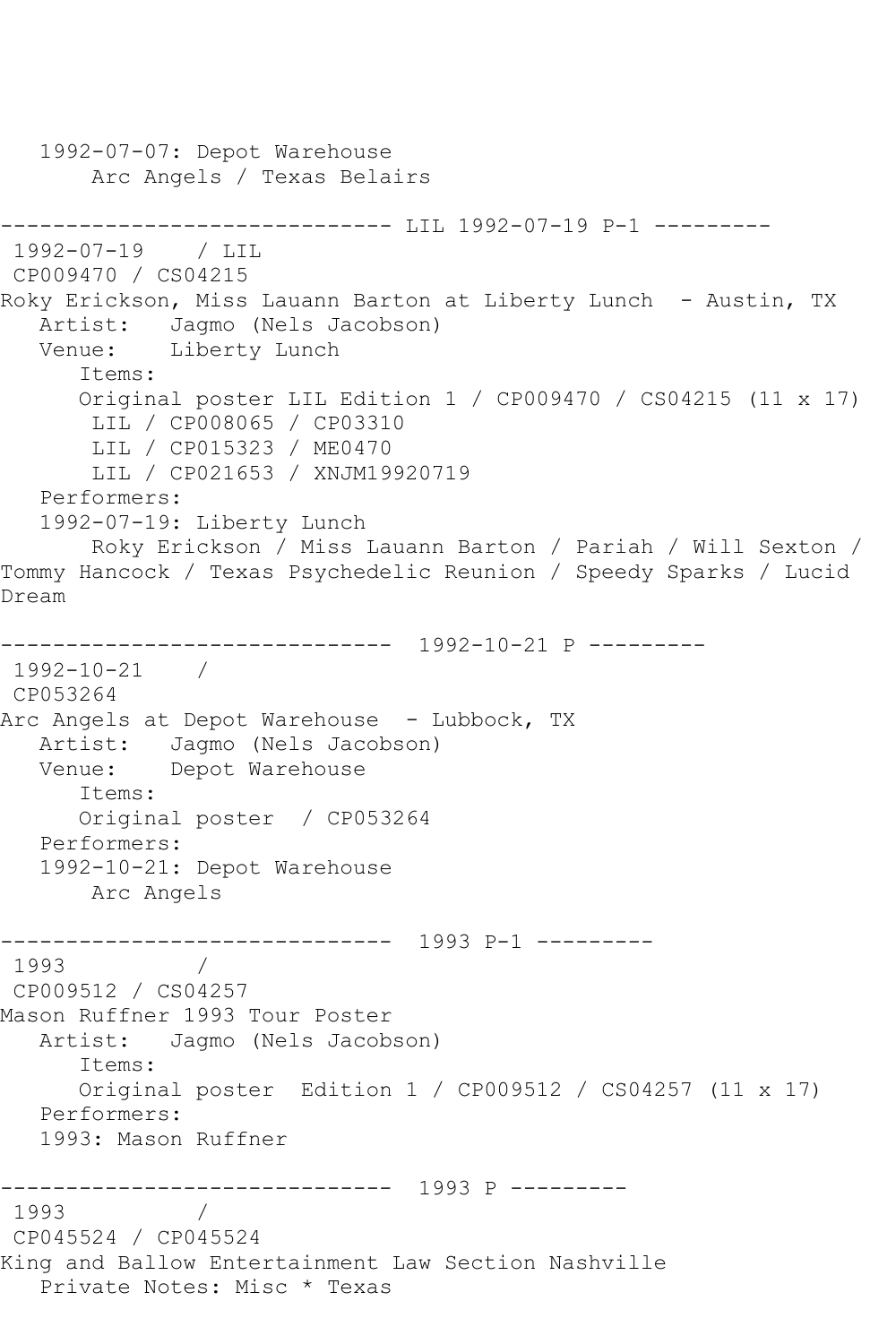```
 Artist: Jagmo (Nels Jacobson)
       Items:
       Original poster / CP045524 / CP045524
   Performers:
   1993: King and Ballow Entertainment Law Section Nashville
       ------------------------------ LZR 1993-07-18 P-1 ---------
1993-07-18 / LZR 
CP009523 / CS04268
3rd Annual Tribute to Woody Guthrie at La Zona Rosa
       Series: 3rd Annual
   Artist: Jagmo (Nels Jacobson)
   Venue: Laz Zona Rosa, Austin Tx
   Promoter: Greg Johnson
       Items:
       Original poster LZR / CP046545 (11 x 17)
      Original poster LZR Edition 1 / CP009523 / CS04268 (11 x 17)
   Performers:
   1993-07-18: Laz Zona Rosa, Austin Tx
       Woody Guthrie / Butch Hancock / Lucinda Williams / David 
Halley / Michael Fracasso / Jo Carol Pierce / David Rodriguez / Sara 
Elizabeth Campbell / Jimmie Lafave / Rich Brotherton / Michael Hall 
/ Randy Franklin / Christine Albert / Bill Conley / Susan Lindfors / 
Steve Young / Mandy Mercier / Bill Oliver / Lisa Mednick / Ray Wylie 
Hubbard / Terry Ware / Maryann Price / Red Dirt Rangers / George 
Ensle / Champ Hood / Michael Elwood / Beth Galiger / Floyd Domino / 
Bob Childers / Moe Mcdermott / Slaid Cleeves Band / May Reynolds / 
Tary Owens
------------------------------ ACC 1994-03-17 P-1 ---------
1994-03-17 / ACC 
CP009531 / CS04276
Jimmie Dale Gillmore, Angela at Austin City Coliseum - Austin, TX
   Artist: Jagmo (Nels Jacobson)
   Venue: Austin City Coliseum
       Items:
      Original poster ACC Edition 1 / CP009531 / CS04276 (11 x 17)
   Performers:
   1994-03-17: Austin City Coliseum
       Jimmie Dale Gillmore / Angela / Bill / Boz / Butch / Champ / 
Dan / Joe / Lou Ann / Mark / Michelle / Monte / Santiago / Steve / 
Syd / Tish
          ------------------------------ 1994-05-04 P ---------
1994-05-04 / 
Auditorium Shores - Austin, TX
```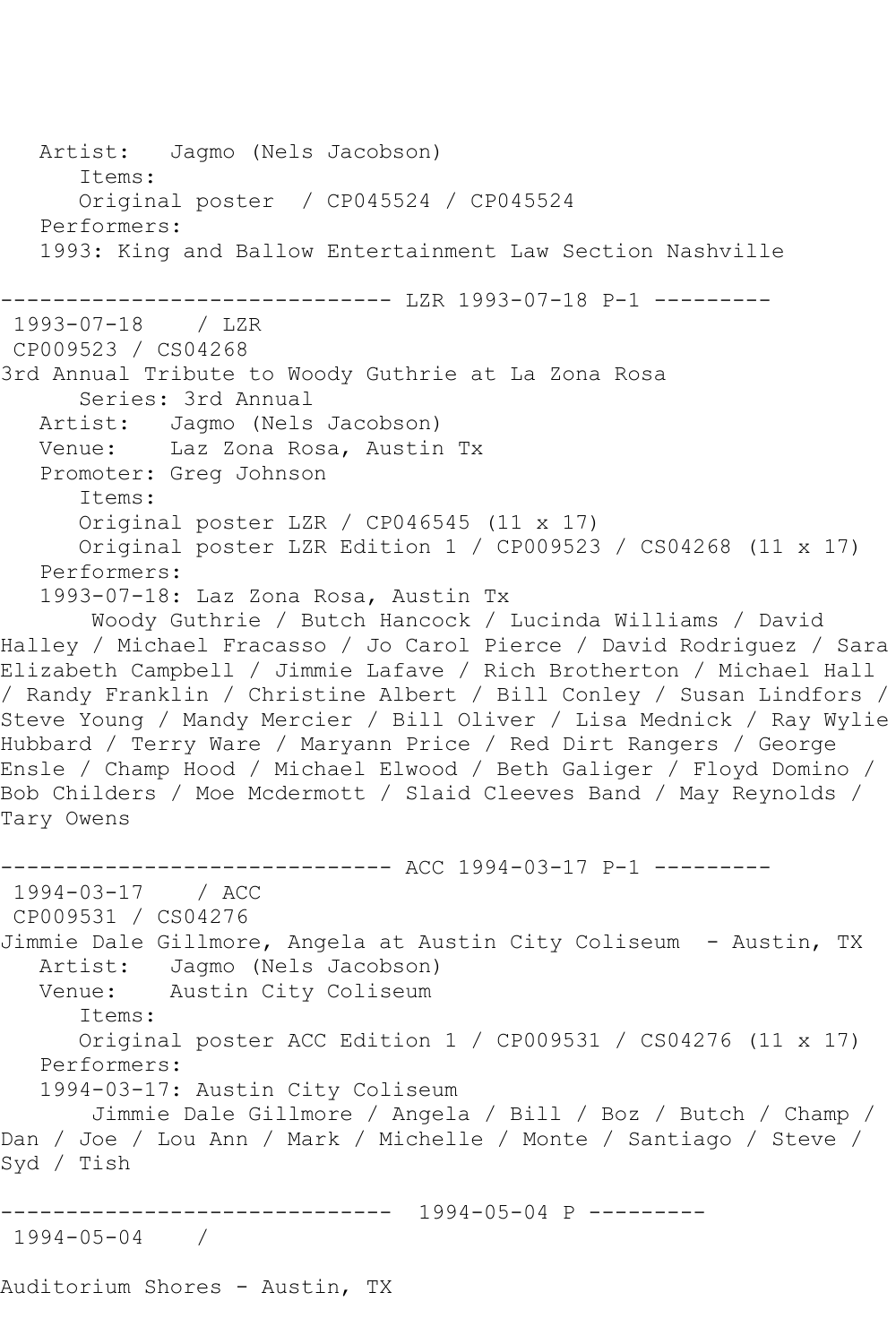```
 Artist: Jagmo (Nels Jacobson)
   Venue: Auditorium Shores
       Items:
      Original poster / 
   Performers:
   1994-05-04: Auditorium Shores
                   ------------------------------ 19zz-04-22 P-1 ---------
19zz-04-22 / 
CP009458 / CS04203
Ecology Action
      Benefit: Ecology Action
   Artist: Jagmo (Nels Jacobson)
       Items:
       Original poster Edition 1 / CP009458 / CS04203
   Performers:
   19zz-04-22: Eric Johnson / Boo Hewerdine / Darden Smith / 
Shoulders / Esther's Follies / Lou Ann Barton / David Halley / Tish 
Hinojosa / Robert Earl Keen Jr. / Peter Rowan / Alejandro Escovedo / 
Shannon Sedwick / Jody Denberg
       ------------------------------ 19zz-05-04 P-1 ---------
19zz-05-04 / 
CP013917 / MAH043
Poster Art of Nels Jacobson
      Event: Poster Art of Nels Jacobson
   Artist: Jagmo (Nels Jacobson)
       Items:
       Original poster Edition 1 / CP013917 / MAH043
   Performers:
   19zz-05-04: Nels Jacobson
------------------------------ RIVF 19zz-10-19 P ---------
19zz-10-19 / RIVF 
CP009517 / CS04262
Fabulous Thunderbirds, Arc Angels at Riverfest
   Artist: Jagmo (Nels Jacobson)
   Venue: Riverfest
   Promoter: KLBJ
       Items:
      Original poster RIVF / CP009517 / CS04262
       Original poster RIVF Edition 1 / CP015327 / ME0474
   Performers:
   19zz-10-19: Riverfest
        Fabulous Thunderbirds / Arc Angels / Eric Gales Band / 
Dillinger / Pariah / Soul Hat
```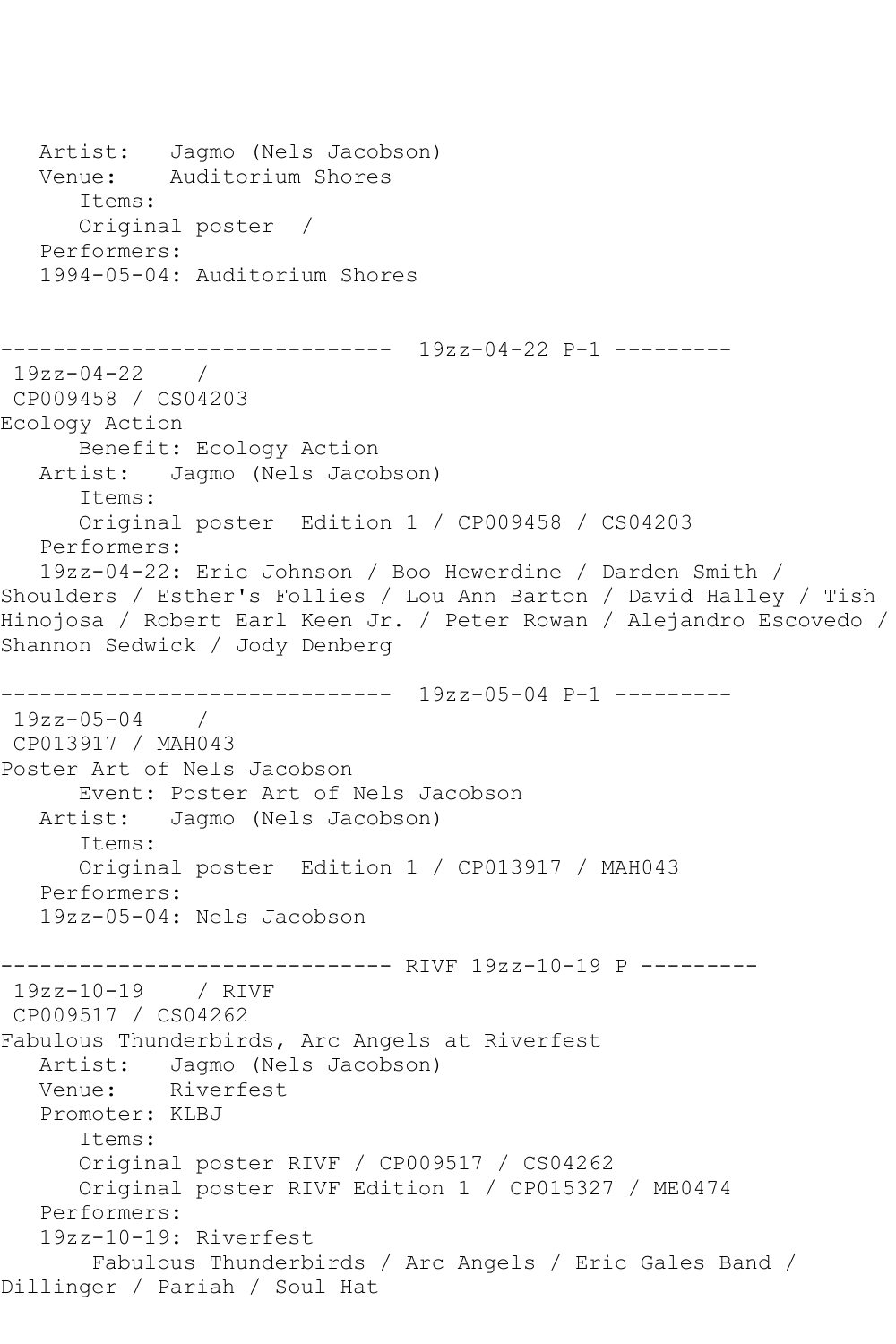------------------------------ 2000-02-10 P --------- 2000-02-10 / CP053262 Next Fest - Canvas registration Bag Artist: Jagmo (Nels Jacobson)<br>Venue: Nextfest Nextfest Items: Original poster / CP053262 Performers: 2000-02-10 2000-02-12: Nextfest ------------------------------ FIL-BGF-548 2002-12-06 P --------- 2002-12-06 / FIL BGF-548 CP043186 Los Lobos at Fillmore Auditiorum Private Notes: BGF Artist: Jagmo (Nels Jacobson) Venue: Fillmore Auditorium - SF Promoter: Bill Graham NF Clear Channel Items: Original poster FIL-BGF-548 / CP043186 (13 x 19) Price: 29.00 Performers: 2002-12-06 2002-12-07: Fillmore Auditorium - SF Los Lobos ------------------------------ NONE P-1 --------- NONE / CP021654 / XNJMBIO Image of Jagmo Artist: Jagmo (Nels Jacobson) Items: Original poster Edition 1 / CP021654 / XNJMBIO Performers: NONE: ------------------------------ zzzz-01-07 P --------  $zzzz-01-07$  s / CP053221 / CP053221 Psychedelic Furs at Opera House Artist: Jagmo (Nels Jacobson) Venue: Opera House Items: Original poster / CP053221 / CP053221 Performers: